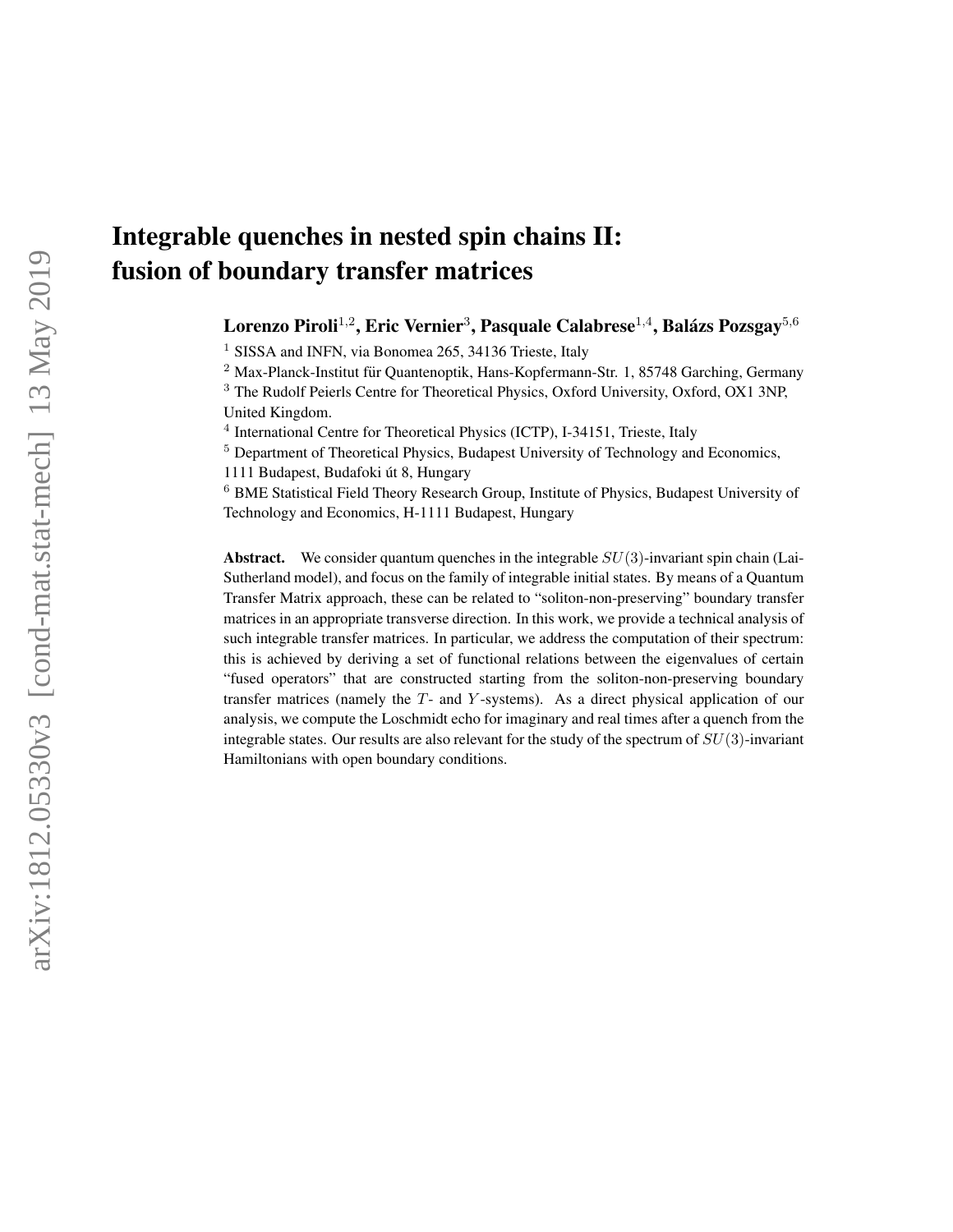**Contents** 

| 1                                                          |                                                     | <b>Introduction</b>                                                                               | $\overline{2}$          |
|------------------------------------------------------------|-----------------------------------------------------|---------------------------------------------------------------------------------------------------|-------------------------|
|                                                            |                                                     |                                                                                                   |                         |
| 2                                                          | The general setting                                 |                                                                                                   | $\overline{\mathbf{4}}$ |
|                                                            | 2.1                                                 | The periodic algebraic Bethe ansatz $\ldots \ldots \ldots \ldots \ldots \ldots \ldots \ldots$     | $\overline{4}$          |
|                                                            | 2.2                                                 |                                                                                                   | 6                       |
|                                                            | 2.3                                                 |                                                                                                   | 7                       |
| <b>Fusion relations of boundary transfer matrices</b><br>3 |                                                     |                                                                                                   | 9                       |
|                                                            | 3.1                                                 | $T$ - and Y-systems for periodic transfer matrices                                                | 10                      |
|                                                            | 3.2                                                 |                                                                                                   | 11                      |
|                                                            | 3.3                                                 |                                                                                                   | 12                      |
|                                                            | 3.4                                                 |                                                                                                   | 13                      |
|                                                            | 3.5                                                 |                                                                                                   | 13                      |
|                                                            | 3.6                                                 | The final result $\ldots \ldots \ldots \ldots \ldots \ldots \ldots \ldots \ldots \ldots \ldots$   | 17                      |
| The Y-system and the Loschmidt echo<br>4                   |                                                     |                                                                                                   | 18                      |
|                                                            | 4.1                                                 | The non-linear integral equations for the delta-state $\ldots \ldots \ldots \ldots$               | 18                      |
|                                                            | 4.2                                                 | The analytic solution to the Y-system at vanishing times $\dots \dots \dots$                      | 23                      |
|                                                            | 4.3                                                 | The Loschmidt echo $\ldots \ldots \ldots \ldots \ldots \ldots \ldots \ldots \ldots \ldots \ldots$ | 25                      |
| 5                                                          | <b>Conclusions</b>                                  |                                                                                                   | 26                      |
|                                                            | Appendix A Inversion relations of transfer matrices |                                                                                                   |                         |
|                                                            | <b>References</b>                                   |                                                                                                   |                         |

#### <span id="page-1-0"></span>1. Introduction

This is the second of two works devoted to the study of quantum quenches in the  $SU(3)$ invariant Lai-Sutherland chain [\[1,](#page-28-1) [2\]](#page-28-2)

<span id="page-1-1"></span>
$$
H_L = \sum_{j=1}^{L} \left[ \mathbf{s}_j \cdot \mathbf{s}_{j+1} + (\mathbf{s}_j \cdot \mathbf{s}_{j+1})^2 \right] - 2L,
$$
\n(1)

where the spin-1 operators  $s_j^a$  are given by the standard three-dimensional representation of the  $SU(2)$  generators. This integrable model is interesting from the physical point of view, as it displays different quasi-particle species, each one forming an infinite number of bound states. While many properties of the system at zero and finite temperature are by now well understood [\[3–](#page-28-3)[8\]](#page-28-4), including the knowledge of its correlation functions [\[9,](#page-28-5)[10\]](#page-28-6), until recently the analytical study of quench problems in this model has been out of our reach. The main reason for this lies in the fact that the solution to the Hamiltonian [\(1\)](#page-1-1) involves a complicated *nested* Bethe ansatz [\[11,](#page-28-7) [12\]](#page-28-8), for which generalizations of recent analytic advances in integrability out of equilibrium  $\left[13\right]$  are not straightforward, including the string-charge duality  $\left[14-18\right]$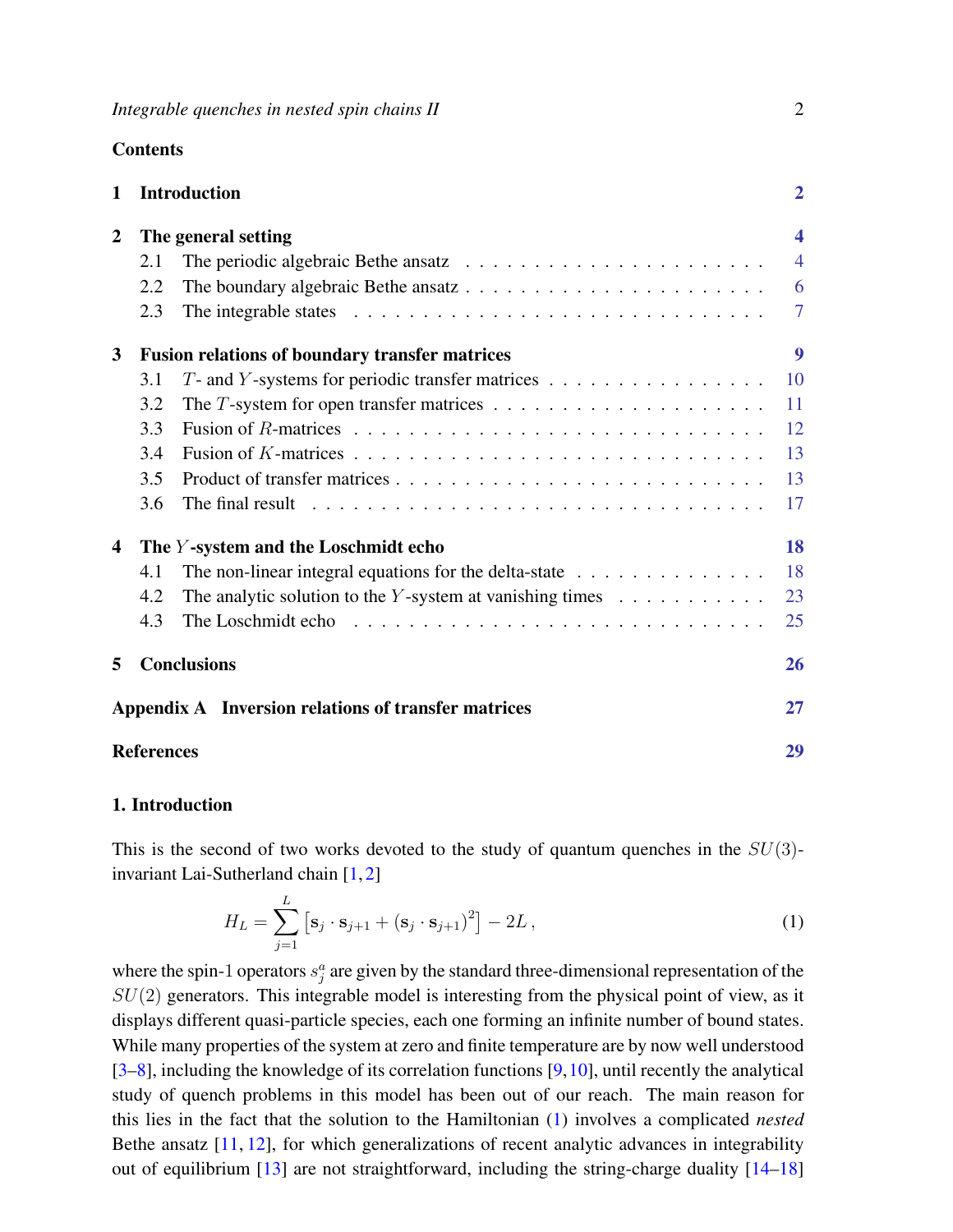or the Quench Action method [\[19–](#page-28-12)[23\]](#page-28-13). Indeed, until very recently no initial state was known

for which an explicit characterization of the corresponding post-quench steady state could be achieved. We note that, while it is established that for non-nested integrable systems the latter always corresponds to a generalized Gibbs ensemble (GGE) [\[24](#page-28-14)[–31\]](#page-29-0), the picture is less clear in nested systems, where even a satisfactory understanding of the structure of quasi-local conservation laws is missing.

In the first of our works [\[32\]](#page-29-1), it was shown that one can successfully tackle the study of quantum quenches in the nested chain [\(1\)](#page-1-1) by means of an approach based on the Quantum Transfer Matrix (QTM) formalism [\[33,](#page-29-2) [34\]](#page-29-3). The latter is complementary to the string-charge duality and the Quench Action method, and was initially introduced for non-nested XXZ Heisenberg chains in  $[35]$  (see also  $[36]$ ). The starting point of this approach is to identify a family of initial integrable states [\[37\]](#page-29-6) which, in close analogy with classical results in the context of quantum field theory [\[38](#page-29-7)[–40\]](#page-29-8), can be related to integrable boundary conditions in an appropriate transfer direction (or channel). More precisely, to each initial integrable state one can associate a given transfer matrix with open boundary conditions; in the case of the  $SU(3)$ -invariant Hamiltonian [\(1\)](#page-1-1) these were shown to correspond to the "soliton-nonpreserving" case studied in [\[41](#page-29-9)[–43\]](#page-29-10).

Importantly, the steady state reached at large times after a quench from integrable states could be characterized in [\[32\]](#page-29-1) in terms of the corresponding quasi-particle distribution functions, which were computed analytically. This result is non-trivial: indeed, except for the special matrix product states found in [\[44,](#page-29-11) [45\]](#page-29-12) , whose quench dynamics was considered in [\[46\]](#page-29-13), no other example is known where the post-quench steady state can be determined, even approximately, for nested Hamiltonians. The derivation of [\[32\]](#page-29-1) was based on a comparison between the QTM and Quench Action methods, and exploited as a technical ingredient certain "fusion relations" of the  $SU(3)$ -invariant boundary transfer matrices associated with the integrable states. These relations generalize to the nested case the ones derived in [\[47,](#page-29-14) [48\]](#page-29-15) for the  $SU(2)$ -invariant case (and the corresponding q-deformations).

Albeit important, the derivation of such fusion relations is very technical, and was beyond the scope of Ref. [\[32\]](#page-29-1). This task is thus carried out in this more specialized work, where the fusion relations (and the corresponding Y -system [\[49\]](#page-29-16)) are derived and analyzed in detail. In turn, these findings in principle give us access to the full spectrum of the boundary transfer matrix  $[50]$ , and are thus relevant also for the study of  $SU(3)$ -invariant Hamiltonians with open boundary conditions. As an immediate physical application in the context of nonequilibrium physics, we address the computation of the Loschmidt echo [\[51\]](#page-29-18) after a quench from integrable states, which is both interesting at real times and imaginary times, due to its connection to the study of dynamical quantum phase transitions [\[52–](#page-29-19)[77\]](#page-30-0) and the statistics of the work performed by the quench [\[78,](#page-30-1) [79\]](#page-30-2), respectively. We work it out exactly at imaginary time and for small real times. Altogether, the calculations presented in [\[32\]](#page-29-1) and in this work, provide a comprehensive analysis of integrable quenches in the  $SU(3)$ -invariant spin chain [\(1\)](#page-1-1). Our findings are likely to have ramifications in the study of other nested integrable systems such as, for instance, multi-component Fermi and Bose ultra-cold gases, which are of special relevance for cold-atom experimental realizations [\[80–](#page-30-3)[82\]](#page-30-4).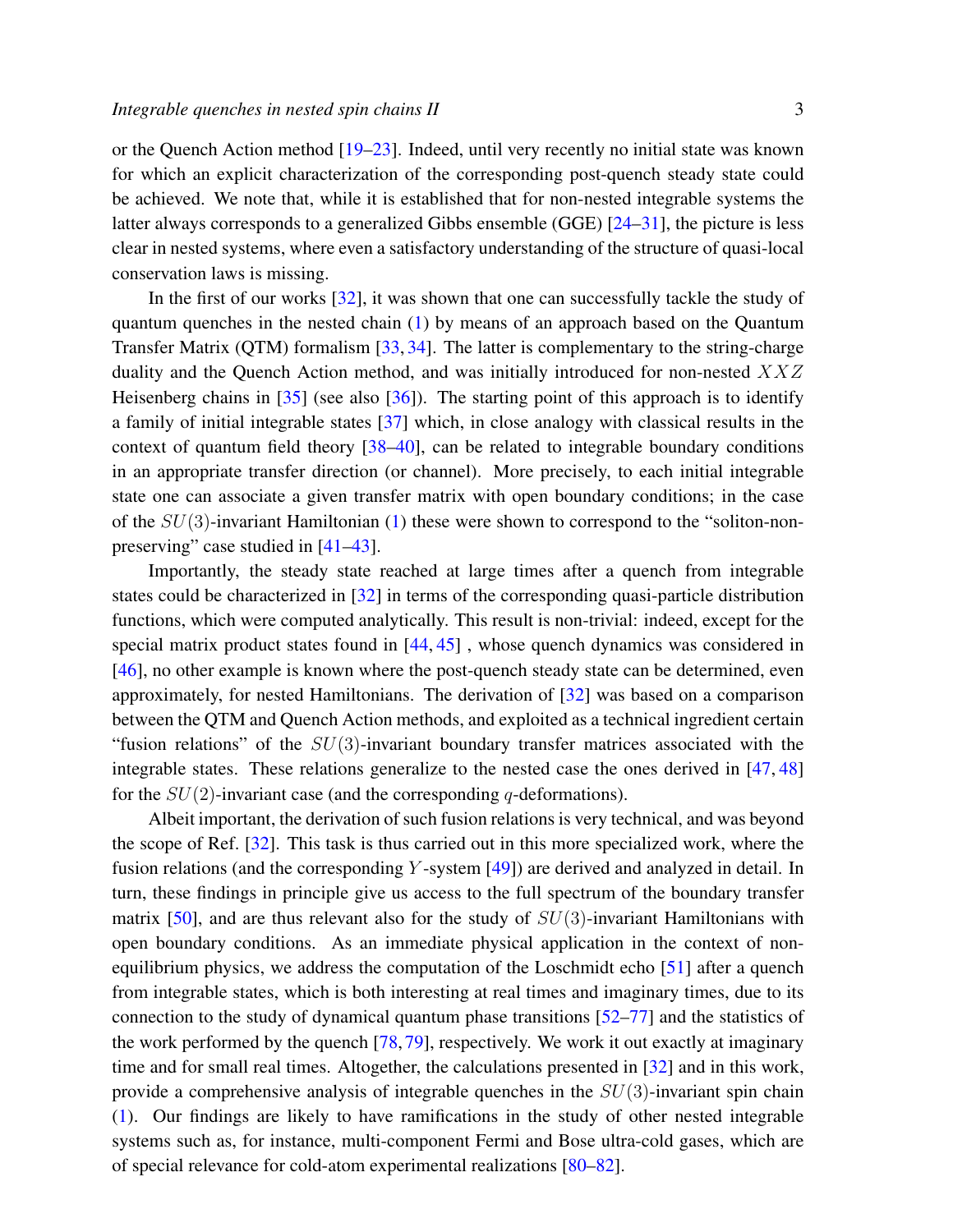The organization of this article is as follows. In Sec. [2](#page-3-0) we introduce the algebraic Bethe ansatz, and recall the construction of the integrable states carried out in [\[32\]](#page-29-1). We introduce in particular the corresponding soliton-non-preserving boundary transfer matrices, whose fusion relations are derived explicitly in Sec. [3.](#page-8-0) In Sec. [4](#page-17-0) we use them to compute the Loschmidt echo, both at imaginary and real times. Our conclusions are consigned to Sec. [5.](#page-25-0)

#### <span id="page-3-0"></span>2. The general setting

## <span id="page-3-1"></span>*2.1. The periodic algebraic Bethe ansatz*

We begin by recalling the technical tools which are needed in order to analyze the Hamiltonian [\(1\)](#page-1-1). In [\[32\]](#page-29-1), we reviewed the main aspects of the coordinate nested Bethe ansatz, with which one is able to directly write down the wave functions corresponding to the eigenstates of the Hamiltonian [\(1\)](#page-1-1). While this approach provides a clear physical picture, a quantitative analysis is better carried out by means of its algebraic version, which we briefly review. The main object of the theory is the R-matrix  $\widehat{R}_{12}(\lambda)$  which acts on the tensor product  $h_1 \otimes h_2$ , with  $h_j \simeq \mathbb{C}^3$ . Explicitly, it reads

$$
\widehat{R}_{12}(\lambda) = \frac{1}{\lambda + i} \left( \lambda + i \mathcal{P}_{12} \right) , \qquad (2)
$$

where  $P_{12}$  is the permutation matrix exchanging the spaces  $h_1$  and  $h_2$ 

$$
\mathcal{P}_{12}|a\rangle_1 \otimes |b\rangle_2 = |b\rangle_1 \otimes |a\rangle_2 ,\qquad (3)
$$

and which can be written in terms of the spin-1 operators as  $\mathcal{P}_{12} = -1 + \vec{S}_1 \cdot \vec{S}_2 + (\vec{S}_1 \cdot \vec{S}_2)^2$ . The R-matrix satisfies the following properties of regularity and unitarity

$$
\widehat{R}_{12}(0) = \mathcal{P}_{12} \,, \tag{4}
$$

$$
\widehat{R}_{12}(u)\widehat{R}_{21}(-u) = 1\,,\tag{5}
$$

where

$$
\widehat{R}_{21}(u) = \mathcal{P}_{12}\widehat{R}_{12}(u)\mathcal{P}_{12} \,.
$$
\n(6)

Note that one has simply  $\widehat{R}_{12}(u) = \widehat{R}_{21}(u)$ . We also introduce the R-matrix with a different normalization

$$
R_{12}(\lambda) = (\lambda + i)\widehat{R}_{12}(\lambda) = \lambda + i\mathcal{P}_{12},\tag{7}
$$

which satisfies

<span id="page-3-2"></span>
$$
R_{12}(\lambda)R_{21}(-\lambda) = \zeta(\lambda), \qquad (8)
$$

$$
R_{12}^{t_1}(\lambda)R_{21}^{t_1}(-\lambda - 3i) = \bar{\zeta}(\lambda + 3i/2), \qquad (9)
$$

where

$$
\zeta(\lambda) = (\lambda + i)(-\lambda + i), \qquad \bar{\zeta}(\lambda) = (\lambda + 3i/2)(-\lambda + 3i/2). \tag{10}
$$

Here we introduced the transposition

$$
A^t = V^{-1}A^T V, \qquad (11)
$$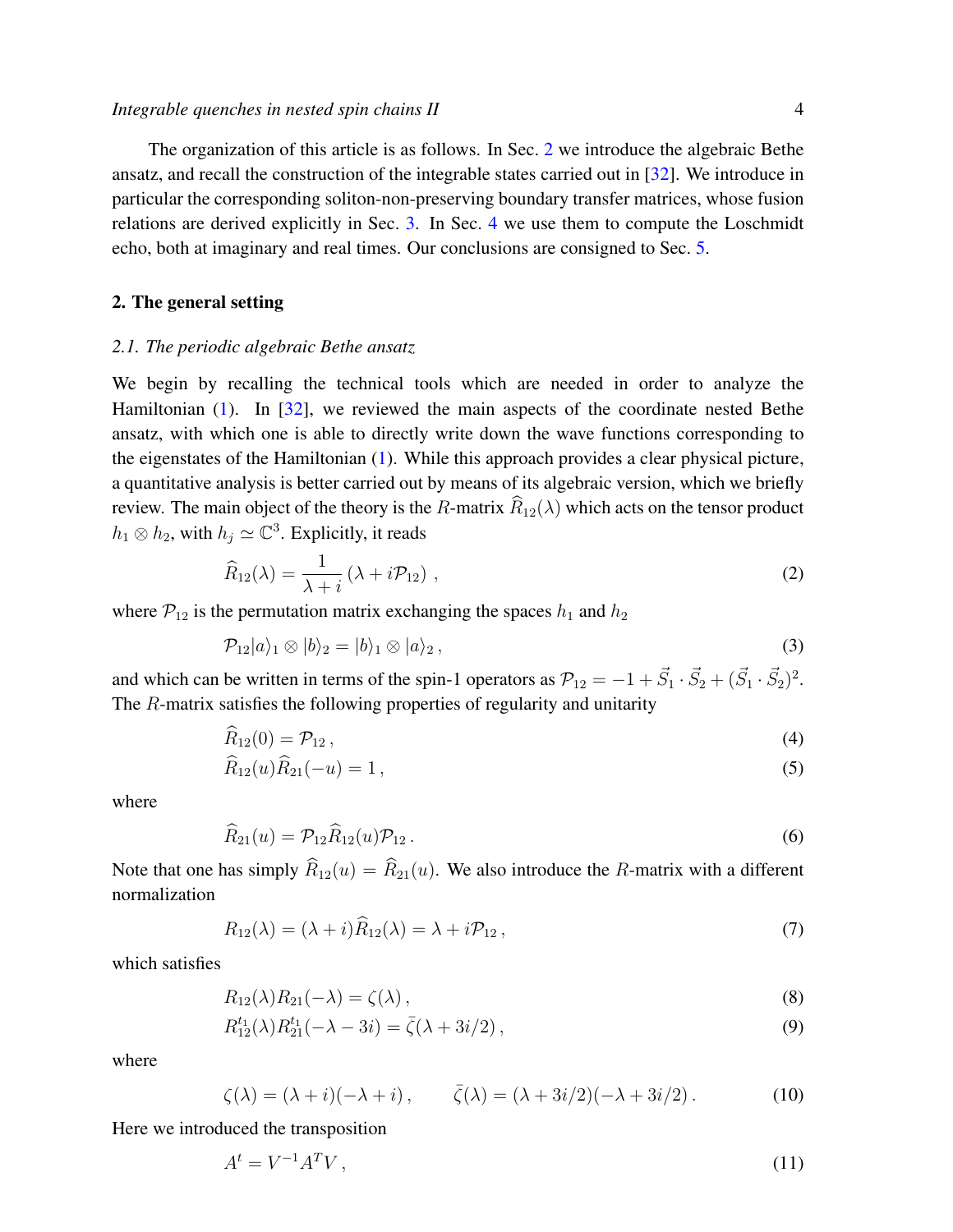where  $A<sup>T</sup>$  is the usual transposed of the matrix A, while

$$
V = \left(\begin{array}{ccc} 0 & 0 & 1 \\ 0 & 1 & 0 \\ 1 & 0 & 0 \end{array}\right). \tag{12}
$$

Moreover, the notation  $A^{t_1}$  in [\(9\)](#page-3-2) signals the partial transposition, which is performed only on the indices refering to  $h_1$  in the tensor product  $h_1 \otimes h_2$ . In the following, it will be also necessary to introduce the R-matrix involving the conjugate representation of  $SU(3)$  [\[83–](#page-30-5)[85\]](#page-30-6). The latter is given as follows

$$
\bar{R}_{12}(\lambda) := R_{12}^{t_1} \left( -\lambda - \frac{3i}{2} \right) \,. \tag{13}
$$

The R-matrix  $\bar{R}_{12}(\lambda)$  can be interpreted physically as the scattering matrix describing the interaction between a soliton and an anti-soliton, and fulfills

$$
\bar{R}_{12}(\lambda)\bar{R}_{21}(-\lambda) = \bar{\zeta}(\lambda),\qquad(14)
$$

$$
\bar{R}_{12}^{t_1}(\lambda)\bar{R}_{12}^{t_1}(-\lambda - 3i) = \zeta(\lambda + 3i/2). \tag{15}
$$

The R-matrices introduced above satisfy the Yang-Baxter equations, which take the form

<span id="page-4-3"></span>
$$
R_{12}(\lambda)R_{13}(\lambda+\mu)R_{23}(\mu) = R_{23}(\mu)R_{13}(\lambda+\mu)R_{12}(\lambda), \qquad (16)
$$

$$
\bar{R}_{12}(\lambda)\bar{R}_{13}(\lambda+\mu)R_{23}(\mu) = R_{23}(\mu)\bar{R}_{13}(\lambda+\mu)\bar{R}_{12}(\lambda).
$$
 (17)

These fundamental relations have several immediate consequences. Indeed, defining the transfer matrices acting on the global Hilbert space  $\mathcal{H} = h_1 \otimes \ldots \otimes h_N$  as

<span id="page-4-0"></span>
$$
t(\lambda) = \text{tr}_j \left[ \widehat{R}_{jL}(\lambda - \xi_L) \dots \widehat{R}_{j1}(\lambda - \xi_1) \right], \qquad (18)
$$

$$
\bar{t}(\lambda) = \text{tr}_j \left[ \widehat{R}_{1j}(\lambda + \xi_1) \dots \widehat{R}_{Lj}(\lambda + \xi_L) \right], \qquad (19)
$$

it follows that

<span id="page-4-1"></span>
$$
[t(\lambda), t(\mu)] = [\bar{t}(\lambda), t(\mu)] = [\bar{t}(\lambda), \bar{t}(\mu)] = 0.
$$
\n(20)

The traces in [\(18\)](#page-4-0), [\(19\)](#page-4-0) are taken over the auxiliary space  $h_j \simeq \mathbb{C}^3$ . The importance of this relation becomes manifest when complemented with the following trace formula

<span id="page-4-2"></span>
$$
H_L = i \frac{\partial}{\partial \lambda} \ln t(\lambda) \Big|_{\lambda = 0} \,. \tag{21}
$$

From [\(20\)](#page-4-1) and [\(21\)](#page-4-2) it is clear that in order to diagonalize the Hamiltonian  $H_L$  it is sufficient to find the eigenspectrum of  $t(\lambda)$ . The algebraic Bethe ansatz directly provides us with the tools to do exactly this. By a standard procedure, it is possible to prove [\[11\]](#page-28-7) that the eigenvalues of  $t(\lambda)$  are labeled by two sets of rapidities  $\{k_j\}_{j=1}^N$ ,  $\{\lambda_j\}_{j=1}^M$  satisfying the Bethe equations

$$
\left(\frac{k_j + i/2}{k_j - i/2}\right)^L = \prod_{\substack{p=1 \ p \neq j}}^N \frac{k_j - k_p + i}{k_j - k_p - i} \prod_{\ell=1}^M \frac{\lambda_\ell - k_j + i/2}{\lambda_\ell - k_j - i/2}, \quad j = 1, \dots, N, \quad (22)
$$

$$
1 = \prod_{j=1}^{N} \frac{k_j - \lambda_\ell - i/2}{k_j - \lambda_\ell + i/2} \prod_{\substack{m=1 \ m \neq \ell}}^{M} \frac{\lambda_\ell - \lambda_m - i}{\lambda_\ell - \lambda_m + i}, \quad \ell = 1, \dots, M. \tag{23}
$$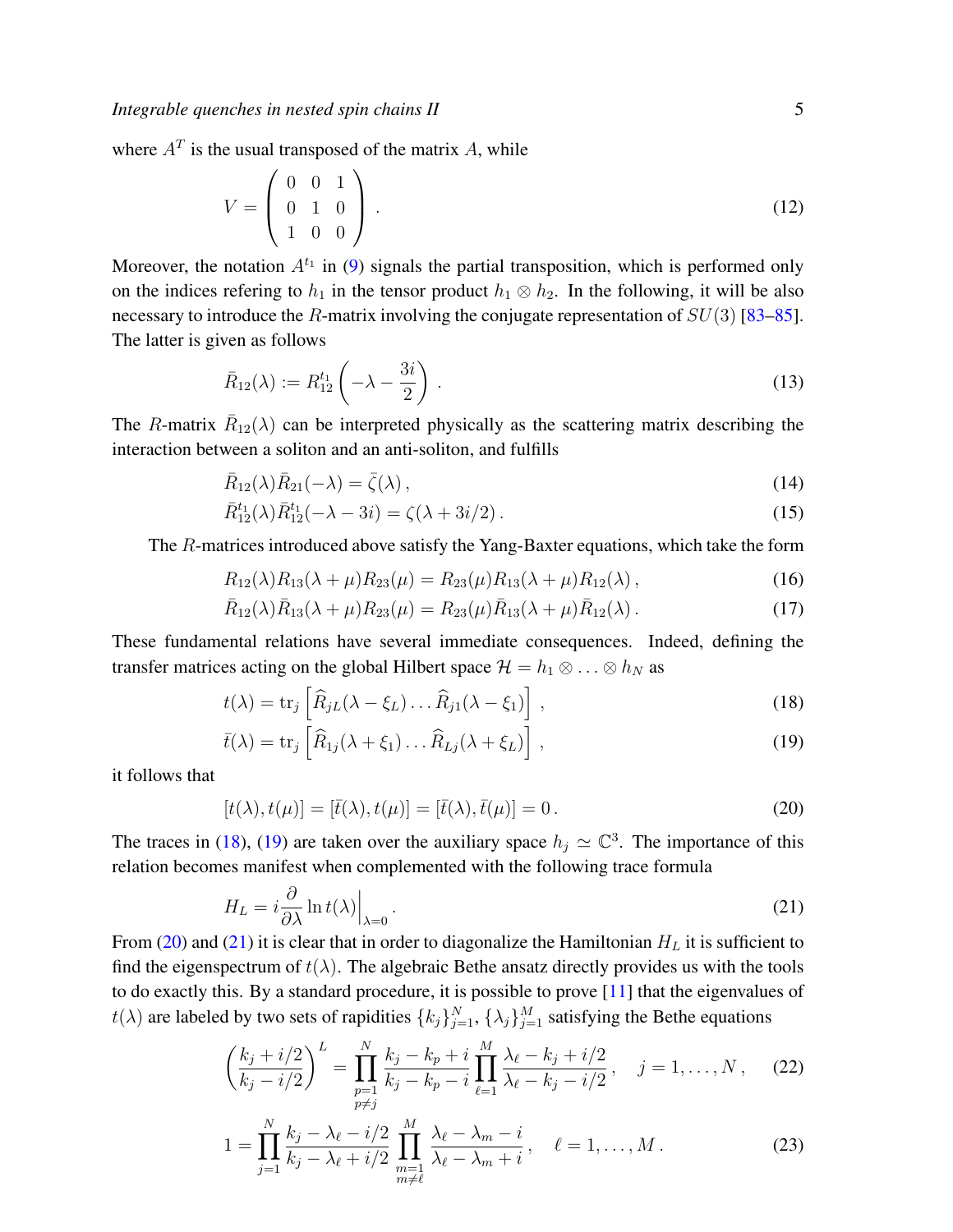In particular, by denoting with  $|\{k_j\}, \{\lambda_j\}\rangle$  the corresponding eigenvectors we have

$$
t(\lambda) \left| \{k_j\}, \{\lambda_j\} \right\rangle = \nu(\{k_j\}, \{\lambda_j\}, \lambda) \left| \{k_j\}, \{\lambda_j\} \right\rangle, \tag{24}
$$

where

$$
\nu({k_j}, {\lambda_j}, \lambda) = [a(\lambda)]^L \prod_{j=1}^N \frac{1}{a(\lambda - k_j + i/2)} \nu_1({k_j}, {\lambda_j}, \lambda)
$$
  
+ 
$$
\prod_{j=1}^N \frac{1}{a(k_j - i/2 - \lambda)},
$$
 (25)

with the additional definitions

$$
\nu_1(\{k_j\}, \{\lambda_j\}, \lambda) = \prod_{j=1}^N a(\lambda - k_j + i/2) \prod_{r=1}^M \frac{1}{a(\lambda - \lambda_r + i/2)} + \prod_{r=1}^M \frac{1}{a(\lambda_r - i/2 - \lambda)},
$$
 (26)

and

$$
a(\lambda) = \frac{\lambda}{\lambda + i} \,. \tag{27}
$$

## <span id="page-5-0"></span>*2.2. The boundary algebraic Bethe ansatz*

The transfer matrices  $t(\lambda)$  and  $\bar{t}(\lambda)$  defined in [\(18\)](#page-4-0) and [\(19\)](#page-4-0) are translationally invariant operators corresponding to periodic boundary conditions. It is possible to define analogous operators in the case where open boundaries are assumed, via the boundary algebraic Bethe ansatz [\[86\]](#page-30-7). As we have already seen in [\[32\]](#page-29-1), in the case of higher rank algebras  $SU(N)$ with  $\mathcal{N} \geq 3$ , there exist two inequivalent boundary transfer matrices, which correspond to the so-called soliton-preserving [\[7\]](#page-28-15) and soliton-non-preserving [\[41\]](#page-29-9) boundary conditions [\[42\]](#page-29-20). In this work we will be interested in the latter, which are reviewed in the following.

We recall that the soliton-non-preserving boundary transfer matrices acting on a chain of length N, composed of an alternating product of fundamental and conjugate representations, are defined as

<span id="page-5-1"></span>
$$
\tau(\lambda) = \text{tr}_a \left\{ K_a^+(\lambda) T_a(\lambda) K_a^-(\lambda) \hat{T}_{\bar{a}}(\lambda) \right\},\tag{28}
$$

$$
\bar{\tau}(\lambda) = \text{tr}_a \left\{ K_{\bar{a}}^+(\lambda) T_{\bar{a}}(\lambda) K_{\bar{a}}^-(\lambda) \hat{T}_a(\lambda) \right\},\tag{29}
$$

where the following definitions are used

$$
T_a(\lambda) = R_{aN}(\lambda - \xi_N) \bar{R}_{a(N-1)}(\lambda - \xi_{N-1}) \dots R_{a2}(\lambda - \xi_2) \bar{R}_{a1}(\lambda - \xi_1), \quad (30)
$$

$$
\hat{T}_{\bar{a}}(\lambda) = R_{1a}(\lambda + \xi_1) \bar{R}_{2a}(\lambda + \xi_2) \dots R_{(N-1)a}(\lambda + \xi_{N-1}) \bar{R}_{Na}(\lambda + \xi_N), \quad (31)
$$

$$
T_{\bar{a}}(\lambda) = \bar{R}_{aN}(\lambda - \xi_N) R_{a(N-1)}(\lambda - \xi_{N-1}) \dots \bar{R}_{a2}(\lambda - \xi_2) R_{a1}(\lambda - \xi_1), \quad (32)
$$

$$
\hat{T}_a(\lambda) = \bar{R}_{1a}(\lambda + \xi_1) R_{2a}(\lambda + \xi_2) \dots \bar{R}_{(N-1)a}(\lambda + \xi_{N-1}) R_{Na}(\lambda + \xi_N).
$$
 (33)

Here we introduced the free parameters  $\xi_i$  (called inhomogeneities) while the trace in [\(28\)](#page-5-1) and [\(29\)](#page-5-1) is taken over the auxiliary space  $h_a \simeq \mathbb{C}^3$ . Finally,  $K_a^{\pm}(\lambda)$ ,  $K_{\overline{a}}^{\pm}(\lambda)$  are  $3 \times 3$  matrices.

Importantly, the K-matrices  $K_a^{\pm}(\lambda)$ ,  $K_{\overline{a}}^{\pm}(\lambda)$  have to be chosen in such a way that transfer matrices with different spectral parameter commute. This can be done by setting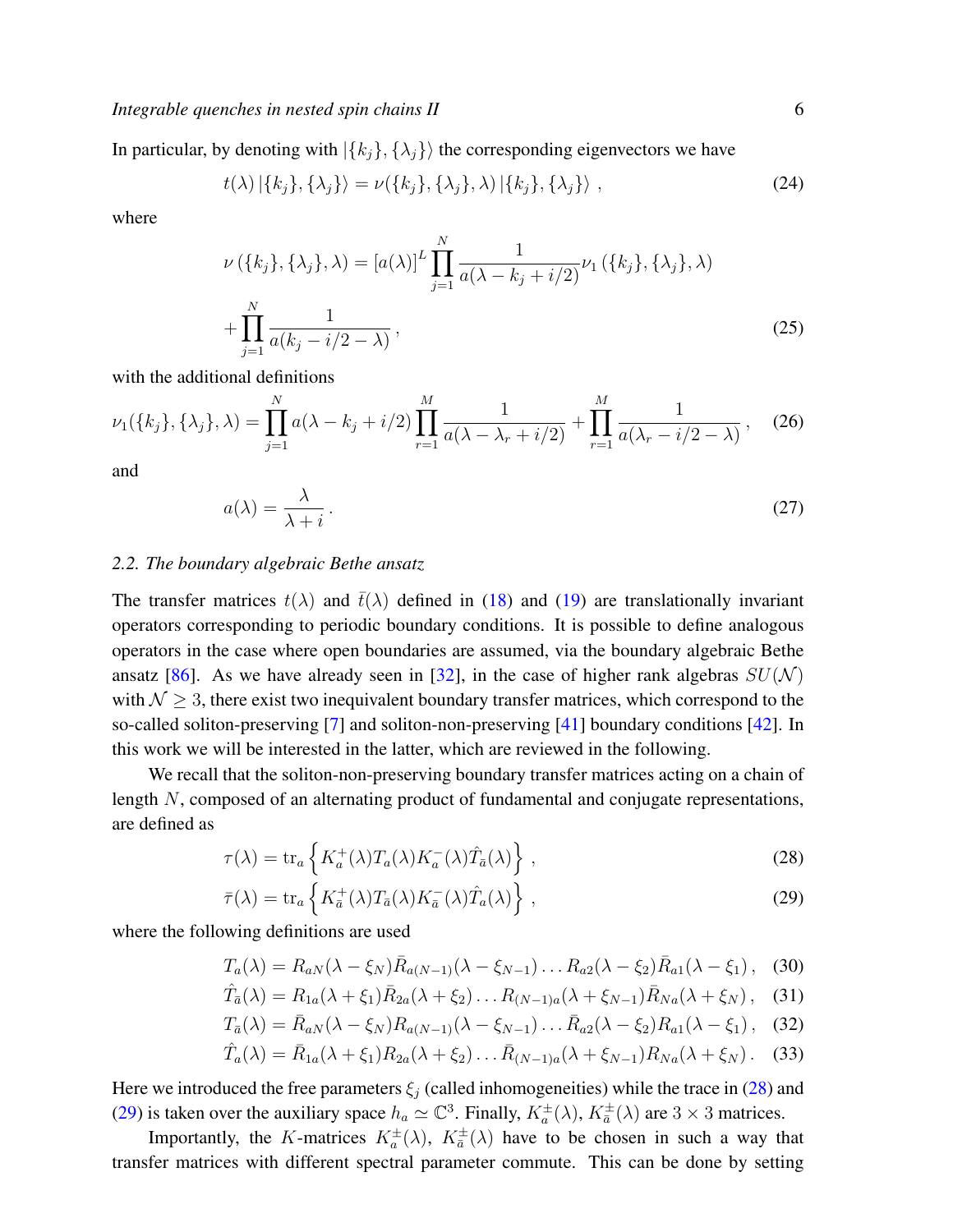$K_a^-(\lambda) = K_a(\lambda), K_{\bar{a}}^-(\lambda) = K_{\bar{a}}(\lambda), K_a^+(\lambda) = K_a^t(-\lambda - i3/2)$  and  $K_{\bar{a}}^+(\lambda) = K_{\bar{a}}^t(-\lambda - i3/2)$ , where  $K_a(\lambda)$  and  $K_{\bar{a}}(\lambda)$  are a solution to the following twisted boundary Yang-Baxter (or reflection) equations

<span id="page-6-4"></span>
$$
R_{ab}(\lambda - \mu)K_a(\lambda)\bar{R}_{ba}(\lambda + \mu)K_b(\mu) = K_b(\mu)\bar{R}_{ab}(\lambda + \mu)K_a(\lambda)R_{ba}(\lambda - \mu), \qquad (34)
$$

$$
\bar{R}_{ab}(\lambda - \mu)K_{\bar{a}}(\lambda)R_{ba}(\lambda + \mu)K_b(\mu) = K_b(\mu)R_{ab}(\lambda + \mu)K_{\bar{a}}(\lambda)\bar{R}_{ba}(\lambda - \mu). \tag{35}
$$

A classification of all invertible  $K$ -matrices satisfying the reflection equations was performed in [\[42\]](#page-29-20). In particular, it was shown that for the  $SU(3)$ -case the only invertible solutions to the latter equations are scalar matrices  $K^{-}(\lambda) = K^{-}$  such that  $(K^{-})^t = K^{-}$ , namely such that  $\tilde{K}^- = K^- V$  is symmetric. The most general matrix of this form is written as

<span id="page-6-3"></span>
$$
K_a(\lambda) = K_s V \,, \tag{36}
$$

where  $K_s$  a symmetric numerical matrix

<span id="page-6-1"></span>
$$
K_s = \begin{pmatrix} \kappa_{11} & \kappa_{12} & \kappa_{13} \\ \kappa_{12} & \kappa_{22} & \kappa_{23} \\ \kappa_{13} & \kappa_{23} & \kappa_{33} \end{pmatrix},
$$
 (37)

with det $K_s \neq 0$ .

The classification performed in [\[42\]](#page-29-20) does not treat non-invertible matrices. It follows from continuity that any symmetric matrix with  $\det K_s = 0$  also satisfies the reflection equations, but here we discard these solutions. On the one hand, the fusion relations to be treated below depend crucially on a non-vanishing determinant. On the other hand, solutions with  $\det K_s = 0$  can be rotated to lie in an  $SU(2)$  sector, and thus the earlier results in the literature can be used to solve these cases (see also Ref. [\[32\]](#page-29-1)).

#### <span id="page-6-0"></span>*2.3. The integrable states*

As we have seen in [\[32\]](#page-29-1), there is a close relation between the soliton-non-preserving boundary transfer matrices introduced above and a special class of product states, namely the integrable states. We recall that the latter were initially introduced in [\[37\]](#page-29-6) as those matrix product states [\[87\]](#page-30-8) (with a finite bond-dimension) which are annihilated by all the parity-odd conserved charges of the Hamiltonian. In the case of the  $XXZ$  Heisenberg chain, it was shown how to derive an infinite family of such states from integrable boundary conditions in an appropriate rotated channel. The constructions of [\[37\]](#page-29-6) were generalized to the  $SU(3)$ -invariant spin chain [\(1\)](#page-1-1) in [\[32\]](#page-29-1), and a class of integrable product states was explicitly derived.

The family of product states found in [\[32\]](#page-29-1) reads

$$
|\Psi_0\rangle = |\psi_0\rangle_{1,2} \otimes \ldots \otimes |\psi_0\rangle_{L-1,L} \,. \tag{38}
$$

where the two-site state has to be chosen as

<span id="page-6-2"></span>
$$
|\psi_0\rangle = \kappa_{11}|1,1\rangle + \kappa_{22}|2,2\rangle + \kappa_{33}|3,3\rangle + \kappa_{12}(|1,2\rangle + |2,1\rangle) + \kappa_{13}(|1,3\rangle + |3,1\rangle) + \kappa_{23}(|2,3\rangle + |3,2\rangle).
$$
 (39)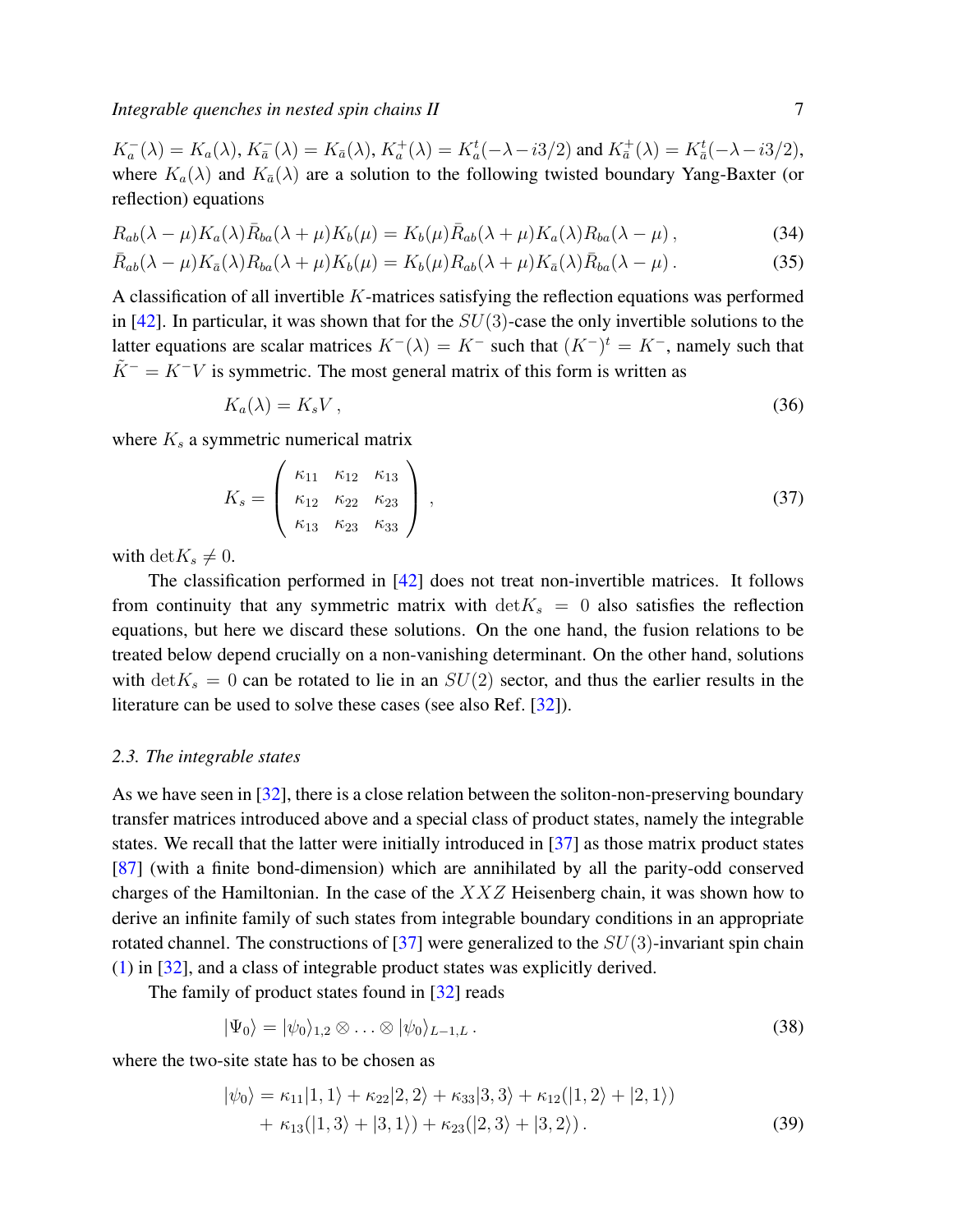Here we denoted with  $|1\rangle$ ,  $|2\rangle$  and  $|3\rangle$  the basis vectors of the locals spaces  $h_j \simeq \mathbb{C}^3$  and used the convention

$$
|\alpha_1, \alpha_2, \ldots \alpha_L\rangle = |\alpha_1\rangle \otimes |\alpha_2\rangle \otimes \ldots \otimes |\alpha_L\rangle.
$$
 (40)

The coefficients  $\kappa_{ij}$  have to be such that the matrix [\(37\)](#page-6-1) has a non-vanishing determinant. It was shown in [\[32\]](#page-29-1) that the product states with the building block [\(39\)](#page-6-2) are integrable according to the definition of [\[37\]](#page-29-6). Furthermore, it was argued that, up to global  $SU(3)$  transformations, one can always restrict themselves to the simpler case of diagonal boundary conditions

$$
|\psi_0\rangle = \kappa_{11}|1,1\rangle + \kappa_{22}|2,2\rangle + \kappa_{33}|3,3\rangle, \qquad (41)
$$

with

$$
|\kappa_{11}| \ge |\kappa_{22}| \ge |\kappa_{33}|,\tag{42}
$$

which includes as a particular case the following  $SO(3)$ -invariant "delta-state"

<span id="page-7-5"></span>
$$
|\psi_{\delta}\rangle = \frac{1}{\sqrt{3}} (|1,1\rangle + |2,2\rangle + |3,3\rangle). \tag{43}
$$

As explained in [\[32\]](#page-29-1), the relation between integrable states and transfer matrices with soliton-non-preserving boundary conditions can be derived by studying the following partition function

<span id="page-7-0"></span>
$$
\mathcal{Z}(\beta) = \langle \Psi_0 | e^{-\beta H_L} | \Psi_0 \rangle. \tag{44}
$$

Indeed, using the following Suzuki-Trotter decomposition [\[9,](#page-28-5) [33\]](#page-29-2)

$$
e^{-\beta H_L} = \left[\bar{t}\left(-\frac{i\beta}{N}\right)t\left(-\frac{i\beta}{N}\right)\right]^{N/2},\tag{45}
$$

one can show that, for a given integrable initial state with two-site block [\(39\)](#page-6-2), the partition function [\(44\)](#page-7-0) can be expressed as

<span id="page-7-3"></span>
$$
\mathcal{Z}(\beta) = \lim_{N \to \infty} \text{tr}\left[\mathcal{T}_N^{L/2}\right]
$$
\n(46)

where

<span id="page-7-4"></span>
$$
\mathcal{T}_N = \frac{1}{\langle \psi_0 | \psi_0 \rangle (1 - \beta / 2N)^{2N}} \tau_N^s(0) \,. \tag{47}
$$

Here  $\tau_N^s(\lambda)$  is a soliton-non-preserving boundary transfer matrix acting on a chain of N sites, which is related to  $(28)$  by a shift in the spectral parameters and rapidities

<span id="page-7-1"></span>
$$
\lambda \to \lambda - 3i/4 \,, \qquad \xi_i \to \xi_i^s = \xi_i + 3i/4 \,. \tag{48}
$$

Namely

<span id="page-7-6"></span><span id="page-7-2"></span>
$$
\tau_N^s(\lambda) = \text{tr}_a \left\{ K^+ T_a^s(\lambda) K^- \hat{T}_{\bar{a}}^s(\lambda) \right\},\tag{49}
$$

where

$$
T_a^s(\lambda) = R_{aN}(\lambda - \xi_N^s) \bar{R}_{a(N-1)}(\lambda - \xi_{N-1}^s) \dots R_{a2}(\lambda - \xi_2^s) \bar{R}_{a1}(\lambda - \xi_1^s) ,
$$
  
\n
$$
\hat{T}_a^s(\lambda) = R_{1a}(\lambda + \xi_1^s - 3i/2) \bar{R}_{2a}(\lambda + \xi_2^s - 3i/2) \dots
$$
\n(50)

$$
R_{(N-1)a}(\lambda + \xi_{N-1}^s - 3i/2)\bar{R}_{Na}(\lambda + \xi_N^s - 3i/2), \qquad (51)
$$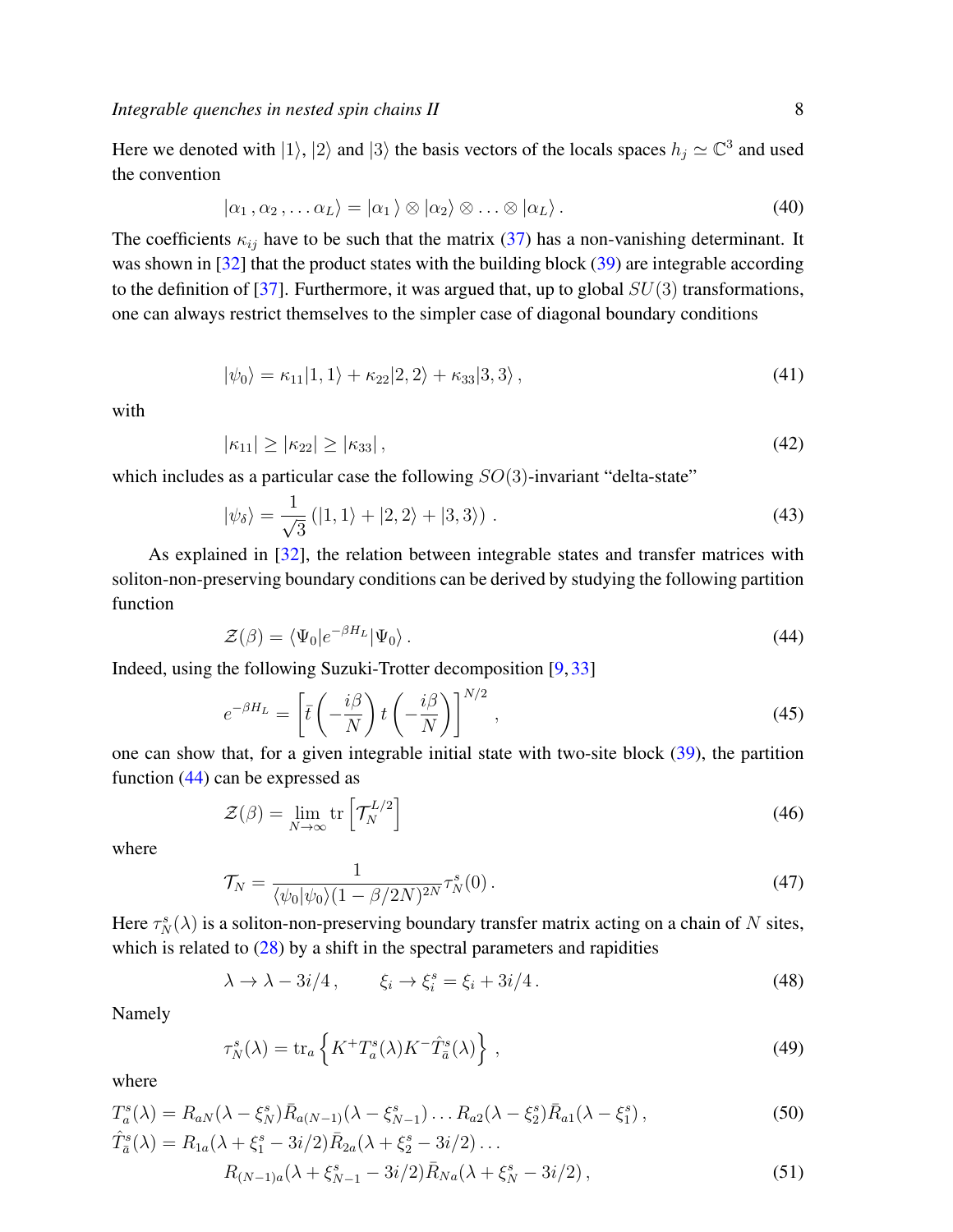*Integrable quenches in nested spin chains II*  $\overline{a}$  9

with inhomogeneities

<span id="page-8-2"></span>
$$
\xi_{2i}^s = \frac{i\beta}{N},\tag{52}
$$

$$
\xi_{2i+1}^s = -\frac{i\beta}{N} + 3i/2. \tag{53}
$$

Note that with the same shift  $(48)$ , the transfer  $(29)$  is rewritten as

<span id="page-8-1"></span>
$$
\bar{\tau}_N^s(\lambda) = \text{tr}_a \left\{ K_{\bar{a}}^+ T_{\bar{a}}^s(\lambda) K_{\bar{a}}^- \hat{T}_a^s(\lambda) \right\},\tag{54}
$$

where now

$$
T_{\bar{a}}^{s}(\lambda) = \bar{R}_{aN}(\lambda - \xi_N^s) R_{a(N-1)}(\lambda - \xi_{N-1}^s) \dots \bar{R}_{a2}(\lambda - \xi_2^s) R_{a1}(\lambda - \xi_1^s),
$$
  
\n
$$
\hat{T}_a^{s}(\lambda) = \bar{R}_{1a}(\lambda + \xi_1^s - 3i/2) R_{2a}(\lambda + \xi_2^s - 3i/2) \dots
$$
\n(55)

<span id="page-8-3"></span>
$$
\bar{R}_{(N-1)a}(\lambda + \xi_{N-1}^s - 3i/2)R_{Na}(\lambda + \xi_N^s - 3i/2).
$$
 (56)

The K-matrices  $K^{\pm}$  in [\(49\)](#page-7-2) and [\(54\)](#page-8-1) are given by  $K^- = K$ ,  $K^+ = K^t$ , where K is defined in [\(36\)](#page-6-3).

Eqs. [\(46\)](#page-7-3) and [\(47\)](#page-7-4) provide the bridge between quantum quenches from integrable states and soliton-non-preserving boundary transfer matrices. In fact, as first observed in [\[35\]](#page-29-4), several properties of the quench can be deduced from the study of such transfer matrices. Most prominently, we will show in Sec. [4.3](#page-24-0) how the leading eigenvalue of  $\tau_N^s(\lambda)$  directly yields the Loschmidt echo after the quench, which is closely related to the partition function  $\mathcal{Z}(\beta)$ . In the next section we will derive a very important set of functional relations for the eigenvalues of the transfer matrix  $\tau_N^s(\lambda)$ . On the one hand, these can be used to compute the spectrum of the latter; on the other hand, as we showed in Ref. [\[32\]](#page-29-1), they can also be used to derive the quasi-particle distribution functions of the steady state reached at long times.

#### <span id="page-8-0"></span>3. Fusion relations of boundary transfer matrices

The computation of the spectrum of  $\tau_N^s(\lambda)$  for generic boundary conditions is a non-trivial problem. In fact, even for the well-known case of XXZ Heisenberg chains, this has been solved only recently for finite system sizes [\[88](#page-30-9)[–94\]](#page-30-10). Furthermore, non-trivial challenges arise for the study of the large- $N$  limit. A convenient strategy to address the computation of the spectrum of generic boundary transfer matrices, both for finite and infinite system sizes, was pursued in [\[35\]](#page-29-4), by exploiting a set of functional relations which go under the name of  $T$ -system  $[49]$  and which is obtained by an appropriate "fusion procedure"  $[95]$ . In practice, one exploits the fact that the boundary transfer matrix can be embedded into a family of commuting operators, such that functional equations between their eigenvalues can be established, and eventually solved.

In the case of  $XXZ$  spin-1/2 chains, the T-system for boundary transfer matrices was worked out in [\[47,](#page-29-14) [48\]](#page-29-15), while to our knowledge it has not been explicitly obtained yet for  $SU(3)$ -invariant soliton-non-preserving boundary transfer matrices. This task is carried out in this section. Applications of this result will be presented in the subsequent sections.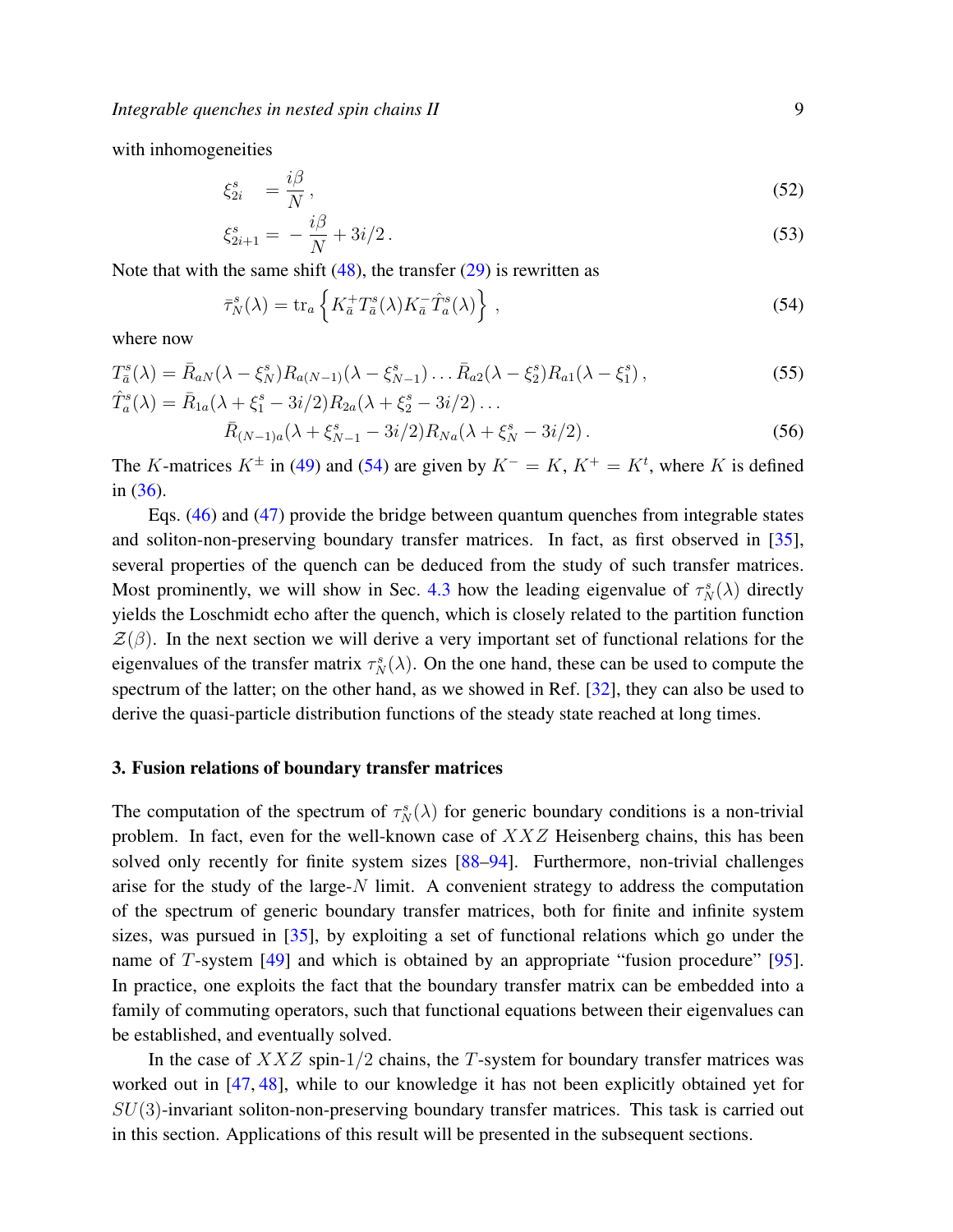# <span id="page-9-0"></span>*3.1.* T*- and* Y *-systems for periodic transfer matrices*

It is useful to start our discussion from the case of periodic transfer matrices. It is an established result [\[96,](#page-30-12) [97\]](#page-30-13) that the operators  $t(\lambda)$  defined in [\(18\)](#page-4-0) can be embedded into a family of commuting transfer matrices  $\{t_m^{(a)}(\lambda)\}\$ , with  $m = 1, 2, \ldots + \infty$  and  $a = 1, 2$ , such that

$$
[t_m^{(a)}(\lambda), t_n^{(b)}(\mu)] = 0.
$$
\n(57)

These satisfy a set of functional relations which go under the name of  $T$ -system [\[8\]](#page-28-4)

<span id="page-9-1"></span>
$$
t_m^{(1)}\left(u+\frac{i}{2}\right)t_m^{(1)}\left(u-\frac{i}{2}\right) = t_{m+1}^{(1)}(u)t_{m-1}^{(1)}(u) + \Phi_m^{(1)}(u)t_m^{(2)}(u)\,,\tag{58}
$$

$$
t_m^{(2)}\left(u+\frac{i}{2}\right)t_m^{(2)}\left(u-\frac{i}{2}\right) = t_{m+1}^{(2)}(u)t_{m-1}^{(2)}(u) + \Phi_m^{(2)}(u)t_m^{(1)}(u)\,,\tag{59}
$$

with the convention

$$
t_0^{(1)}(u) \equiv t_0^{(2)}(u) \equiv 1,
$$
\n(60)

$$
t_1^{(1)}(u) = t(u),\tag{61}
$$

$$
t_1^{(2)}(u) = \bar{t}(u),\tag{62}
$$

and where  $\bar{t}(\lambda)$  is defined in [\(19\)](#page-4-0). The operators  $t_m^{(a)}(\lambda)$  can be explicitly obtained from  $t(\lambda)$ and  $\bar{t}(\lambda)$  by means of a geometrical construction called fusion [\[95\]](#page-30-11). For this reason, the operators  $t_m^{(a)}(\lambda)$  are called fused transfer matrices.

Each transfer matrix  $t_m^{(a)}(\lambda)$ , can be written as [\(18\)](#page-4-0), but with a different irreducible representation of  $SU(3)$  in the auxiliary space. We recall that each irreducible representation is labeled by a pair  $(m_1, m_2)$  of two non-negative integers [\[98\]](#page-30-14). The m-fold symmetric tensor of the fundamental representation is associated with  $(m, 0)$ , while the m-fold symmetric tensor of its conjugate representation is associated with the pair  $(0, m)$ . The dimension of a representation corresponding to the pair  $(m_1, m_2)$  is given by the formula [\[98\]](#page-30-14)

$$
d(m_1, m_2) = \frac{1}{2}(m_1 + 1)(m_2 + 1)(m_1 + m_2 + 2).
$$
 (63)

For each irreducible representation  $(n, m)$ , we label as  $t_{(n,m)}(\lambda)$  the transfer matrix which has that representation in the auxiliary space. Note that, in the  $SU(2)$  case, irreducible representations are instead labeled by a single index, and so all the possible transfer matrices are labeled by a single index. The operators  $t_m^{(a)}(\lambda)$  entering the T-system are identified as follows

$$
t_j^{(1)}(u) = t_{(j,0)}(u) \,, \tag{64}
$$

$$
t_j^{(2)}(u) = t_{(0,j)}(u) \,. \tag{65}
$$

The validity of the T-system [\(58\)](#page-9-1), [\(59\)](#page-9-1) was proven in [\[97\]](#page-30-13). The functions  $\Phi_n^{(1)}(u)$ ,  $\Phi_n^{(2)}(u)$  are scalar and depend on the physical situation. In the case of thermal quantum transfer matrices, their explicit form can be found in [\[8\]](#page-28-4). In any case, they can be seen to satisfy the relations

<span id="page-9-2"></span>
$$
\Phi_{m}^{(1)}\left(u+\frac{i}{2}\right)\Phi_{m}^{(1)}\left(u-\frac{i}{2}\right) = \Phi_{m+1}^{(1)}\left(u\right)\Phi_{m-1}^{(1)}\left(u\right),\tag{66}
$$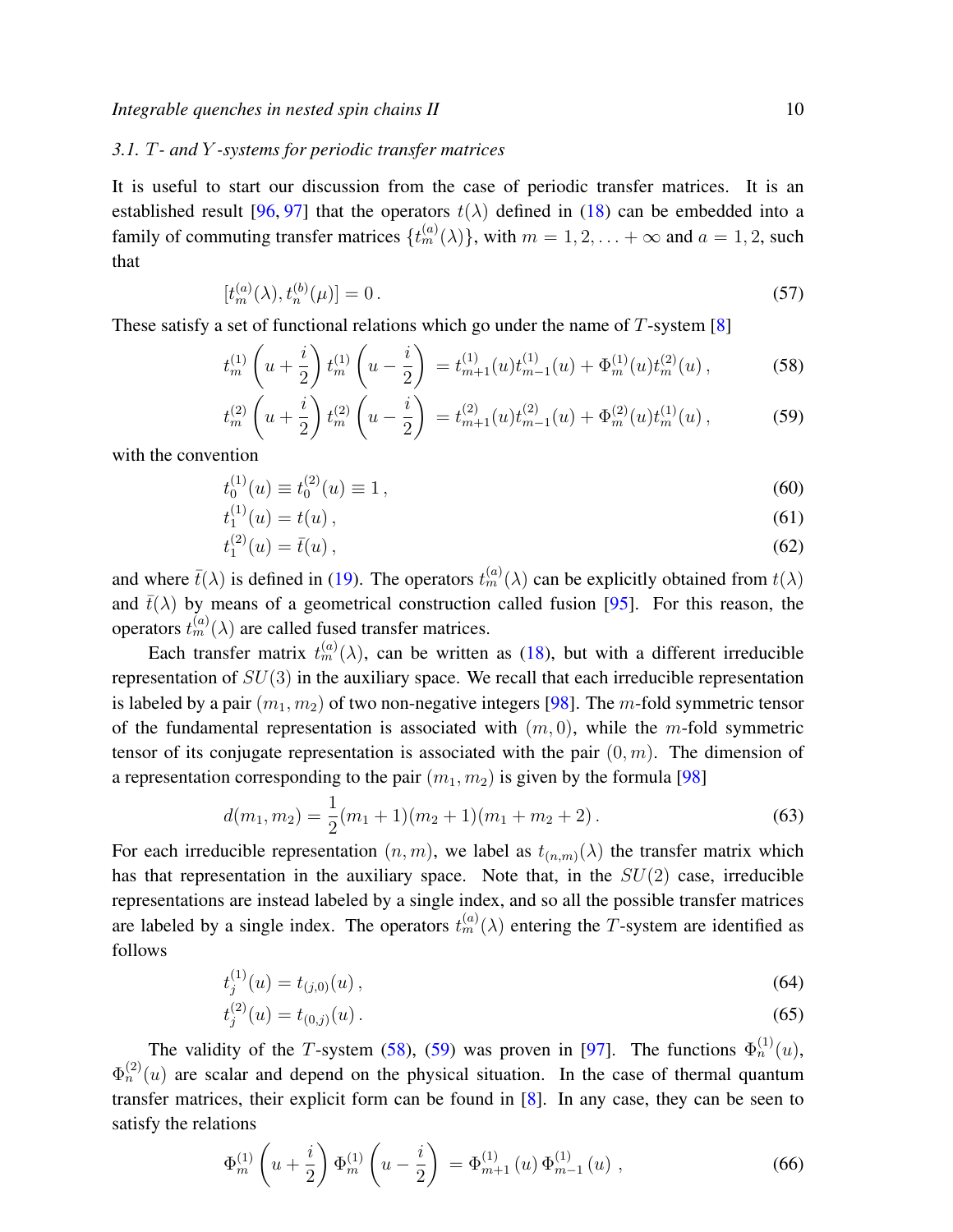$$
\Phi_m^{(2)}\left(u+\frac{i}{2}\right)\Phi_m^{(2)}\left(u-\frac{i}{2}\right) = \Phi_{m+1}^{(2)}\left(u\right)\Phi_{m-1}^{(2)}\left(u\right),\tag{67}
$$

with

$$
\Phi_0^{(1)}(u) = \Phi_0^{(2)}(u) = 1.
$$
\n(68)

From the  $T$ -system encoded in  $(58)$  and  $(59)$ , it is possible to derive another crucial set of functional relations which is usually called the  $Y$ -system  $[49]$ . The latter is important in particular to obtain a description in terms of integral equations for functions defined on the real line. Following e.g.  $[8]$  we define the Y-functions

<span id="page-10-2"></span>
$$
y_m^{(1)}(u) = \frac{t_{m+1}^{(1)}(u)t_{m-1}^{(1)}(u)}{\Phi_m^{(1)}(u)t_m^{(2)}(u)},
$$
\n(69)

$$
y_m^{(2)}(u) = \frac{t_{m+1}^{(2)}(u)t_{m-1}^{(2)}(u)}{\Phi_m^{(2)}(u)t_m^{(1)}(u)},
$$
\n(70)

which are easily seen to satisfy the  $Y$ -system

<span id="page-10-1"></span>
$$
y_j^{(1)}\left(u+\frac{i}{2}\right)y_j^{(1)}\left(u-\frac{i}{2}\right) = \frac{\left[1+y_{j-1}^{(1)}(u)\right]\left[1+y_{j+1}^{(1)}(u)\right]}{1+\left[y_j^{(2)}(u)\right]^{-1}},\tag{71}
$$

$$
y_j^{(2)}\left(u+\frac{i}{2}\right)y_j^{(2)}\left(u-\frac{i}{2}\right) = \frac{\left[1+y_{j-1}^{(2)}(u)\right]\left[1+y_{j+1}^{(2)}(u)\right]}{1+\left[y_j^{(1)}(u)\right]^{-1}},\tag{72}
$$

with the convention

 $\sim$ 

$$
y_0^{(a)}(u) \equiv 0. \t\t(73)
$$

In the next sections, we will see how to transform these kinds of functional relations into integral equations.

## <span id="page-10-0"></span>*3.2. The* T*-system for open transfer matrices*

Analogously to the periodic case, also transfer matrices with open boundary conditions can be embedded into a family of fused operators  $\tau_{(m_1,m_2)}(\lambda)$ , characterized by a  $SU(3)$ representation in the auxiliary space, corresponding to the pair  $(m_1, m_2)$ . As in the previous section we define

$$
\tau_j^{(1)}(u) = \tau_{(j,0)}(u) \,, \tag{74}
$$

$$
\tau_j^{(2)}(u) = \tau_{(0,j)}(u) \,, \tag{75}
$$

with the convention

$$
\tau_0^{(1)}(u) \equiv \tau_0^{(2)}(u) \equiv 1\,,\tag{76}
$$

$$
\tau_1^{(1)}(u) = \tau(u) \,, \tag{77}
$$

$$
\tau_1^{(2)}(u) = \bar{\tau}(u),\tag{78}
$$

and where  $\tau(\lambda)$  and  $\bar{\tau}(\lambda)$  are defined in [\(28\)](#page-5-1) and [\(29\)](#page-5-1).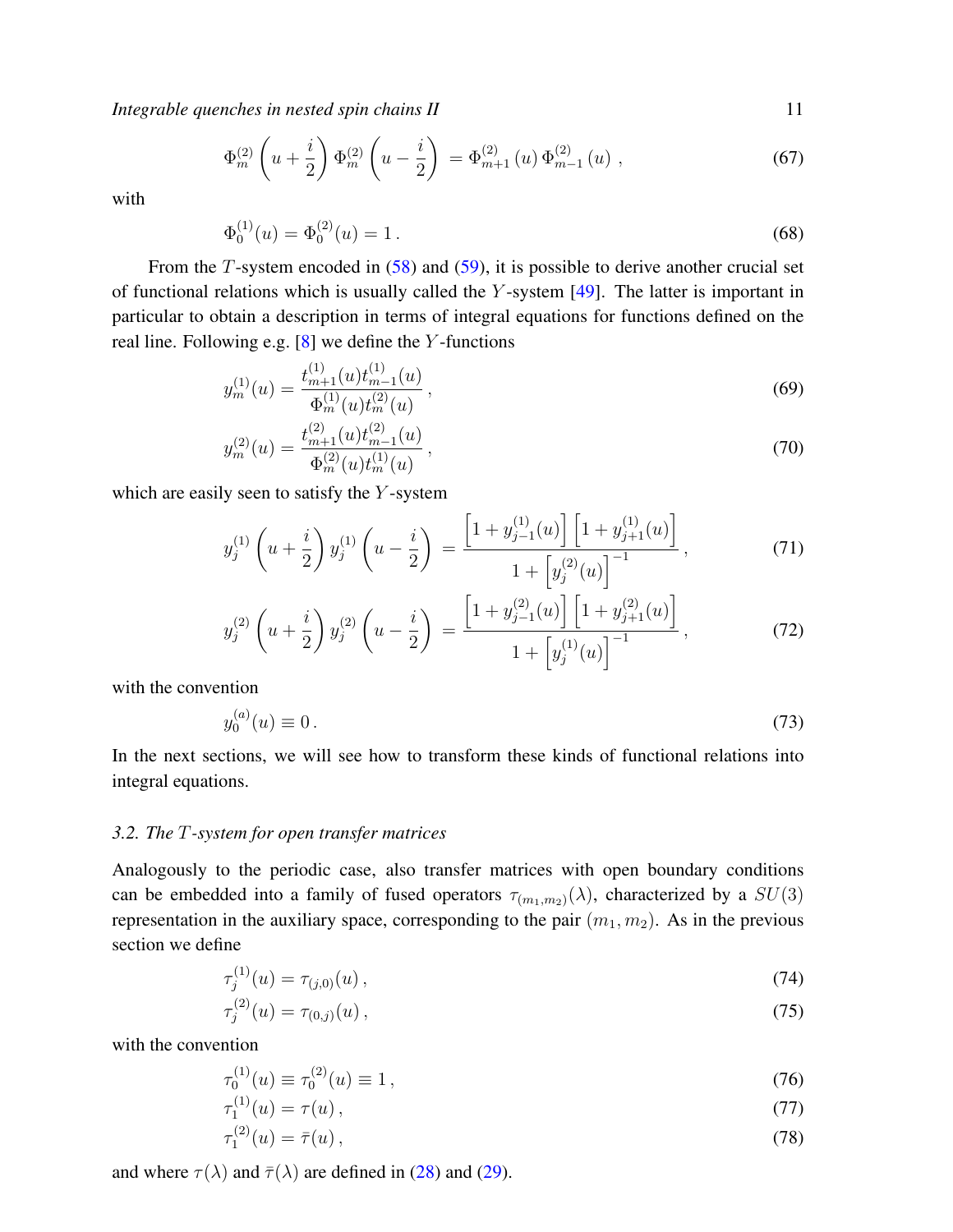In the case of  $XXZ$  spin-1/2 Heisenberg chains, fusion relations for open transfer matrices were derived in  $[48]$ , where it was found that the latter satisfy the same T-system of periodic transfer matrices. A direct generalization of the work [\[48\]](#page-29-15) for the  $SU(3)$ -invariant spin chain is missing in the literature, even though some particular fused transfer matrices have been constructed, both for the soliton-preserving and soliton-non-preserving cases. For example, in the paper [\[42\]](#page-29-20) the transfer matrix  $\tau_{(1,1)}(u)$  was constructed in the soliton-nonpreserving case from fusion of  $\tau_{(1,0)}(u)$  and  $\tau_{(0,1)}(u)$ .

The purpose of this section is to write down the  $T$ -system in the case of boundary transfer matrices in the soliton-non-preserving case. In analogy with the spin- $1/2$  case, we assume that the latter is of the same form of the periodic case encoded in [\(58\)](#page-9-1) and [\(59\)](#page-9-1). Hence, we only need to determine the auxiliary functions  $\Phi_n^{(a)}(\lambda)$ . In fact, given the recursive relations [\(66\)](#page-9-2) and [\(67\)](#page-9-2), the whole calculation boils down to determining the functions  $\Phi_1^{(1)}$  $_{1}^{(1)}(\lambda)$  and  $\Phi_{1}^{(2)}$  $\binom{2}{1}$   $(\lambda)$ . In order to obtain the latter, we compute directly the products  $\tau(\lambda)\tau(\mu)$  and  $\bar{\tau}(\lambda)\bar{\tau}(\mu)$ . As we will see in the following, by means of the fusion of  $R$ - and  $K$ -matrices introduced in [\[41,](#page-29-9)[42\]](#page-29-20), one can explicitly see that these products decompose exactly as in the functional relations [\(58\)](#page-9-1) and [\(59\)](#page-9-1) for  $n = 1$ .

In the following calculations we will restrict to the case of invertible  $K$ -matrices, which are solution to the reflection equations  $(34)$  and  $(35)$ . In particular, according to the results of  $[42]$ , we know that the latter are of the form  $(36)$ , which will be explicitly exploited.

#### <span id="page-11-0"></span>*3.3. Fusion of* R*-matrices*

As a first ingredient, we need to review the fusion properties of the R-matrix [\[42,](#page-29-20) [95\]](#page-30-11). We note that  $R_{23}(-i) = P_{\mathcal{H}_3}$ , where  $P_{\mathcal{H}_3}$  is the projector onto the three-dimensional space in the decomposition

<span id="page-11-1"></span>
$$
3_2 \otimes 3_3 = 6_{23} \oplus \bar{3}_{23}, \tag{79}
$$

where we denote with d and  $\bar{d}$  the irreducible fundamental and conjugate representation of dimension d respectively. Consider now the Yang-Baxter equations  $(16)$ ,  $(17)$ . Choosing  $\mu = -i$  it is immediate to see from [\(17\)](#page-4-3) that the operators

$$
R_{13}(\lambda - i)R_{12}(\lambda), \qquad \bar{R}_{13}(\lambda - i)\bar{R}_{12}(\lambda), \qquad (80)
$$

leave stable the symmetric six-dimensional representation in the decomposition [\(79\)](#page-11-1), which implies

<span id="page-11-3"></span>
$$
R_{13}(\lambda - i)R_{12}(\lambda)P_{23}^{+} = P_{23}^{+}R_{13}(\lambda - i)R_{12}(\lambda)P_{23}^{+},\tag{81}
$$

$$
P_{23}^- R_{13}(\lambda - i) R_{12}(\lambda) = P_{23}^- R_{13}(\lambda - i) R_{12}(\lambda) P_{23}^-,\tag{82}
$$

where  $P_{ab}^- = P_{H_3}$  while  $P_{ab}^+$  is the projector on the six-dimensional symmetric representation in the decomposition [\(79\)](#page-11-1). Analogously, one can see that the operators

$$
R_{12}(\lambda)R_{13}(\lambda - i), \qquad \bar{R}_{12}(\lambda)\bar{R}_{13}(\lambda - i), \qquad (83)
$$

leave stable the anti-symmetric three-dimensional representation in the decomposition [\(79\)](#page-11-1). Accordingly, one can define the fused R-matrices

<span id="page-11-2"></span>
$$
R_{1,(23)}^{(2)}(\lambda) = P_{23}^+ R_{13}(\lambda - i) R_{12}(\lambda) P_{23}^+, \tag{84}
$$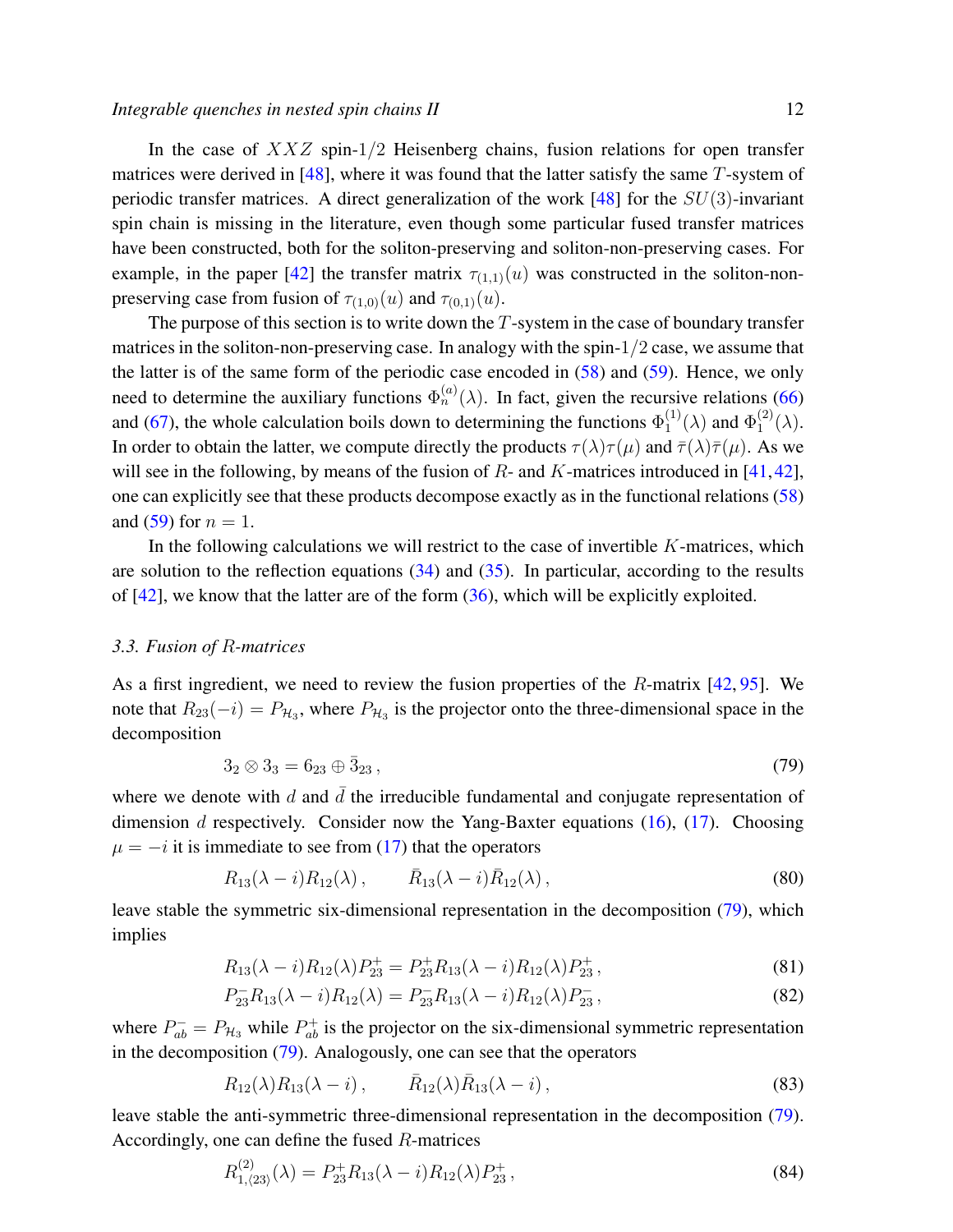$$
\bar{R}_{1,(23)}^{(2)}(\lambda) = P_{23}^{+} \bar{R}_{13}(\lambda - i) \bar{R}_{12}(\lambda) P_{23}^{+}, \qquad (85)
$$

where two indices between brackets stand for one single index labeling the six-dimensional representation. These fused  $R$ -matrices also satisfy the Yang-Baxter relations, as it can be easily seen for example through a graphical proof.

# <span id="page-12-0"></span>*3.4. Fusion of* K*-matrices*

Analogously to the case of R-matrices, one can also address the fusion of boundary reflection matrices [\[99\]](#page-30-15). We consider the soliton-non-preserving case, and start with the reflection equation [\(34\)](#page-6-4). Setting  $\mu = \lambda + i$  we find

$$
P_{ab}^- K_a(\lambda) \bar{R}_{ba}(2\lambda + i) K_b(\lambda + i) = K_b(\lambda + i) \bar{R}_{ab}(2\lambda + i) K_a(\lambda) P_{ab}^-, \tag{86}
$$

from which we obtain straightforwardly that the operator

$$
K_a(\lambda)\bar{R}_{ba}(2\lambda+i)K_b(\lambda+i)
$$
\n(87)

leaves stable the symmetric six-dimensional representation in the decomposition [\(79\)](#page-11-1). Analogously, the operator

$$
K_b(\lambda + i)\bar{R}_{ab}(2\lambda + i)K_a(\lambda) \tag{88}
$$

leaves stable the anti-symmetric three dimensional representation in the decomposition [\(79\)](#page-11-1). Note that in the definition of the boundary transfer matrix, one has the matrices

$$
K_a^-(\lambda) = K_a(\lambda), \qquad K_a^+(\lambda) = K_a^t(-\lambda - 3i/2). \tag{89}
$$

Accordingly, using the considerations above, one can see that

$$
K_a^-(\lambda)\bar{R}_{ba}(2\lambda+i)K_b^-(\lambda+i)P_{ab}^+ = P_{ab}^+K_a^-(\lambda)\bar{R}_{ba}(2\lambda+i)K_b^-(\lambda+i)P_{ab}^+, \tag{90}
$$

$$
P_{ab}^- K_a^- (\lambda) \bar{R}_{ba} (2\lambda + i) K_b^- (\lambda + i) = P_{ab}^- K_a^- (\lambda) \bar{R}_{ba} (2\lambda + i) K_b^- (\lambda + i) P_{ab}^-, \tag{91}
$$

$$
P_{ab}^- K_b^+ (\lambda + i) \bar{R}_{ab} (2\lambda + i) K_a^+ (\lambda) = P_{ab}^- K_b^+ (\lambda + i) \bar{R}_{ab} (2\lambda + i) K_a^+ (\lambda) P_{ab}^- , \tag{92}
$$

$$
K_b^+(\lambda + i)\bar{R}_{ab}(2\lambda + i)K_a^+(\lambda)P_{ab}^+ = P_{ab}^+K_b^+(\lambda + i)\bar{R}_{ab}(2\lambda + i)K_a^+(\lambda)P_{ab}^+\,. \tag{93}
$$

Hence, as in the previous section, one can define the fused  $K$ -matrices

<span id="page-12-3"></span>
$$
K_{\langle ab \rangle}^{(2),-}(\lambda,\mu) = P_{ab}^+ K_b^-(\lambda) \bar{R}_{ab} (2\lambda + i) K_a^-(\lambda + i) P_{ab}^+, \tag{94}
$$

$$
K_{\langle ab \rangle}^{(2),+}(\lambda,\mu) = P_{ab}^+ K_a^+(\lambda + i) \bar{R}_{ab}(2\lambda + i) K_b^+(\lambda) P_{ab}^+, \tag{95}
$$

which are seen, once again, to satisfy an appropriate fused version of the Yang-Baxter reflection equations.

## <span id="page-12-1"></span>*3.5. Product of transfer matrices*

We can now make a step forward and compute the product of two transfer matrices  $\tau(\lambda)$ , as defined in  $(28)$ . We start with the identity

<span id="page-12-2"></span>
$$
\tau(\mu)\tau(\lambda) = \text{tr}_b \left\{ K_b^+(\mu) T_b(\mu) K_b^-(\mu) \hat{T}_b(\mu) \right\} \text{tr}_a \left\{ T_a^{t_a}(\lambda) \left[ K_a^+(\lambda) \right]^{t_a} \hat{T}_a^{t_a}(\lambda) \left[ K_a^-(\lambda) \right]^{t_a} \right\}
$$
\n
$$
= \frac{1}{\zeta(\lambda + \mu + 3i/2)} \text{tr}_{a\otimes b} \left\{ T_b(\mu) K_b^-(\mu) \left[ K_a^-(\lambda) \right]^{t_a} \right\}
$$
\n
$$
\times \bar{R}_{ab}^{t_a}(-\mu - \lambda - 3i) T_a^{t_a}(\lambda) \hat{T}_b(\mu) \bar{R}_{ab}^{t_a}(\mu + \lambda) \left[ K_a^+(\lambda) \right]^{t_a} K_b^+(\mu) \hat{T}_a^{t_a}(\lambda) \right\} ,
$$
\n(96)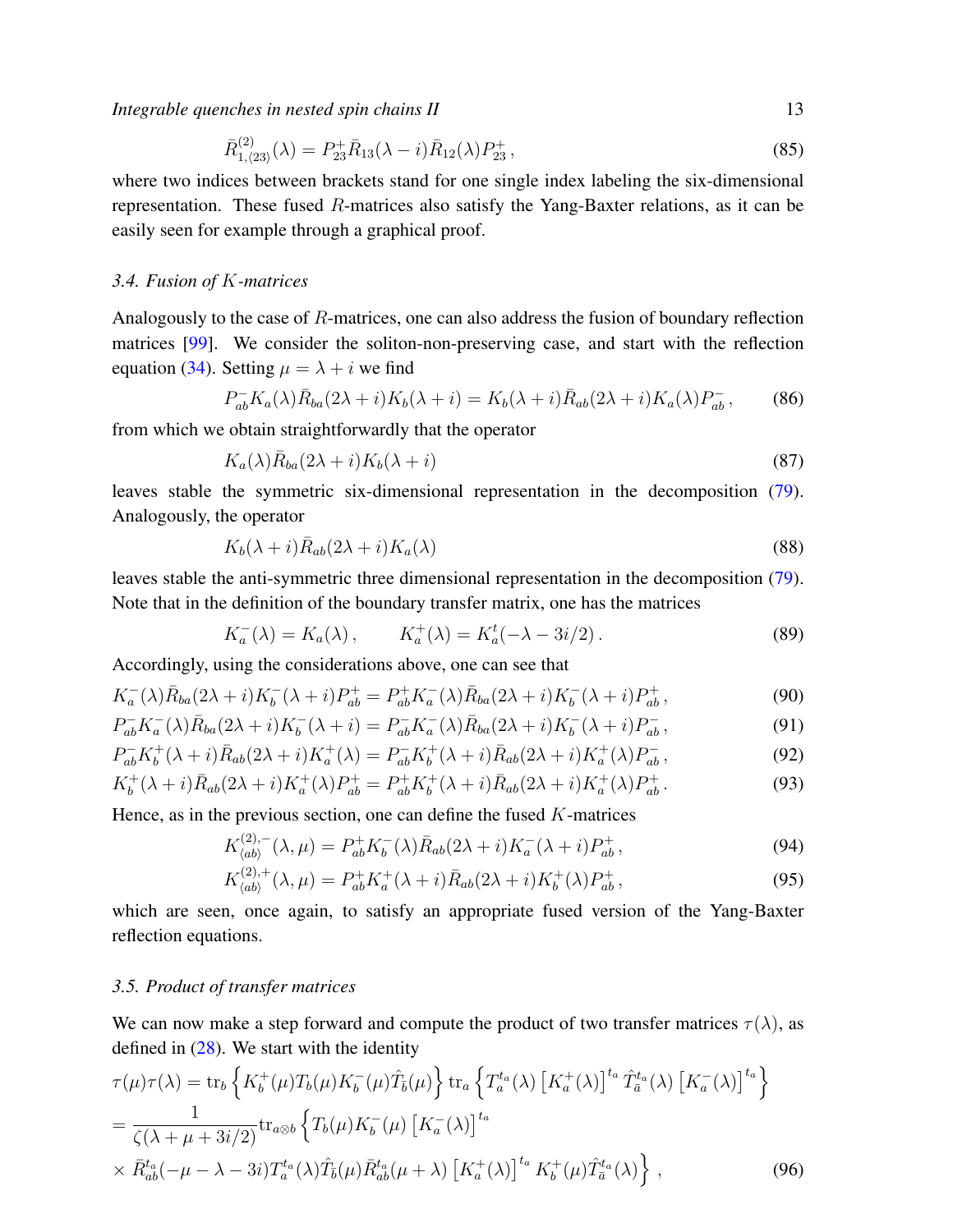where we used the crossing unitarity

$$
\bar{R}_{12}^{t_1}(\lambda)\bar{R}_{12}^{t_1}(-\lambda - 3i) = \zeta(\lambda + 3i/2). \tag{97}
$$

We now make use of the following property of the partial transpose. Let  $M$  be an operator acting on the product  $\mathcal{H}_a \otimes \mathcal{H}_b \otimes \mathcal{H}_p$ , and B an operator acting on  $\mathcal{H}_b \otimes \mathcal{H}_p$ . Then

<span id="page-13-0"></span>
$$
[M\mathcal{B}]^{t_a} = M^{t_a}\mathcal{B} \,. \tag{98}
$$

Applying [\(98\)](#page-13-0) to Eq. [\(96\)](#page-12-2) we get

$$
\tau(\mu)\tau(\lambda) = \frac{1}{\zeta(\lambda + \mu + 3i/2)} \text{tr}_{a\otimes b} \left\{ T_b(\mu) \left[ K_b^-(\mu) \bar{R}_{ab}(-\mu - \lambda - 3i) K_a^-(\lambda) \right]^{t_a} T_a^{t_a}(\lambda) \right\} \times \hat{T}_b(\mu) \left[ K_a^+(\lambda) \bar{R}_{ab}(\mu + \lambda) K_b^+(\mu) \right]^{t_a} \hat{T}_a^{t_a}(\lambda) \right\} \,. \tag{99}
$$

Next, define

$$
\mathcal{K}_{ab}^{-}(\lambda,\mu) = K_b^{-}(\mu)\bar{R}_{ab}(-\mu - \lambda - 3i)K_a^{-}(\lambda), \qquad (100)
$$

$$
\mathcal{K}_{ab}^+(\lambda,\mu) = K_a^+(\lambda)\bar{R}_{ab}(\mu+\lambda)K_b^+(\mu),\qquad(101)
$$

so that

$$
\tau(\mu)\tau(\lambda) = \frac{1}{\zeta(\lambda + \mu + 3i/2)} \text{tr}_{a\otimes b} \left\{ T_b(\mu) \left[ \mathcal{K}_{ab}^{-} \right]^{t_a} T_a^{t_a}(\lambda) \hat{T}_b(\mu) \left[ \mathcal{K}_{ab}^{+} \right]^{t_a} \hat{T}_{\bar{a}}^{t_a}(\lambda) \right\},\tag{102}
$$

where we omitted the dependence of  $\mathcal{K}_{ab}^{\pm}$  on the spectral parameters. Finally, we compute

$$
\begin{split}\n&\text{tr}_{a\otimes b}\left\{T_b(\mu)\left[\mathcal{K}_{ab}^-\right]^{t_a}T_a^{t_a}(\lambda)\hat{T}_b(\mu)\left[\mathcal{K}_{ab}^+\right]^{t_a}\hat{T}_a^{t_a}(\lambda)\right\} \\
&=\left\{T_b(\mu)\left[\mathcal{K}_{ab}^-\right]^{t_a}T_a^{t_a}(\lambda)\hat{T}_b(\mu)\left[\mathcal{K}_{ab}^+\right]^{t_a}\hat{T}_a^{t_a}(\lambda)\right\}_{\alpha,\beta,\varphi}^{\alpha,\beta,\varphi} \\
&=\left[T_b(\mu)T_a(\lambda)\mathcal{K}_{ab}^-\right]_{a_2,\beta,\varphi}^{\alpha,b_2,p_2}\left[\hat{T}_b(\mu)\hat{T}_a(\lambda)\mathcal{K}_{ab}^+\right]_{\alpha,b_2,p_2}^{a_2,\beta,\varphi} \\
&=\text{tr}_{a\otimes b}\left\{T_b(\mu)T_a(\lambda)\mathcal{K}_{ab}^-\hat{T}_b(\mu)\hat{T}_a(\lambda)\mathcal{K}_{ab}^+\right\}\,,\n\end{split} \tag{103}
$$

where in the second and third line we have introduced contracted indices  $\alpha, \beta, \varphi, a_2, b_2, p_2$ spanning the basis of the auxilliary space. The final result of this computation is extremely simple and reads

<span id="page-13-1"></span>
$$
\tau(\mu)\tau(\lambda) = \frac{1}{\zeta(\lambda + \mu + 3i/2)} \text{tr}_{a\otimes b} \left\{ T_b(\mu) T_a(\lambda) \mathcal{K}_{ab}^-(\lambda, \mu) \hat{T}_{\bar{b}}(\mu) \hat{T}_{\bar{a}}(\lambda) \mathcal{K}_{ab}^+(\lambda, \mu) \right\} \,. \tag{104}
$$

As a second step of the derivation, we show that the product  $(104)$  decomposes into the sum of two terms, provided that  $\lambda$  and  $\mu$  are chosen appropriately. Our goal is to extract the function  $\Phi_1^{(1)}$  $T_1^{(1)}(\lambda)$  which is needed to write down the T-system for general n. First, we define the fused transfer matrices  $\tau_2^{(1)}$  $\tau_2^{(1)}(\lambda)$  and  $\tau_2^{(2)}$  $\mathfrak{a}_2^{(2)}(\lambda)$  as

<span id="page-13-2"></span>
$$
\tau_2^{(1)}(\lambda) = \text{tr}_a \left\{ K_a^{(2),+}(\lambda) T_a^{(2)}(\lambda) K_a^{(2),-}(\lambda) \hat{T}_a^{(2)}(\lambda) \right\},\tag{105}
$$

$$
\tau_2^{(2)}(\lambda) = \text{tr}_a \left\{ K_{\bar{a}}^{(2),+}(\lambda) T_{\bar{a}}^{(2)}(\lambda) K_{\bar{a}}^{(2),-}(\lambda) \hat{T}_a^{(2)}(\lambda) \right\},\tag{106}
$$

where

$$
T_a^{(2)}(\lambda) = R_{aN}^{(2)}(\lambda - \xi_N) \bar{R}_{a(N-1)}^{(2)}(\lambda - \xi_{N-1}) \dots R_{a2}^{(2)}(\lambda - \xi_2) \bar{R}_{a1}^{(2)}(\lambda - \xi_1) ,
$$
 (107)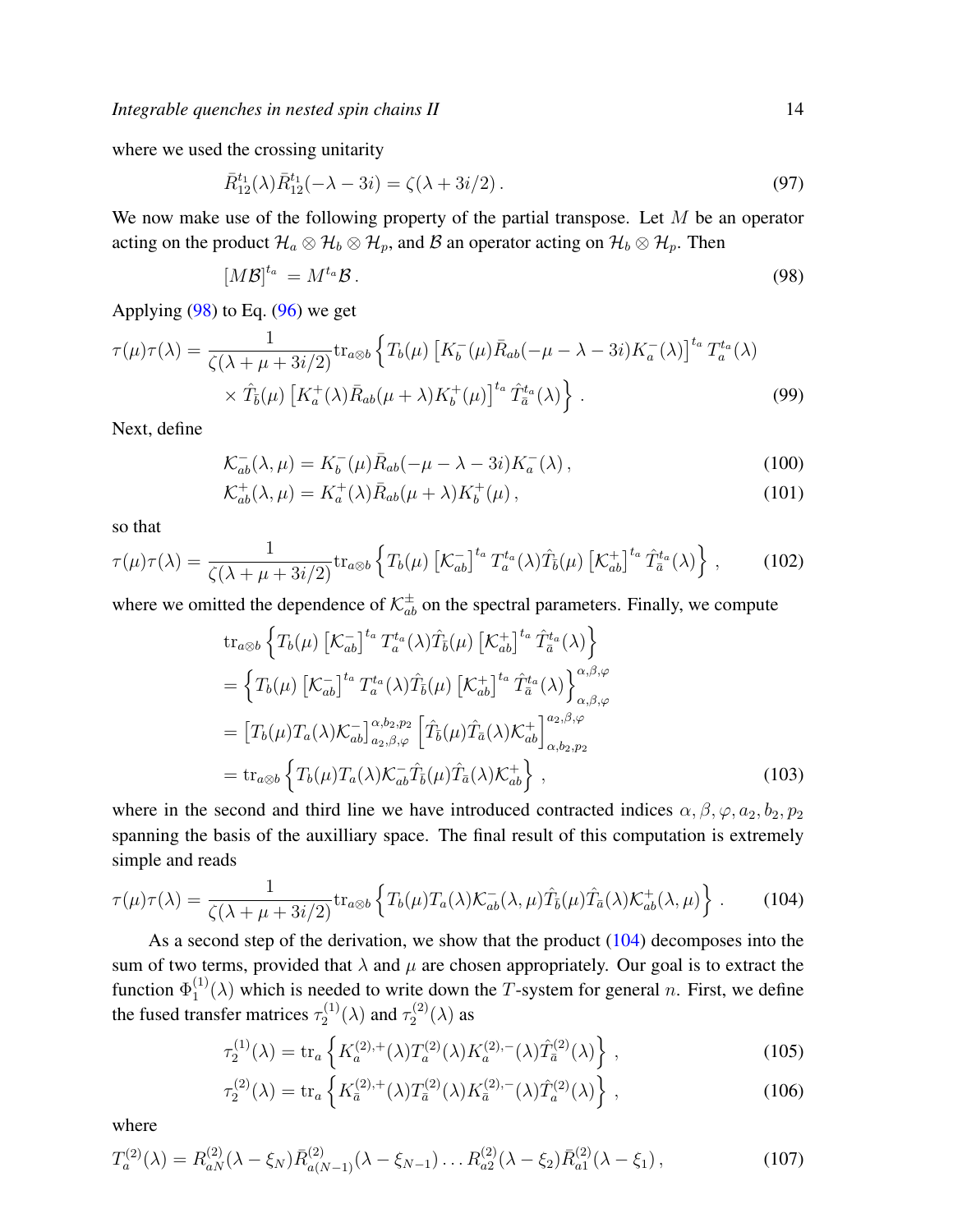$$
\hat{T}_a^{(2)}(\lambda) = R_{1a}^{(2)}(\lambda + \xi_1) \bar{R}_{2a}^{(2)}(\lambda + \xi_2) \dots R_{(N-1)a}^{(2)}(\lambda + \xi_{N-1}) \bar{R}_{Na}^{(2)}(\lambda + \xi_N) ,
$$
\n(108)

$$
T_{\bar{a}}^{(2)}(\lambda) = \bar{R}_{aN}^{(2)}(\lambda - \xi_N) R_{a(N-1)}^{(2)}(\lambda - \xi_{N-1}) \dots \bar{R}_{a2}^{(2)}(\lambda - \xi_2) R_{a1}^{(2)}(\lambda - \xi_1), \tag{109}
$$

$$
\hat{T}_a^{(2)}(\lambda) = \bar{R}_{1a}^{(2)}(\lambda + \xi_1) R_{2a}^{(2)}(\lambda + \xi_2) \dots \bar{R}_{(N-1)a}^{(2)}(\lambda + \xi_{N-1}) R_{Na}^{(2)}(\lambda + \xi_N).
$$
\n(110)

Here we used the fused  $R$ - and  $K$ -matrices defined [\(84\)](#page-11-2),[\(85\)](#page-11-2) and [\(94\)](#page-12-3), [\(95\)](#page-12-3) respectively. Note that the traces in [\(105\)](#page-13-2) and [\(106\)](#page-13-2) are now over a d-dimensional space with  $d = 6$ .

Next, we need to specify the K-matrices  $K_a^{\pm}$  and  $K_{\overline{a}}^{\pm}$  entering the definition of the boundary transfer matrices involved in the T-system which we intend to derive. First, we restrict to invertible solutions to the reflection equations [\(34\)](#page-6-4) and [\(35\)](#page-6-4). Next, in order to construct a good set of fused transfer matrices, we need to start with two operators  $\tau(\lambda)$  and  $\bar{\tau}(\mu)$  such that  $[\tau(\lambda), \bar{\tau}(\mu)] = 0$ . This enforces a relation between the K-matrices  $K_a^{\pm}$  and  $K_{\bar{a}}^{\pm}$  of  $\tau(\lambda)$  and  $\bar{\tau}(\mu)$  respectively. In fact, it was shown in [\[42\]](#page-29-20) that, in order for the transfer matrices  $\tau(\lambda)$  and  $\bar{\tau}(\mu)$  to commute, the K-matrix  $K_{\bar{a}}$  has to be related to  $K_a$  as

<span id="page-14-0"></span>
$$
K_{\bar{a}} = \alpha K_a^{-1},\tag{111}
$$

where  $\alpha$  is a non-vanishing constant number. In the following, we will choose  $\alpha = 1$ , and derive the corresponding T-system. Explicitly, we will consider boundary transfer matrices  $\tau(\lambda)$  and  $\tau(\lambda)$  as in [\(28\)](#page-5-1) and [\(29\)](#page-5-1) with the K-matrices

$$
K_a^-(\lambda) \equiv V K_s \,, \tag{112}
$$

$$
K_a^+(\lambda) = K_a^t(-\lambda - i3/2) \equiv V K_s, \qquad (113)
$$

$$
K_{\bar{a}}^{-}(\lambda) \equiv K_{s}^{-1}V\,,\tag{114}
$$

$$
K_a^+(\lambda) = K_{\bar{a}}^t(-\lambda - i3/2) \equiv K_s^{-1}V , \qquad (115)
$$

where  $K<sub>s</sub>$  is any invertible symmetric numerical matrix. We can now plug the resolution of the identity

$$
\mathbf{1}_{ab} = P_{ab}^+ + P_{ab}^- \,. \tag{116}
$$

into [\(104\)](#page-13-1), and setting  $\mu = \nu - i/2$ ,  $\lambda = \nu + i/2$  we obtain

$$
\tau(\nu - i/2)\tau(\nu + i/2)
$$
\n
$$
= \frac{1}{\zeta(2\nu + 3i/2)} \left[ \operatorname{tr}_{a\otimes b} \left\{ T_b(\mu) T_a(\lambda) P_{ab}^+ \mathcal{K}_{ab}^-(\lambda, \mu) \hat{T}_b(\mu) \hat{T}_a(\lambda) \mathcal{K}_{ab}^+(\lambda, \mu) \right\} + \operatorname{tr}_{a\otimes b} \left\{ T_b(\mu) T_a(\lambda) P_{ab}^- \mathcal{K}_{ab}^-(\lambda, \mu) \hat{T}_b(\mu) \hat{T}_a(\lambda) \mathcal{K}_{ab}^+(\lambda, \mu) \right\} \right] |_{\mu, \lambda = \nu \mp i/2} . \tag{117}
$$

From this expression one can see that the product  $\tau_b(\nu - i/2)\tau_a(\nu + i/2)$  decomposes into the sum of two terms. In particular, it is straightforward to see

$$
\operatorname{tr}_{a\otimes b}\left\{T_b(\mu)T_a(\lambda)P_{ab}^+\mathcal{K}_{ab}^-(\lambda,\mu)\hat{T}_{\bar{b}}(\mu)\hat{T}_{\bar{a}}(\lambda)\mathcal{K}_{ab}^+(\lambda,\mu)\right\}\big|_{\mu,\lambda=\nu\mp i/2} \propto \tau_2^{(1)}(\nu).
$$
\nIn order to conclude our calculation, we show.

In order to conclude our calculation, we show

$$
\operatorname{tr}_{a\otimes b}\left\{T_b(\mu)T_a(\lambda)P_{ab}^-\mathcal{K}_{ab}^-(\lambda,\mu)\hat{T}_{\bar{b}}(\mu)\hat{T}_{\bar{a}}(\lambda)\mathcal{K}_{ab}^+(\lambda,\mu)\right\}\big|_{\mu,\lambda=\nu\mp i/2} \propto \tau_1^{(2)}(\nu). \tag{119}
$$

Making use of [\(81\)](#page-11-3) and [\(82\)](#page-11-3), we get immediately

$$
\text{tr}_{a\otimes b} \left\{ T_b(\mu) T_a(\lambda) P_{ab}^- \mathcal{K}_{ab}^- (\lambda, \mu) \hat{T}_b(\mu) \hat{T}_a(\lambda) \mathcal{K}_{ab}^+(\lambda, \mu) \right\} |_{\mu, \lambda = \nu \mp i/2}
$$
\n
$$
= \text{tr}_a \left\{ \mathcal{T}_a(\nu) \mathcal{Q}_{\langle ab \rangle}^- (\nu) \hat{\mathcal{T}}_a(\nu) \mathcal{Q}_{\langle ab \rangle}^+(\nu) \right\} \,, \tag{120}
$$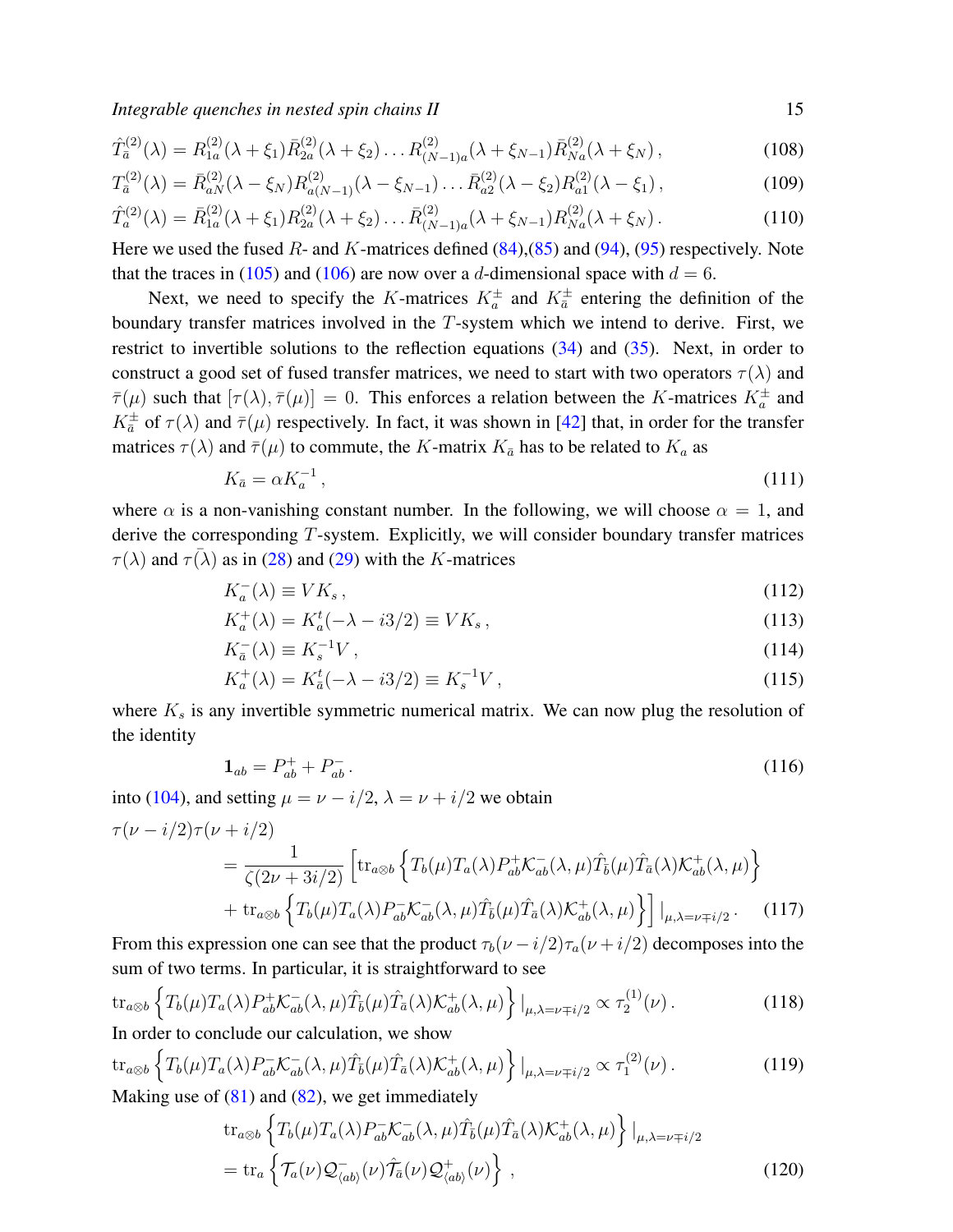where

$$
\mathcal{T}_a(\lambda) = \mathcal{L}_{aN}(\lambda - \xi_N)\bar{\mathcal{L}}_{a(N-1)}(\lambda - \xi_{N-1})\dots\mathcal{L}_{a2}(\lambda - \xi_2)\bar{\mathcal{L}}_{a1}(\lambda - \xi_1), \quad (121)
$$

$$
\hat{\mathcal{T}}_{\bar{a}}(\lambda) = \mathcal{L}_{1a}(\lambda + \xi_1)\bar{\mathcal{L}}_{2a}(\lambda + \xi_2)\ldots\mathcal{L}_{(N-1)a}(\lambda + \xi_{N-1})\bar{\mathcal{L}}_{Na}(\lambda + \xi_N), \quad (122)
$$

and

$$
\mathcal{L}_{\langle ab \rangle,1}(\lambda) = P_{ab}^- R_{1a}(\lambda - i/2) R_{1b}(\lambda + i/2) P_{ab}^-,
$$
\n(123)

$$
\bar{\mathcal{L}}_{\langle ab \rangle,1}(\lambda) = P_{ab}^- \bar{R}_{1a}(\lambda - i/2) \bar{R}_{1b}(\lambda + i/2) P_{ab}^-,
$$
\n(124)

$$
\mathcal{Q}_{\langle ab \rangle}^{-}(\lambda) = P_{ab}^{-} K_b^{-} (\lambda - i/2) \bar{R}_{ab}(2\lambda) K_a^{-} (\lambda + i/2) P_{ab}^{-}, \qquad (125)
$$

$$
\mathcal{Q}^+_{\langle ab \rangle}(\lambda) = P^-_{ab} K^+_a(\lambda + i/2) \bar{R}_{ab}(-2\lambda - 3i) K^+_b(\lambda - i/2) P^-_{ab}.
$$
 (126)

One can straightforwardly compute

$$
\mathcal{L}_{\langle ab\rangle,c}(\lambda) = (i/2 - \lambda)W^{-1}_{\langle ab\rangle} \bar{R}^{(2)}_{\langle ab\rangle,c}(\lambda)W_{\langle ab\rangle},\tag{127}
$$

$$
\bar{\mathcal{L}}_{\langle ab \rangle,c}(\lambda) = (2i + \lambda)W_{\langle ab \rangle}^{-1} R_{\langle ab \rangle,c}^{(2)}(\lambda)W_{\langle ab \rangle}, \qquad (128)
$$

where the matrices  $R_{lab}^{(2)}$  $\hat{R}^{(2)}_{\langle ab \rangle, c}(\lambda)$  and  $\bar{R}^{(2)}_{\langle ab \rangle}$  $\binom{2}{\langle ab \rangle, c}(\lambda)$  are defined in [\(84\)](#page-11-2), [\(85\)](#page-11-2), while

$$
W = \text{diag}(1, -1, 1). \tag{129}
$$

Note that the following basis has been chosen for the fused spaced obtained out of  $h_a \otimes h_a$ 

$$
w_1 = \frac{1}{\sqrt{2}}(-|2\rangle_a|3\rangle_b + |3\rangle_a|2\rangle_b),\qquad(130)
$$

$$
w_2 = \frac{1}{\sqrt{2}}(-|1\rangle_a|3\rangle_b + |3\rangle_a|1\rangle_b),\qquad(131)
$$

$$
w_3 = \frac{1}{\sqrt{2}}(-|1\rangle_a|2\rangle_b + |2\rangle_a|1\rangle_b). \tag{132}
$$

Analogously, for any K-matrix which is constant, invertible and symmetric, one can compute

$$
WP_{ab}^- K_a^+ \bar{R}_{ab}(2\lambda) K_b^+ P_{ab}^- W^{-1} = -\frac{(3i + 4\lambda)}{2} [\det K_s] K_s^{-1},\tag{133}
$$

$$
W P_{ab}^- K_a^- \bar{R}_{ab} (-2\lambda - 3i) K_b^- P_{ab}^- W^{-1} = \frac{(3i + 4\lambda)}{2} [\det K_s^+] (K_s^+)^{-1} \,. \tag{134}
$$

Recalling Eq. [\(111\)](#page-14-0) we can collect all the prefactors and obtain the final result of the calculation. Performing then analogous steps for the product  $\bar{\tau}(\lambda - i/2)\bar{\tau}(\lambda + i/2)$  we get

$$
\tau(\lambda - i/2)\tau(\lambda + i/2) = \tau_2^{(1)}(\lambda) + \Phi_1^{(1)}(\lambda)\bar{\tau}^{(2)}(\lambda),\tag{135}
$$

$$
\bar{\tau}(\lambda - i/2)\bar{\tau}(\lambda + i/2) = \tau_2^{(2)}(\lambda) + \Phi_1^{(2)}(\lambda)\tau^{(2)}(\lambda), \qquad (136)
$$

where

$$
\Phi_1^{(1)}(\lambda) = -\frac{1}{4\zeta(2\lambda + 3i/2)} \left[ \prod_{j=1}^{N/2} (i/2 - \lambda + \xi_{2j}) (2i + \lambda - \xi_{2j-1}) \times (i/2 - \lambda - \xi_{2j-1}) (2i + \lambda + \xi_{2j}) \right] (3i + 4\lambda)^2 \left[ \det K_s \right]^2, \quad (137)
$$

$$
\Phi_1^{(2)}(\lambda) = -\frac{1}{4\zeta(2\lambda + 3i/2)} \left[ \prod_{j=1}^{N/2} (2i + \lambda - \xi_{2j}) (i/2 - \lambda + \xi_{2j-1}) \right]
$$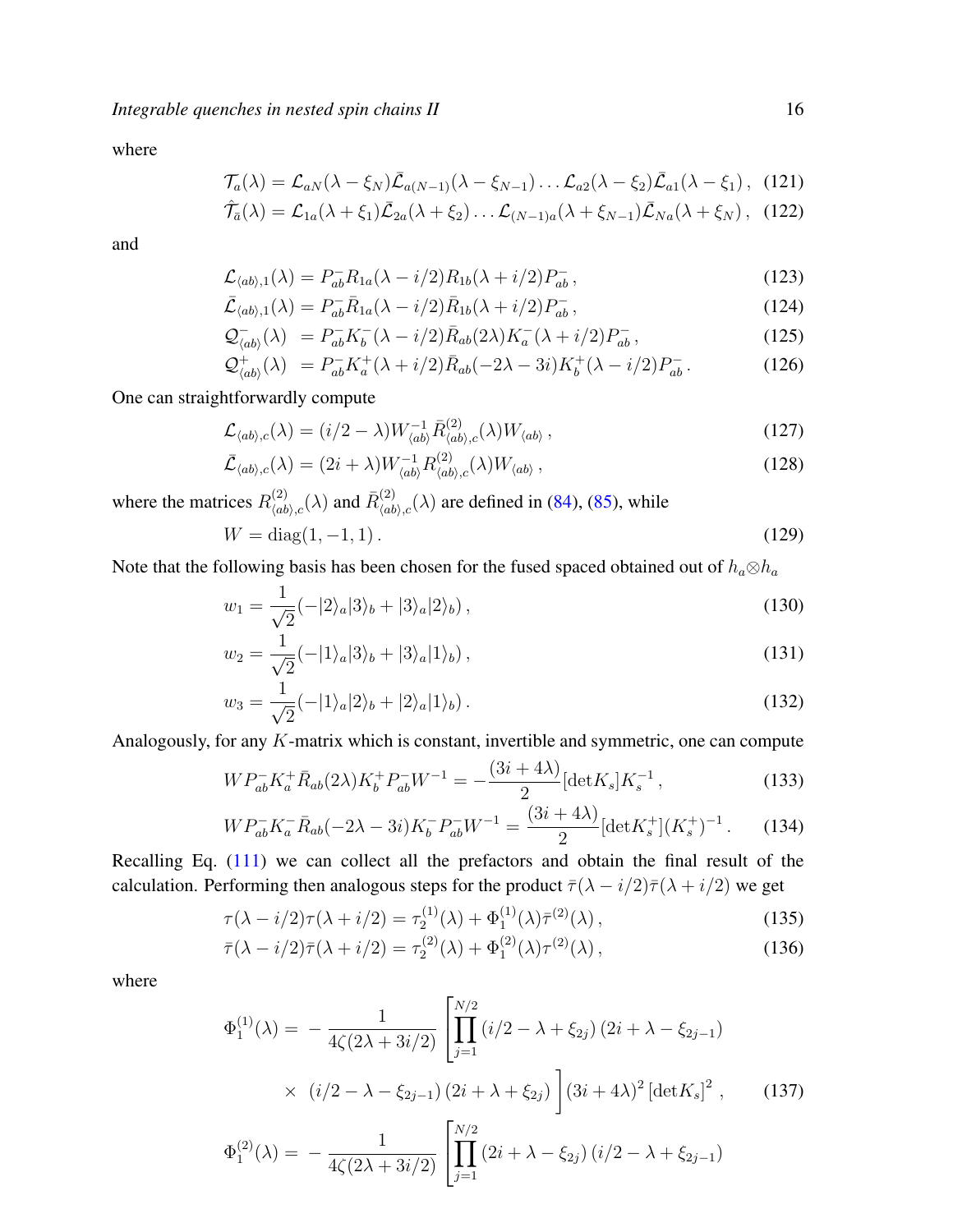$$
\times (2i + \lambda + \xi_{2j-1}) (i/2 - \lambda - \xi_{2j}) \bigg] (3i + 4\lambda)^2 \left[ \det K_s \right]^{-2} . \tag{138}
$$

From this result, we can finally exploit the functional relations [\(66\)](#page-9-2) and [\(67\)](#page-9-2) to obtain higher functions  $\Phi_n^{(1)}(\lambda)$  and  $\Phi_n^{(2)}(\lambda)$ .

## <span id="page-16-0"></span>*3.6. The final result*

We can now summarize the final result of our calculations, namely the explicit  $T$ -system for soliton-non-preserving open boundary conditions. It is convenient to write down the latter for the transfer matrices  $\tau_N^s(\lambda)$  with shifted spectral parameters defined in [\(49\)](#page-7-2). After performing the shift [\(48\)](#page-7-1) in the formulas of the previous section, we find that the fused transfer matrices obtained from  $\tau_N(\lambda)$  satisfy the T-system

<span id="page-16-2"></span>
$$
\tau_m^{(1)}\left(u+\frac{i}{2}\right)\tau_m^{(1)}\left(u-\frac{i}{2}\right) = \tau_{m+1}^{(1)}(u)\tau_{m-1}^{(1)}(u) + \tilde{\Phi}_m^{(1)}(u)\tau_m^{(2)}(u)\,,\tag{139}
$$

$$
\tau_m^{(2)}\left(u+\frac{i}{2}\right)\tau_m^{(2)}\left(u-\frac{i}{2}\right) = \tau_{m+1}^{(2)}(u)\tau_{m-1}^{(2)}(u) + \tilde{\Phi}_m^{(2)}(u)\tau_m^{(1)}(u)\,,\tag{140}
$$

with the convention

$$
\tau_0^{(1)}(u) \equiv \tau_0^{(2)}(u) \equiv 1 \,, \tag{141}
$$

$$
\tau_1^{(1)}(u) = \tau_N^s(u) \,,\tag{142}
$$

$$
\tau_1^{(2)}(u) = \bar{\tau}_N^s(u),\tag{143}
$$

and where  $\tau_N^s(u)$  and  $\bar{\tau}_N^s(u)$  are defined in [\(49\)](#page-7-2) and [\(54\)](#page-8-1). Here the functions  $\tilde{\Phi}_m^{(a)}(\lambda)$  are given by

<span id="page-16-1"></span>
$$
\tilde{\Phi}_n^{(1)}(\lambda) = \prod_{j=1}^n f^{(1)} \left[ \lambda - (n - 2j + 1) \frac{i}{2} \right],
$$
\n(144)

$$
\tilde{\Phi}_n^{(2)}(\lambda) = \prod_{j=1}^n f^{(2)} \left[ \lambda - (n - 2j + 1) \frac{i}{2} \right],
$$
\n(145)

where

<span id="page-16-3"></span>
$$
f^{(1)}(\lambda) = -\frac{4\lambda^2}{\zeta(2\lambda)} \left[ \prod_{j=1}^{N/2} \left( i/2 - \lambda + \xi_{2j}^s \right) \left( 2i + \lambda - \xi_{2j-1}^s \right) \right. \\
\times \left. \left( 2i - \lambda - \xi_{2j-1}^s \right) \left( i/2 + \lambda + \xi_{2j}^s \right) \right] \left[ \det K_s \right]^2 ,\n\tag{146}
$$
\n
$$
f^{(2)}(\lambda) = -\frac{4\lambda^2}{\zeta(2\lambda)} \left[ \prod_{j=1}^{N/2} \left( i/2 - \lambda + \xi_{2j-1}^s \right) \left( 2i + \lambda - \xi_{2j}^s \right) \right. \\
\times \left. \left( 2i - \lambda - \xi_{2j}^s \right) \left( i/2 + \lambda + \xi_{2j-1}^s \right) \right] \left[ \det K_s \right]^{-2} .\n\tag{147}
$$

Note that the general expressions [\(144\)](#page-16-1) and [\(145\)](#page-16-1) are obtained exploiting the relations [\(66\)](#page-9-2) and [\(67\)](#page-9-2), and using the convention  $\tilde{\Phi}_0^{(1)} \equiv \tilde{\Phi}_0^{(2)} \equiv 1$ . This result generalizes the findings of  $[48]$  to  $SU(3)$ -invariant boundary transfer matrices in the case of soliton-non-preserving boundary conditions, and will be used throughout the rest of this work.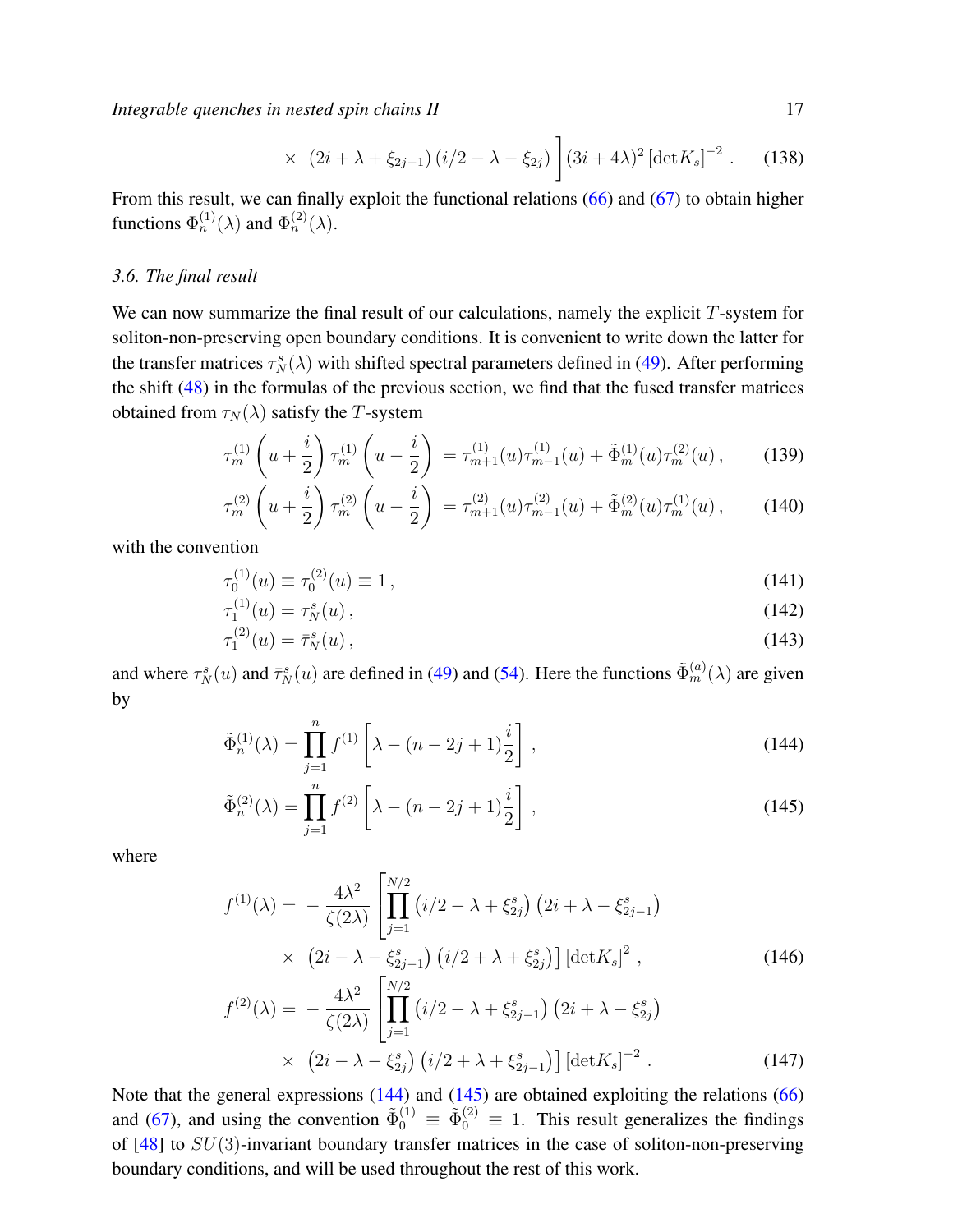# <span id="page-17-0"></span>4. The Y -system and the Loschmidt echo

As we have anticipated, the usefulness of the  $T$ -system in  $(139)$ ,  $(140)$  relies on the possibility of solving it for any length N, and also in the limit  $N \to \infty$ . In turn, this provides an explicit solution to the problem of computing the spectrum of the boundary transfer matrix  $\tau_N^s(\lambda)$ . In practice, this is done as follows. First, one needs to write down the Y -system corresponding to the T-system; then the latter is cast, within a standard procedure, into a set of non-linear integral equations, which can be finally solved numerically. Since the T-system in the case of boundary transfer matrices is the same of the periodic case, also the Y -system [\[49\]](#page-29-16) will have the exact same form, encoded in Eqs. [\(71\)](#page-10-1) and [\(72\)](#page-10-1). Then, we are left with the task of explicitly writing down the corresponding non-linear integral equations. This procedure is well-known in the literature, and has been repeatedly used also in previous applications of the QTM formalism to quantum quenches [\[35,](#page-29-4) [50\]](#page-29-17). For this reason, here we only briefly summarize it, referring to the work [\[35\]](#page-29-4) for a detailed explanation of the method.

In summary, one needs to take the logarithmic derivative of both sides of [\(71\)](#page-10-1) and [\(72\)](#page-10-1), and then perform a Fourier transform to obtain integrals along segments with constant imaginary parts. The integration contours can then be shifted back to the real axis, by carefully taking into account all the singularities of the logarithmic derivatives within the *physical strip*, which is the portion of the complex plane defined as

<span id="page-17-2"></span>
$$
S = \left\{ \lambda \left| -\frac{1}{2} \le \text{Im}(\lambda) \le \frac{1}{2} \right. \right\},\tag{148}
$$

where Im( $\lambda$ ) denotes the imaginary part of the complex number  $\lambda$ . From the above discussion, it is obvious that the final form of the integral equations will essentially depend on the analytic structure of the Y-functions inside the physical strip. Different boundary matrices  $K(\lambda)$  and different inhomogeneities  $\xi_i$  will give rise to different singularities, and ultimately to different integral equations (in fact, differences will also arise in the asymptotic behavior of  $y_n^{(r)}(\lambda)$  as  $n \to \infty$ , cf. Ref. [\[35\]](#page-29-4)).

In order to illustrate the above procedure in detail, we consider the problem of computing the leading eigenvalue of the boundary transfer matrix associated to the delta-state [\(43\)](#page-7-5) (with inhomogeneities  $(52)$  and  $(53)$ ). As we will see in Sec. [4.3,](#page-24-0) this will immediately give us access to the Loschmidt echo at imaginary and real times after the quench from the deltastate. Once again, we stress that, even though we focus on a particular boundary transfer matrix corresponding to a given boundary state, our treatment is quite general, and analogous calculations can be carried out in more general cases.

## <span id="page-17-1"></span>*4.1. The non-linear integral equations for the delta-state*

The delta-state  $(43)$  is associated with the boundary transfer matrix  $(49)$  with K-matrices  $K^-V = K^+V = 1$ . The inhomogeneties are chosen as [\(52\)](#page-8-2) and [\(53\)](#page-8-2), which corresponds to imaginary time evolution. At the end of the calculation, we will address the real-time case.

First, we note that in this case the boundary transfer matrix commutes with the global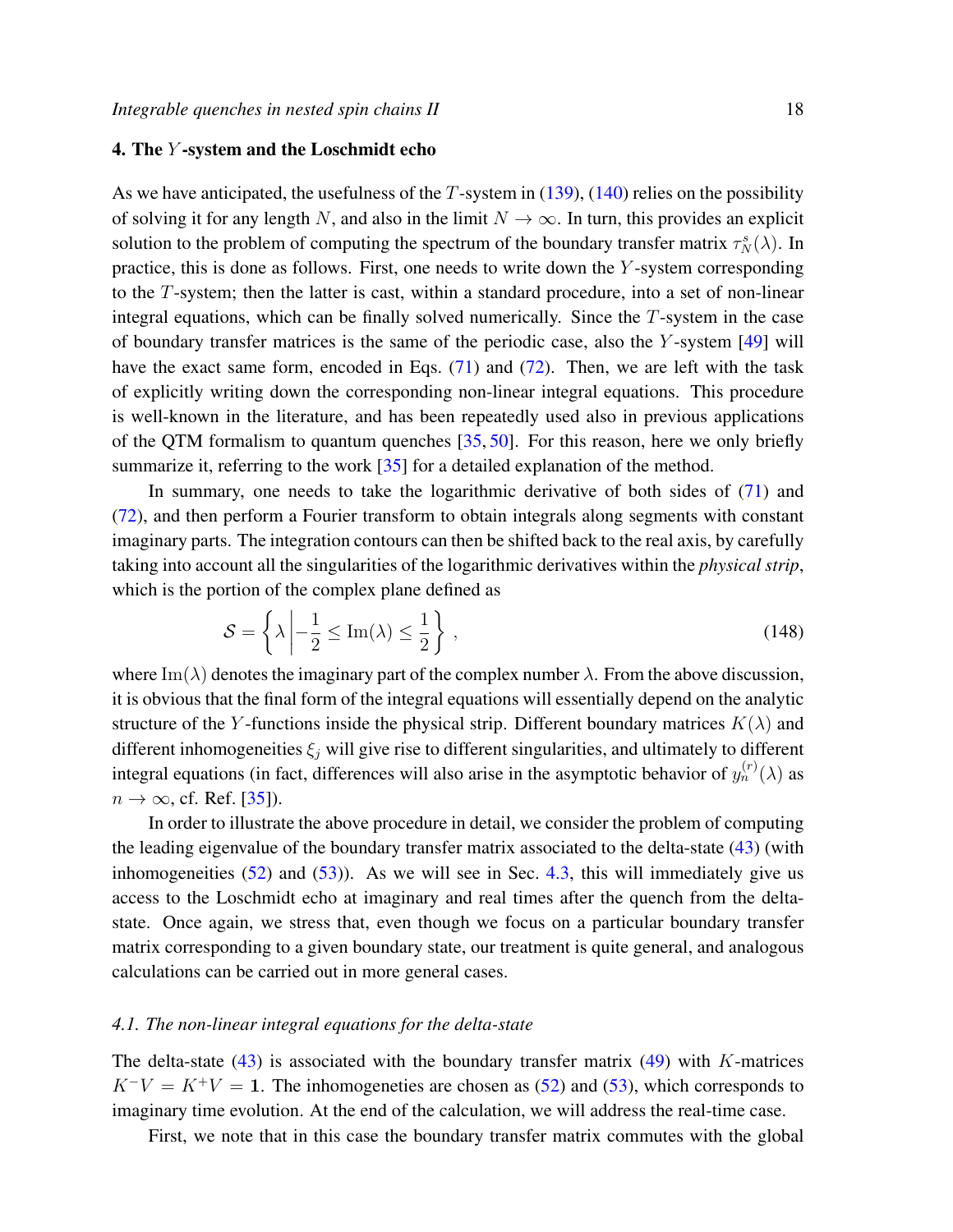spin operator

$$
S^z = \sum_{i=1}^M \begin{pmatrix} 1 & 0 & 0 \\ 0 & 0 & 0 \\ 0 & 0 & -1 \end{pmatrix}_i, \tag{149}
$$

and that the leading eigenvalue of  $\tau_N^s(0)$  lies in the  $S^z = 0$  sector. In order to get an intuition of the corresponding Y-functions  $y_1^{(1)}$  $j_1^{(1)}(\lambda)$  and  $y_1^{(2)}$  $I_1^{(2)}(\lambda)$ , we compute it numerically in the physical strip  $(148)$  for small values of N. Remarkably, this can be done even without the knowledge of the Bethe roots as follows. First, one computes the leading eigenvector of  $\tau_N^s(0)$  using exact diagonalization calculations for a finite  $N$ . Next, since all of the transfer matrices introduced in the previous section commute with one another, one can act on the latter with  $\tau_N^s(\lambda)$  and  $\bar{\tau}_N^s(\lambda)$  to get the associated eigenvalues as a function of  $\lambda$ . Then, the Y-functions  $y_1^{(1)}$  $I_1^{(1)}(\lambda)$  and  $y_1^{(2)}$  $\binom{1}{1}(\lambda)$  are obtained straightforwardly from [\(69\)](#page-10-2), [\(70\)](#page-10-2). Note that a crucial ingredient for this is the knowledge of the functions  $\Phi_1^{(1)}$  $_{1}^{(1)}(\lambda)$  and  $\Phi_{1}^{(2)}$  $\binom{1}{1}(\lambda)$  obtained from the explicit form of the T-system.

Having constructed the Y-functions  $y_1^{(1)}$  $y_1^{(1)}(\lambda)$  and  $y_1^{(2)}$  $\binom{1}{1}(\lambda)$  for finite N, we can obtain numerically all the higher  $Y$ -functions through the  $Y$ -system, and study the corresponding analytic behavior inside the physical strip  $(148)$ . Analytical inspection for finite values of N reveals the following behavior

- $\bullet\,y_1^{(1)}$  $j_1^{(1)}(\lambda)$  and  $y_1^{(2)}$  $\binom{1}{1}(\lambda)$  have a double pole at  $\lambda = 0$  for j odd, and a double zero at  $\lambda = 0$  for  $j$  even;
- in addition,  $y_1^{(1)}$  $\chi_1^{(1)}(\lambda)$  has a pair of order N zeros at  $\lambda = \pm i \left(\frac{1}{2} + \frac{\beta}{N}\right)$  $\frac{\beta}{N}$  and a pair of order *N* poles at  $\lambda = \pm i \left( \frac{1}{2} - \frac{\beta}{N} \right)$  $\frac{\beta}{N}$ ), where we recall that  $\beta$  enters the definition of the transfer matrices through the inhomogeneities  $(52)$ ,  $(53)$ .

The above analytical structure has been verified numerically up to  $N = 8$ . In the following we assume it holds for all the values of  $N$ , as can be checked a posteriori from the explicit knowledge of the Y functions, determined as a solution of a set of non-linear integral equations. There, the poles and zeroes are determined in a self-consistent manner, and we indeed check that the analytic structure inside and in the vicinity of the physical strip is stable as N increases.

Next, we note that the following asymptotic behavior of the  $Y$ -functions can be deduced

$$
\lim_{\lambda \to \pm \infty} y_m^{(1)}(\lambda) = \lim_{\lambda \to \pm \infty} y_m^{(2)}(\lambda) = C_m,
$$
\n(150)

where  $C_m$  are determined from the recursive relations:

<span id="page-18-0"></span>
$$
1 + C_{m+1} = \frac{C_m(1 + C_m)}{1 + C_{m-1}},
$$
\n(151)

with the additional constraint  $C_0 = 0$ , and  $C_1 = 2$ . The recursion relation [\(151\)](#page-18-0) can be solved explicitly, yielding

<span id="page-18-1"></span>
$$
C_n = \frac{(n+1)(n+2)}{2} - 1.
$$
\n(152)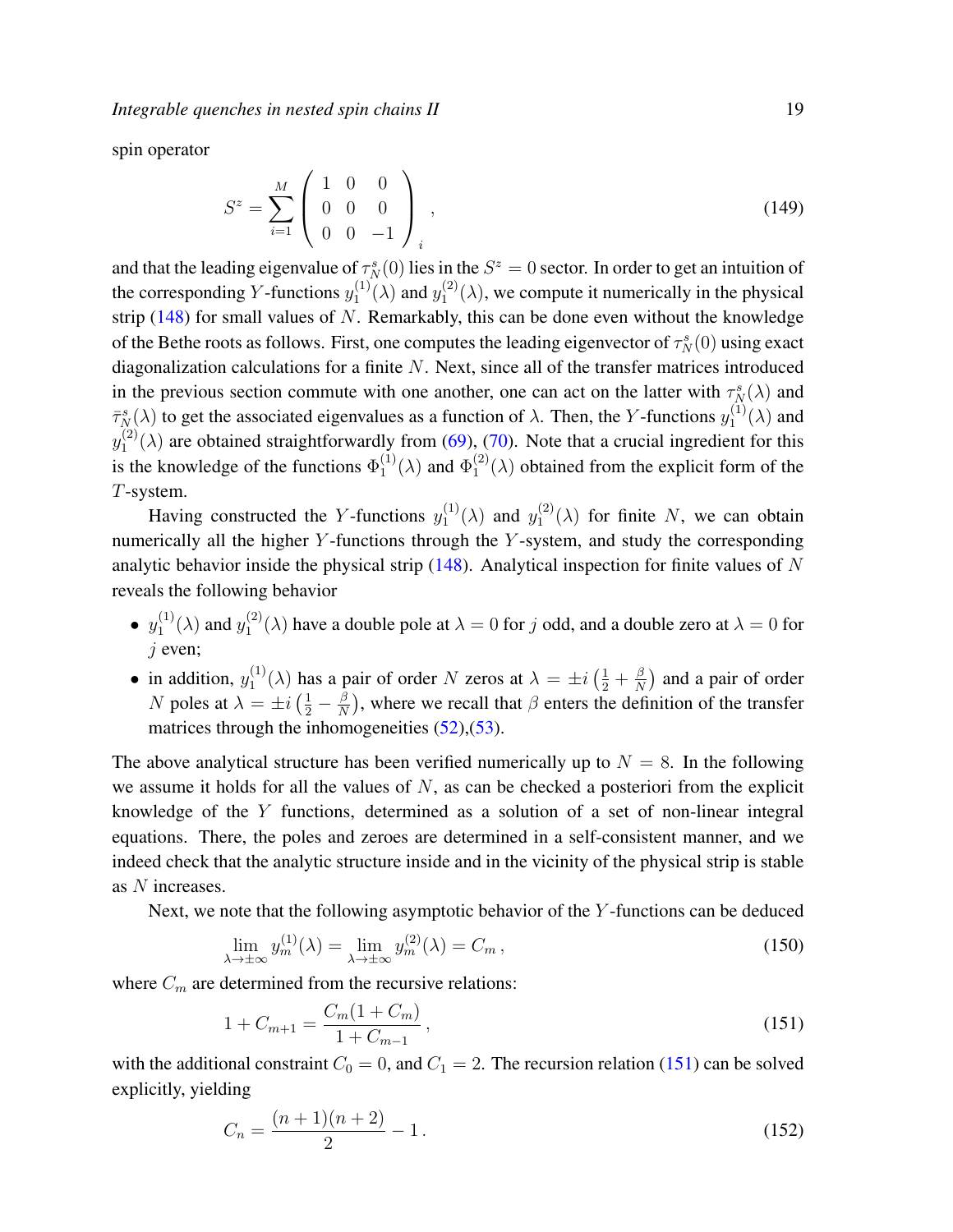Using the properties of the Y -functions stated above, it is straightforward to perform the procedure sketched in the previous section (see [\[35\]](#page-29-4) for more details). In particular, we arrive at

$$
\ln y_1^{(1)}(\lambda) = s * \ln \left( \frac{1 + y_2^{(1)}}{1 + (y_1^{(2)})^{-1}} \right) (\lambda) + 2 \ln \coth \left( \frac{\pi \lambda}{2} \right)
$$

$$
- N \ln \frac{\cosh(\pi \lambda) - \sin \left( \frac{\pi \beta}{N} \right)}{\cosh(\pi \lambda) + \sin \left( \frac{\pi \beta}{N} \right)},
$$
(153)

$$
\ln y_1^{(2)}(\lambda) = s * \ln \left( \frac{1 + y_2^{(2)}}{1 + (y_1^{(1)})^{-1}} \right) (\lambda) + 2 \ln \coth \left( \frac{\pi \lambda}{2} \right) ,\tag{154}
$$

and, for  $m > 1$ ,

$$
\ln y_m^{(1)}(\lambda) = s * \ln \left( \frac{(1 + y_{m+1}^{(1)})(1 + y_{m-1}^{(1)})}{1 + (y_m^{(2)})^{-1}} \right) (\lambda) + 2(-1)^{m+1} \ln \coth \left( \frac{\pi \lambda}{2} \right), \tag{155}
$$

$$
\ln y_m^{(2)}(\lambda) = s * \ln \left( \frac{(1 + y_{m+1}^{(2)})(1 + y_{m-1}^{(2)})}{1 + (y_m^{(1)})^{-1}} \right) (\lambda) + 2(-1)^{m+1} \ln \coth \left( \frac{\pi \lambda}{2} \right) ,\tag{156}
$$

where

<span id="page-19-0"></span>
$$
s(\lambda) = \frac{1}{2\cosh(\pi\lambda)}\,. \tag{157}
$$

Here we introduced the convolution between two functions

$$
[f * g](\lambda) = \int_{-\infty}^{+\infty} d\mu f(\lambda - \mu) g(\mu).
$$
 (158)

The above integral equations can be solved numerically to high precision. In order to do this, the infinite system has to be truncated to a maximum number of equations  $n_M$ . The truncation can be performed efficiently by imposing the boundary condition

$$
y_{n_{\rm M}+1} = y_{n_{\rm M}-1} \left( 1 + \frac{4}{n_{\rm M}} \right) , \qquad (159)
$$

which automatically enforces the asymptotic behavior [\(152\)](#page-18-1).

Once the Y-functions are computed, the eigenvalues of  $\tau_N^s(\lambda)$  and  $\bar{\tau}_N^s(\lambda)$  can be obtained from the definition of the Y -functions

$$
1 + y_1^{(1)}(\lambda) = \frac{\tau_N^s \left(\lambda + \frac{i}{2}\right) \tau_N^s \left(\lambda - \frac{i}{2}\right)}{\tilde{\Phi}_1^{(1)}(\lambda) \bar{\tau}_N^s(\lambda)},\tag{160}
$$

$$
1 + y_1^{(2)}(\lambda) = \frac{\bar{\tau}_N^s \left(\lambda + \frac{i}{2}\right) \bar{\tau}_N^s \left(\lambda - \frac{i}{2}\right)}{\tilde{\Phi}_1^{(2)}(\lambda) \tau_N^s(\lambda)},
$$
\n(161)

where

$$
\tilde{\Phi}_1^{(1)}(\lambda) = \frac{\lambda^2}{\lambda^2 + \frac{1}{4}} \left[ \left( \lambda + i \left( \frac{1}{2} + \frac{\beta}{N} \right) \right) \left( \lambda - i \left( \frac{1}{2} + \frac{\beta}{N} \right) \right) \right]^N, \tag{162}
$$

$$
\tilde{\Phi}_1^{(2)}(\lambda) = \frac{\lambda^2}{\lambda^2 + \frac{1}{4}} \left[ \left( \lambda + i \left( 2 - \frac{\beta}{N} \right) \right) \left( \lambda - i \left( 2 - \frac{\beta}{N} \right) \right) \right]^N. \tag{163}
$$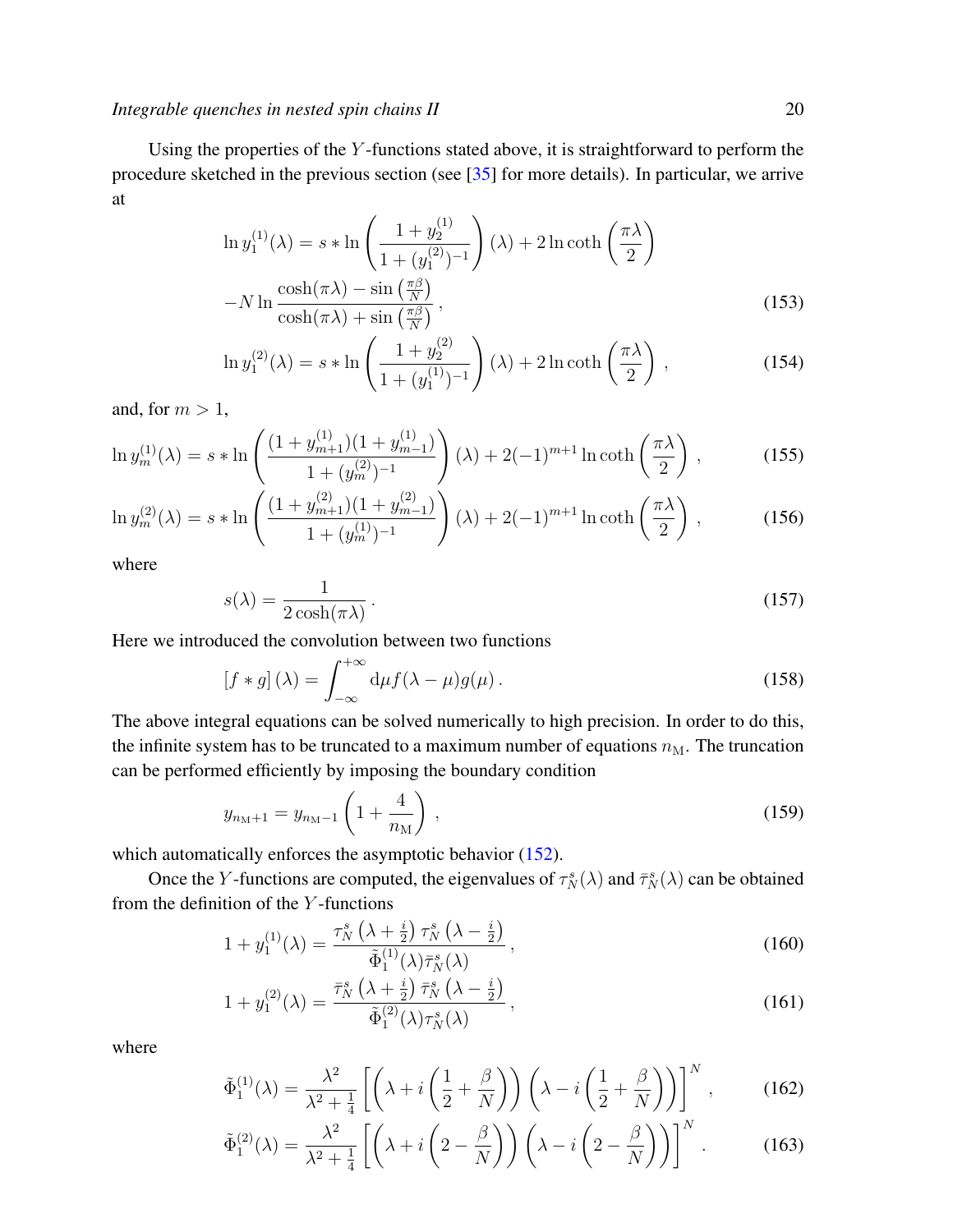In fact, in the following we will be interested in the leading eigenvalue of  $\mathcal T$ , defined in [\(47\)](#page-7-4). Hence, it is convenient to consider the normalized eigenvalues  $\Lambda(\lambda)$  and  $\bar{\Lambda}(\lambda)$ 

$$
\Lambda(\lambda) = \left[ \left( \lambda + i \left( -\frac{\beta}{N} + 1 \right) \right) \left( \lambda - i \left( -\frac{\beta}{N} + 1 \right) \right) \right]^{-N} \tau_N^s(\lambda), \tag{164}
$$

$$
\bar{\Lambda}(\lambda) = \left[ \left( \lambda + i \left( -\frac{\beta}{N} + \frac{3}{2} \right) \right) \left( \lambda - i \left( -\frac{\beta}{N} + \frac{3}{2} \right) \right) \right]^{-N} \bar{\tau}_N^s(\lambda). \tag{165}
$$

The function  $\Lambda(\lambda)$ , by construction, is such that  $(1/3)\Lambda(0)$  is the leading eigenvalue of  $\mathcal T$ (the prefactor  $1/3$  takes into account the normalization of the initial delta-state). It is now straightforward to rewrite

$$
1 + y_1^{(1)}(\lambda) = \frac{\lambda^2 + \frac{1}{4}\Lambda\left(\lambda + \frac{i}{2}\right)\Lambda\left(\lambda - \frac{i}{2}\right)}{\bar{\Lambda}(\lambda)},
$$
\n(166)

$$
1 + y_1^{(2)}(\lambda) = \left[ \frac{\left(\lambda^2 + \left(\frac{\beta}{N} - 2\right)^2\right)}{\left(\lambda^2 + \left(\frac{\beta}{N} + 2\right)^2\right)} \right]^N \frac{\lambda^2 + \frac{1}{4}}{\lambda^2} \frac{\bar{\Lambda}\left(\lambda + \frac{i}{2}\right)\bar{\Lambda}\left(\lambda - \frac{i}{2}\right)}{\Lambda(\lambda)} \,. \tag{167}
$$

We now make the assumption that  $\Lambda(\lambda)$  and  $\bar{\Lambda}(\lambda)$  have no poles inside the physical strip, which we verified numerically for sizes up to  $N = 8$  and can once again be checked by examining the numerical solutions the non-linear integral equations. Introducing

$$
\psi_N(\lambda) = \ln \frac{\left(\lambda^2 + \left(\frac{\beta}{N} - 2\right)^2\right)}{\left(\lambda^2 + \left(\frac{\beta}{N} + 2\right)^2\right)},\tag{168}
$$

we finally arrive at the non-linear integral equation

$$
\ln \Lambda = s * \ln(1 + y_1^{(1)}) + s * \log \bar{\Lambda} - s * \ln \frac{\lambda^2 + \frac{1}{4}}{\lambda^2}
$$
 (169)

$$
\ln \bar{\Lambda} = s * \ln(1 + y_1^{(2)}) + s * \log \Lambda - s * \ln \frac{\lambda^2 + \frac{1}{4}}{\lambda^2} - N s * \psi_N. \tag{170}
$$

As a final step, we modify the integral equations above in such a way that  $\ln \Lambda(\lambda)$  and  $\ln \bar{\Lambda}(\lambda)$  are explicitly expressed in terms of  $y_1^{(r)}$  with  $r = 1, 2$ . Following [\[100\]](#page-30-16), we define

$$
Q^{(1)}(\lambda) = \ln \Lambda(\lambda), \qquad (171)
$$

$$
Q^{(2)}(\lambda) = \ln \overline{\Lambda}(\lambda), \qquad (172)
$$

so that we can rewrite the equations as

<span id="page-20-0"></span>
$$
s^{-1}\left[Q^{(r)}(\lambda)\right] = Q^{(\bar{r})}(\lambda) + h^{(r)}(\lambda),\tag{173}
$$

where  $r = 1, 2$  while

$$
\bar{r} = \begin{cases} 2 & \text{if } r = 1, \\ 1 & \text{if } r = 2, \end{cases}
$$
 (174)

and

$$
h^{(1)}(\lambda) = \ln\left(1 + y_1^{(1)}(\lambda)\right) - \ln\frac{\lambda^2 + \frac{1}{4}}{\lambda^2},\tag{175}
$$

$$
h^{(2)}(\lambda) = \ln\left(1 + y_1^{(2)}(\lambda)\right) - \ln\frac{\lambda^2 + \frac{1}{4}}{\lambda^2} - N\psi_N(\lambda).
$$
 (176)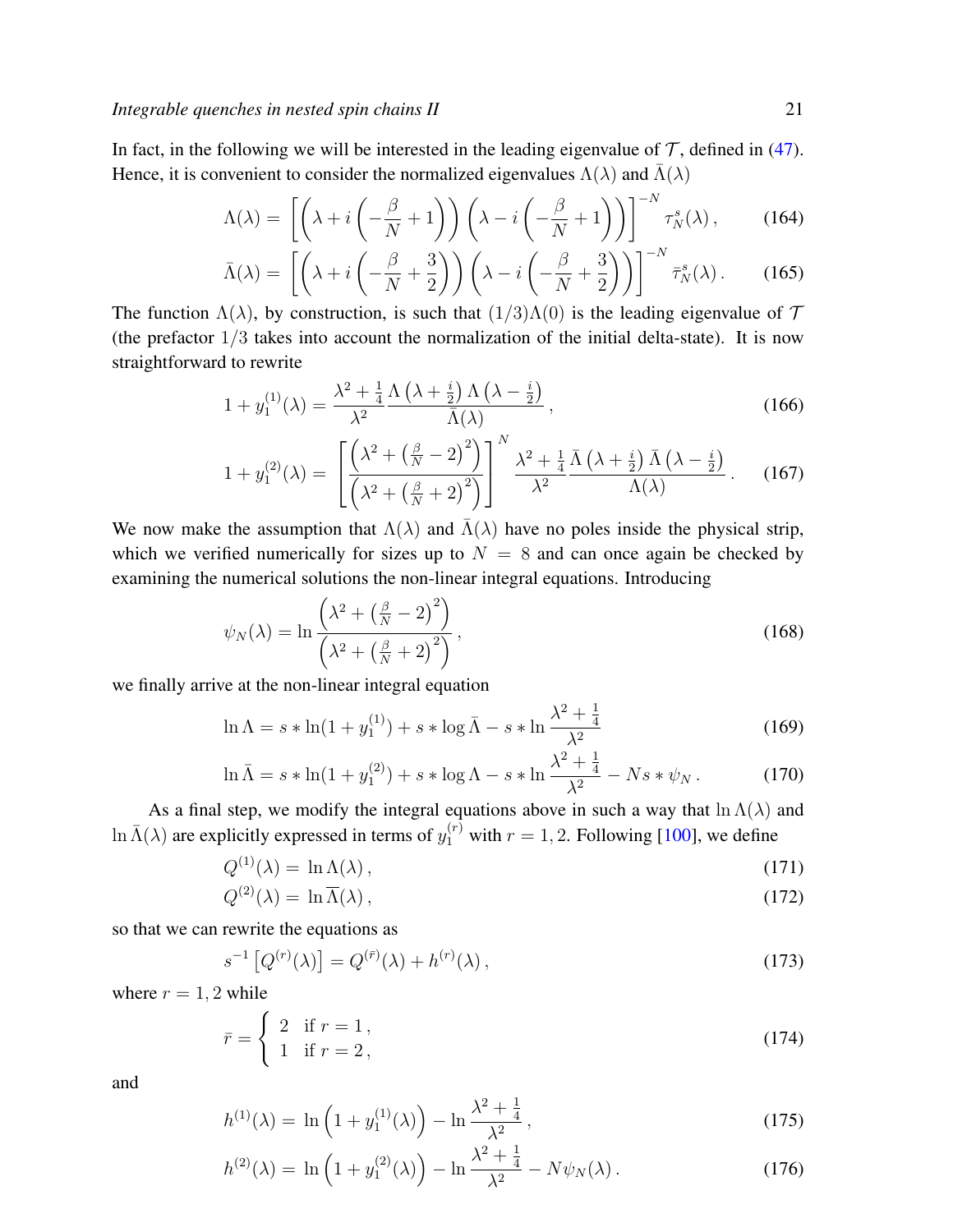Here we introduced the operator  $s^{-1}$  which is understood to act in Fourier space as multiplication by  $\hat{s}^{-1}(k)$  [where  $s(\lambda)$  is defined in [\(157\)](#page-19-0), and where  $\hat{s}(k)$  denotes the Fourier transform of  $s(\lambda)$ ]. A formal solution to Eq. [\(173\)](#page-20-0) can be written down explicitly (see [\[46\]](#page-29-13)). In particular, one has

$$
Q^{(1)}(\lambda) = \left[\mathcal{G}_2 * h^{(1)}\right](\lambda) + \left[\mathcal{G}_1 * h^{(2)}\right](\lambda),\tag{177}
$$

where

$$
\mathcal{G}_1(\lambda) = \frac{1}{\sqrt{3}} \frac{1}{(2\cosh(2\pi\lambda/3) + 1)},\tag{178}
$$

$$
\mathcal{G}_2(\lambda) = \frac{1}{\sqrt{3}} \frac{1}{(2\cosh(2\pi\lambda/3) - 1)}.
$$
\n(179)

Writing down everything explicitly we obtain the final result

$$
\ln \Lambda(\lambda) = + \left[ \mathcal{G}_2 * \ln \left( 1 + y_1^{(1)} \right) \right] (\lambda) + \left[ \mathcal{G}_1 * \ln \left( 1 + y_1^{(2)} \right) \right] (\lambda)
$$

$$
- \left[ \left( \mathcal{G}_1 + \mathcal{G}_2 \right) * \log \frac{\lambda^2 + 1/4}{\lambda^2} \right] (\lambda) - N \left[ \mathcal{G}_1 * \psi_N \right] (\lambda). \tag{180}
$$

The results presented so far give us access to the leading eigenvalue of the boundary transfer matrix  $\tau_N^s(\lambda)$  for arbitrary length N of the chain. However, it is also possible to compute the limit  $N \to \infty$ : this can be simply done by taking the limit of the N-dependent driving terms, which can be easily performed. Explicitly, the relevant equations for the leading eigenvalue of  $\Lambda(\lambda)$  in the limit  $N \to \infty$  can be summarized as follows

<span id="page-21-1"></span>
$$
\ln y_m^{(1)}(\lambda) = -\frac{2\pi\beta}{\cosh(\lambda\pi)}\delta_{m,1} + s * \ln\left(\frac{(1+y_{m+1}^{(1)})(1+y_{m-1}^{(1)})}{1+(y_m^{(2)})^{-1}}\right)(\lambda)
$$

$$
+2(-1)^{m+1}\ln\coth\left(\frac{\pi\lambda}{2}\right),\tag{181}
$$

$$
\ln y_m^{(2)}(\lambda) = s * \ln \left( \frac{(1 + y_{m+1}^{(2)})(1 + y_{m-1}^{(2)})}{1 + (y_m^{(1)})^{-1}} \right) (\lambda) + 2(-1)^{m+1} \ln \coth \left( \frac{\pi \lambda}{2} \right) ,\tag{182}
$$

with the convention  $y_0^{(r)}$  $\binom{r}{0}(\lambda) \equiv 0$  and

<span id="page-21-0"></span>
$$
\ln \Lambda(\lambda) = + \left[ \mathcal{G}_2 * \ln \left( 1 + y_1^{(1)} \right) \right] (\lambda) + \left[ \mathcal{G}_1 * \ln \left( 1 + y_1^{(2)} \right) \right] (\lambda)
$$

$$
- \left[ \left( \mathcal{G}_1 + \mathcal{G}_2 \right) * \log \frac{\lambda^2 + 1/4}{\lambda^2} \right] (\lambda) - \left[ \mathcal{G}_1 * \psi_\infty \right] (\lambda), \tag{183}
$$

where

$$
\psi_{\infty}(\lambda) = \frac{-8\beta}{4 + \lambda^2}.
$$
\n(184)

In Sec. [4.3](#page-24-0) we will present an explicit numerical solution to the above equations. Indeed, as we will see, the value of  $\Lambda(0)$  is closely related to the Loschmidt echo in the thermodynamic limit. In the next subsection, instead, we will show how the solution of the integral equations above can be obtained analytically in the limit  $\beta \to 0$ .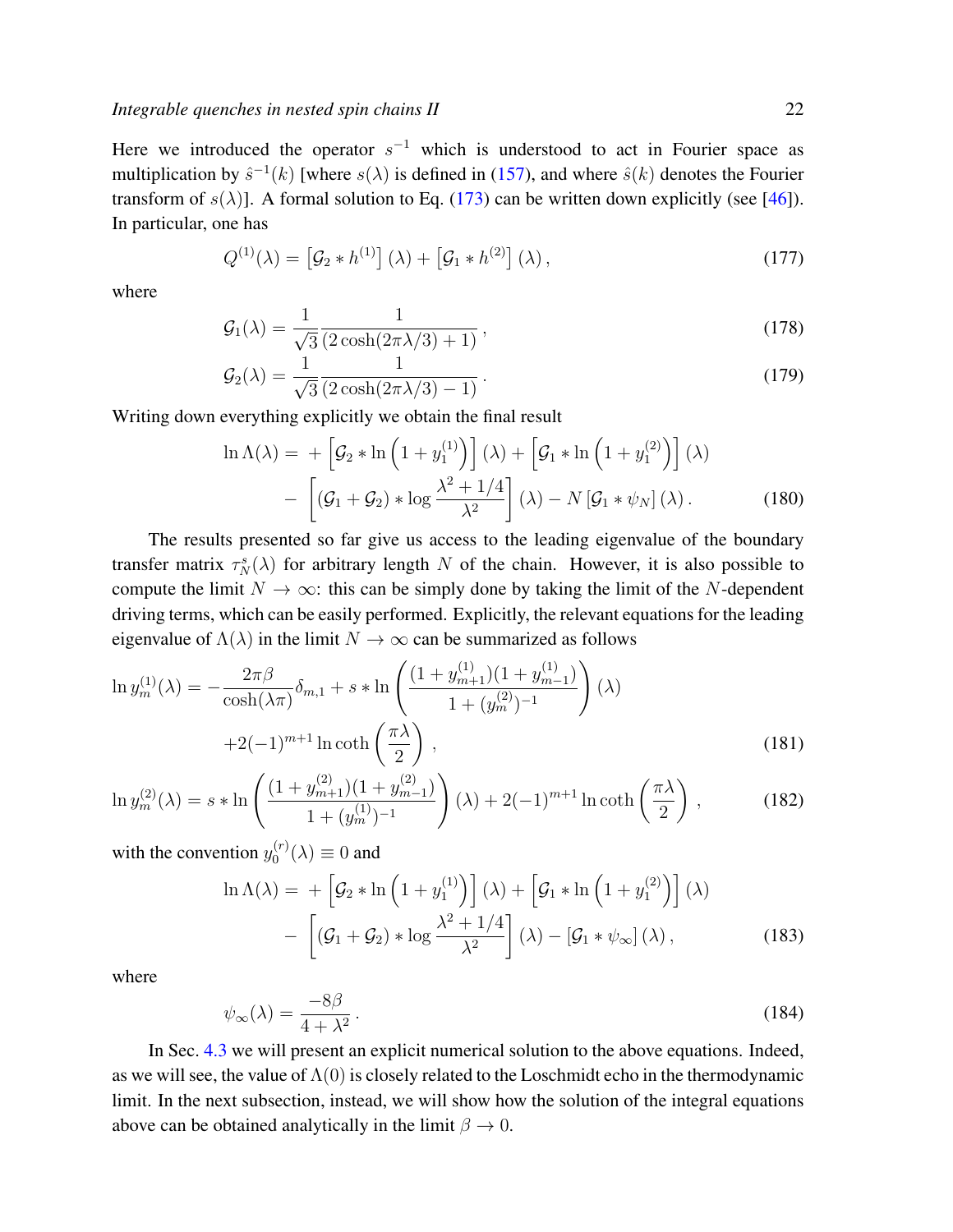# <span id="page-22-0"></span>*4.2. The analytic solution to the* Y *-system at vanishing times*

From the discussion of the previous section, it follows that in order to determine the solution to the Y -system, one needs in general to resort to a numerical evaluation of the corresponding integral equations. This is true, for example, for boundary transfer matrices associated to a given integrable state, in the case of generic values of the parameter  $\beta$  parametrizing the inhomogeneities [cf. Eq. [\(53\)](#page-8-2)]. However, it is possible to derive an analytic solution to the Y-system in the limit  $\beta \to 0$ . This result is particularly important due to its connection to the problem of deriving the quasi-momentum distribution functions of the quasi-particles in the post-quench steady state [\[32\]](#page-29-1). In this section, we present such an analytical solution for arbitrary integrable states.

Following [\[35\]](#page-29-4), we start by introducing the operators

$$
\mathcal{U}(\lambda) = \frac{\langle \psi_0 | T_a(-\lambda) \otimes T_a(\lambda) | \psi_0 \rangle}{(\lambda + i)^N (\lambda - i)^N},
$$
\n(185)

$$
\widetilde{\mathcal{U}}(\lambda) = \frac{\langle \widetilde{\psi}_0 | T_{\bar{a}}(-\lambda) \otimes T_{\bar{a}}(\lambda) | \widetilde{\psi}_0 \rangle}{(\lambda + 3i/2)^N (\lambda - 3i/2)^N},
$$
\n(186)

where  $T_a(\lambda)$  and  $T_{\bar{a}}(\lambda)$  are defined in [\(50\)](#page-7-6) and [\(55\)](#page-8-3) respectively, while  $|\psi_0\rangle$  is given in [\(39\)](#page-6-2). Here we also defined

$$
|\tilde{\psi}_0\rangle = \tilde{k}_{11}|1,1\rangle + \tilde{k}_{22}|2,2\rangle + \tilde{k}_{33}|3,3\rangle + \tilde{k}_{12}(|1,2\rangle + |2,1\rangle) + \tilde{k}_{13}(|1,3\rangle + |3,1\rangle) + \tilde{k}_{23}(|2,3\rangle + |3,2\rangle),
$$
\n(187)

where  $\tilde{k}_{ij}$  are the entries of the inverse (symmetric) matrix  $K_s^{-1}$ , namely

$$
K_s^{-1} = \begin{pmatrix} \tilde{k}_{11} & \tilde{k}_{12} & \tilde{k}_{13} \\ \tilde{k}_{12} & \tilde{k}_{22} & \tilde{k}_{23} \\ \tilde{k}_{13} & \tilde{k}_{23} & \tilde{k}_{33} \end{pmatrix} .
$$
 (188)

Note that one has the identification

<span id="page-22-1"></span>
$$
\mathcal{U}(\lambda) = \frac{1}{\mathcal{N}} \frac{\tau_N^s(\lambda)}{(\lambda + i)^N (\lambda - i)^N},\tag{189}
$$

$$
\widetilde{\mathcal{U}}(\lambda) = \frac{1}{\widetilde{\mathcal{N}}} \frac{\overline{\tau}_N^s(\lambda)}{(\lambda + 3i/2)^N (\lambda - 3i/2)^N},\tag{190}
$$

where  $\mathcal{N} = \langle \psi_0 | \psi_0 \rangle$  and  $\widetilde{\mathcal{N}} = \langle \widetilde{\psi}_0 | \widetilde{\psi}_0 \rangle$ , and where  $\tau_N^s(\lambda)$ ,  $\overline{\tau}_N^s(\lambda)$  are defined in [\(49\)](#page-7-2), [\(54\)](#page-8-1). Now, using simple manipulations, it is not difficult to show

$$
\lim_{\beta \to 0} \frac{\text{tr}\left\{\left[\mathcal{N}\langle\psi|T_a(\lambda)\otimes T_a(-\lambda)|\psi\rangle_{\mathcal{N}}\right]^{L/2}\right\}}{\left[(\lambda+i)(\lambda-i)\right]^{NL}} = \frac{\langle\Psi_0^+|\left[t_{\lambda,-\lambda}(0)\bar{t}_{\lambda,-\lambda}(0)\right]^N|\Psi_0^-\rangle}{\left[(\lambda+i)(\lambda-i)\right]^{NL}},
$$
\n(191)

$$
\lim_{\beta \to 0} \frac{\text{tr}\left\{ \left[ \sqrt{\langle \tilde{\psi} | T_{\bar{a}}(\lambda) \otimes T_{\bar{a}}(-\lambda) | \tilde{\psi} \rangle_{\mathcal{N}}} \right]^{L/2} \right\}}{\left[ (\lambda + 3i/2)(\lambda - 3i/2) \right]^{NL}} = \frac{\langle \tilde{\Psi}_0^+ | [t_{\lambda, -\lambda}(-3i/2)\bar{t}_{\lambda, -\lambda}(3i/2)]^N | \tilde{\Psi}_0^- \rangle}{\left[ (\lambda + 3i/2)(\lambda - 3i/2) \right]^{NL}}, (192)
$$

where we defined

$$
|\Psi_0^-\rangle = |\psi_0\rangle_{\mathcal{N}}^{\otimes L/2} = \frac{|\psi_0\rangle^{\otimes L/2}}{\langle\psi_0|\psi_0\rangle^{L/4}},\tag{193}
$$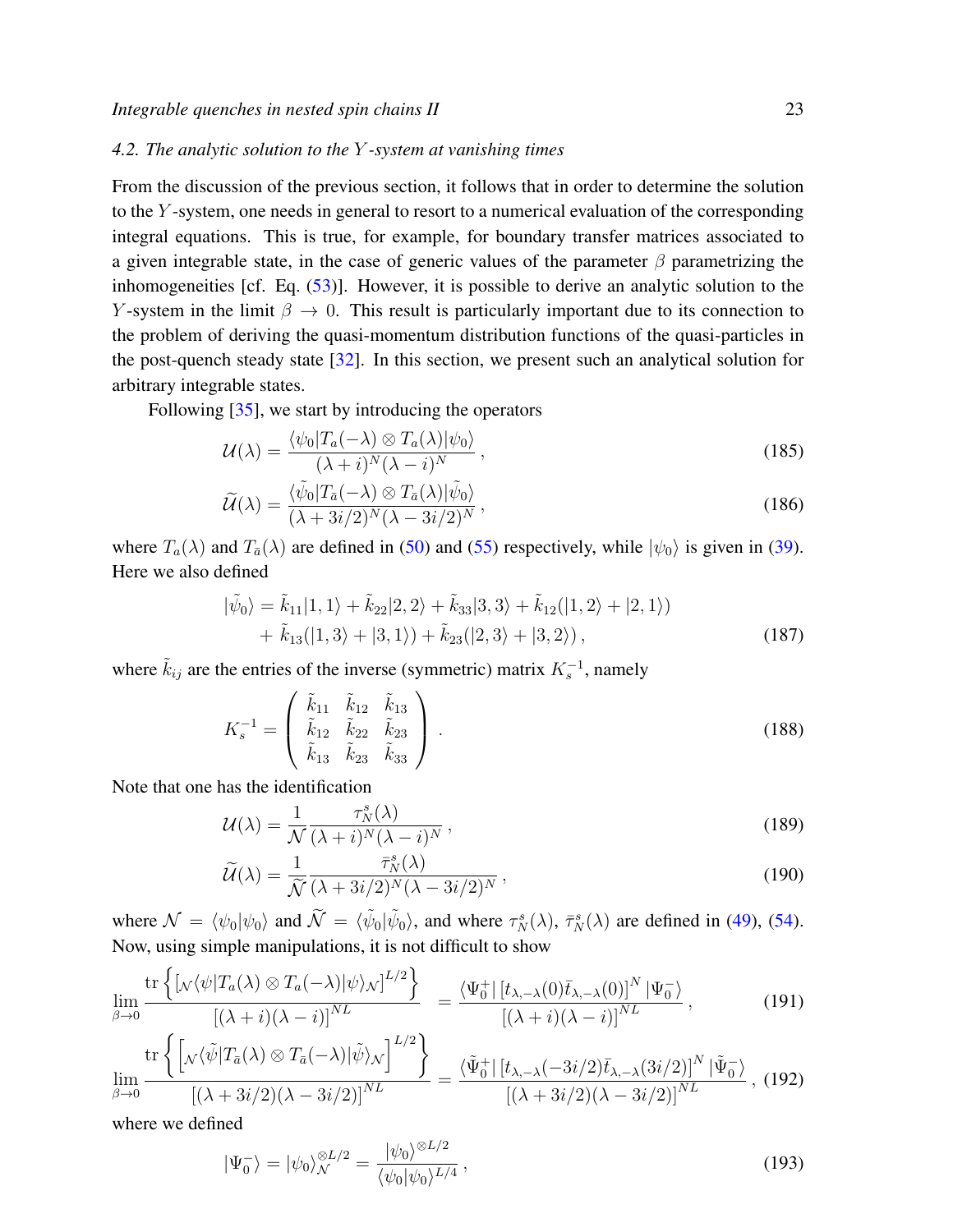$$
(|\Psi_0^+\rangle)^* = \left[|\psi_0\rangle_{\mathcal{N}}^{\otimes L/2}\right]^* = \left[\frac{|\psi_0\rangle^{\otimes L/2}}{\langle\psi_0|\psi_0\rangle^{L/4}}\right]^*,\tag{194}
$$

and analogously for  $|\tilde{\Psi}_{0}^{\pm}\rangle$  and  $|\tilde{\psi}\rangle_{\mathcal{N}}$ . Here we introduced the following transfer matrices  $t_{\lambda,-\lambda}(w)$  acting in the original time direction

$$
t_{\lambda,-\lambda}(w) = \text{tr}_0 \{ R_L(w + \lambda) R_{L-1}(w - \lambda) \dots R_2(w + \lambda) R_1(w - \lambda) \}
$$
  
\n
$$
\bar{t}_{\lambda,-\lambda}(w) = \text{tr}_0 \{ \bar{R}_L(w + \lambda - 3i/2) \bar{R}_{L-1}(w - \lambda - 3i/2) \}
$$
\n(195)

$$
\dots \bar{R}_2(w + \lambda - 3i/2)\bar{R}_1(w - \lambda - 3i/2)\} \ . \tag{196}
$$

It follows that

$$
\frac{\langle \Psi_0^+ | [t_{\lambda,-\lambda}(0)\bar{t}_{\lambda,-\lambda}(0)]^N | \Psi_0^- \rangle}{\left[ (\lambda+i)(\lambda-i) \right]^{NL}} = \lim_{\beta \to 0} \text{tr} \left\{ \mathcal{U}(\lambda) \right\}^{L/2},\tag{197}
$$

$$
\frac{\langle \Psi_0^+ | [t_{\lambda,-\lambda}(-3i/2)\bar{t}_{\lambda,-\lambda}(3i/2)]^N | \Psi_0^- \rangle}{[(\lambda+3i/2)(\lambda-3i/2)]^{NL}} = \lim_{\beta \to 0} \text{tr} \left\{ \widetilde{\mathcal{U}}(\lambda) \right\}^{L/2}.
$$
 (198)

Let  $\Lambda_0(\lambda)$  and  $\widetilde{\Lambda}_0(\lambda)$  be the eigenvalues of  $\mathcal{U}(\lambda)$ ,  $\widetilde{\mathcal{U}}(\lambda)$  such that they are the leading one for  $\lambda = 0$ . Then, for small values of  $\lambda$  and large system sizes L, we have

$$
\operatorname{tr}\left\{\mathcal{U}(\lambda)\right\}^{L/2} \simeq \Lambda_0(\lambda)^{L/2},\tag{199}
$$

$$
\operatorname{tr}\left\{\widetilde{\mathcal{U}}(\lambda)\right\}^{L/2} \simeq \widetilde{\Lambda}_0(\lambda)^{L/2} \,. \tag{200}
$$

On the other hand, the following inversion relations hold for small values of  $\lambda$ 

<span id="page-23-0"></span>
$$
\lim_{L \to \infty} \frac{t_{\lambda,-\lambda}(0)\bar{t}_{\lambda,-\lambda}(0)}{\left[ (\lambda+i)(\lambda-i) \right]^L} = 1 ,
$$
\n(201)

$$
\lim_{L \to \infty} \frac{t_{\lambda, -\lambda}(-3i/2)\bar{t}_{\lambda, -\lambda}(3i/2)}{[(\lambda + 3i/2)(\lambda - 3i/2)]^L} = 1.
$$
\n(202)

The rigorous meaning of [\(201\)](#page-23-0) and [\(202\)](#page-23-0) and their proof is reported in [Appendix A.](#page-26-0) Putting everything together, we obtain

$$
\lim_{\beta \to 0} \Lambda_0(\lambda) \equiv \lim_{\beta \to 0} \widetilde{\Lambda}_0(\lambda) \equiv 1. \tag{203}
$$

We now have all the ingredients to compute the analytic solution to the  $y$ -system in the limit  $\beta \to 0$ . First, it follows from the definitions [\(69\)](#page-10-2), [\(70\)](#page-10-2) that

$$
1 + y_1^{(1)}(u) = \frac{\tau_N^s (u + \frac{i}{2}) \tau_N^s (u - \frac{i}{2})}{\tilde{\Phi}_1^{(1)}(u)\bar{\tau}_N^s(u)},
$$
\n(204)

$$
1 + y_1^{(2)}(u) = \frac{\bar{\tau}_N^s \left(u + \frac{i}{2}\right) \bar{\tau}_N^s \left(u - \frac{i}{2}\right)}{\tilde{\Phi}_1^{(2)}(u)\tau_N^s(u)}.
$$
\n(205)

Exploiting the relations [\(189\)](#page-22-1), [\(190\)](#page-22-1), between  $\mathcal{U}(\lambda)$ ,  $\mathcal{U}(\lambda)$  and  $\tau_N^s(\lambda)$ ,  $\bar{\tau}_N^s(\lambda)$ , using the results [\(144\)](#page-16-1)–[\(147\)](#page-16-3), and collecting all the factors, we arrive at the final result, which is extremely simple and reads

$$
\lim_{\beta \to 0} \left( 1 + y_1^{(1)}(\lambda) \right) = \frac{\mathcal{N}^2}{\widetilde{\mathcal{N}} (\det K_s)^2} \frac{\lambda^2 + 1/4}{\lambda^2},
$$
\n(206)

$$
\lim_{\beta \to 0} \left( 1 + y_1^{(2)}(\lambda) \right) = \frac{\tilde{\mathcal{N}}^2 (\det K_s)^2}{\mathcal{N}} \frac{\lambda^2 + 1/4}{\lambda^2} \,. \tag{207}
$$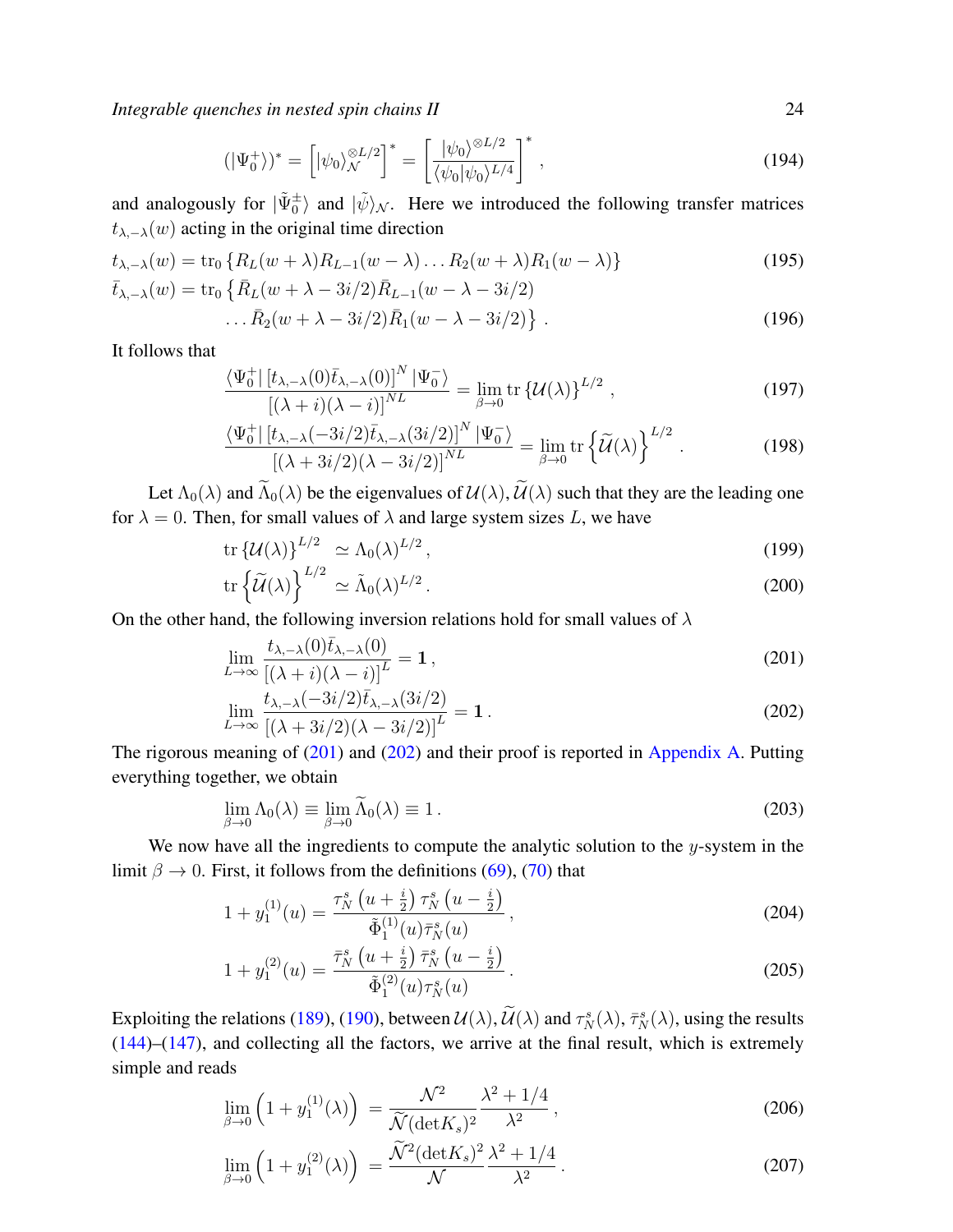

<span id="page-24-3"></span>**Figure 1.** Return probability for imaginary [subfigure  $(a)$ ] and real [subfigure  $(b)$ ] times, in the thermodynamic limit. The plots are obtained by numerical evaluation of the final result  $(212)$ . Finite-N data, obtained by exact diagonalization calculations, are also reported for a comparison in subfigure  $(b)$ , showing small finite-N effects for the time window considered.

Note that these expressions do not depend on  $N$ , and that higher Y-functions can be obtained using the Y-system relations. In the case of diagonal reflection matrices  $K_s$ , the above expressions can be explicitly written as

$$
\lim_{\beta \to 0} \left( 1 + y_1^{(1)}(\lambda) \right) = \frac{(|\kappa_{11}|^2 + |\kappa_{11}|^2 + |\kappa_{33}|^2)^2}{(1/|\kappa_{11}|^2 + 1/|\kappa_{22}|^2 + 1/|\kappa_{33}|^2)|\kappa_{11}\kappa_{22}\kappa_{33}|^2} \frac{\lambda^2 + 1/4}{\lambda^2},
$$
\n(208)

$$
\lim_{\beta \to 0} \left( 1 + y_1^{(2)}(\lambda) \right) = \frac{((1/|\kappa_{11}|^2 + 1/|\kappa_{22}|^2 + 1/|\kappa_{33}|^2)^2 |\kappa_{11} \kappa_{22} \kappa_{33}|^2}{|\kappa_{11}|^2 + |\kappa_{11}|^2 + |\kappa_{33}|^2} \frac{\lambda^2 + 1/4}{\lambda^2},
$$
\n(209)

## <span id="page-24-0"></span>*4.3. The Loschmidt echo*

In this section we finally present an immediate physical application of the results derived above, namely the computation of the Loschmidt echo after a quench from integrable states. While we present numerical evaluation for the case of the delta-state [\(43\)](#page-7-5), we stress that the treatment is general, and analogous calculations hold for arbitrary integrable states.

We recall that the Loschmidt echo is defined by

$$
\mathcal{L}(t) = |\langle \Psi_0 | e^{iHt} | \Psi_0 \rangle|^2, \qquad (210)
$$

and gives us information about the probability of finding the system at the initial configuration after a time  $t$  after the quench. For global quenches, the latter vanishes exponentially with the system size, so it is convenient to define the return probability

<span id="page-24-2"></span>
$$
r(t) = \lim_{L \to \infty} \frac{1}{L} \log \mathcal{L}(t) = \lim_{L \to \infty} \frac{2}{L} \text{Re} \left[ \log \langle \Psi_0 | e^{iHt} | \Psi_0 \rangle \right]. \tag{211}
$$

The Loschmidt echo is simply related to the partition function [\(44\)](#page-7-0) by  $\mathcal{L}(t) = |\mathcal{Z}(it)|^2$ . Furthermore, from [\(46\)](#page-7-3) one can see that the return probability [\(211\)](#page-24-2) can be obtained from the leading eigenvalue  $\Lambda(0)$  of the transfer matrix  $\mathcal T$  defined in [\(47\)](#page-7-4). In the case of the delta-state [\(43\)](#page-7-5), we can use directly the results of the previous section and obtain

<span id="page-24-1"></span>
$$
r(i\beta) = \log \Lambda(0) - \log 3, \qquad (212)
$$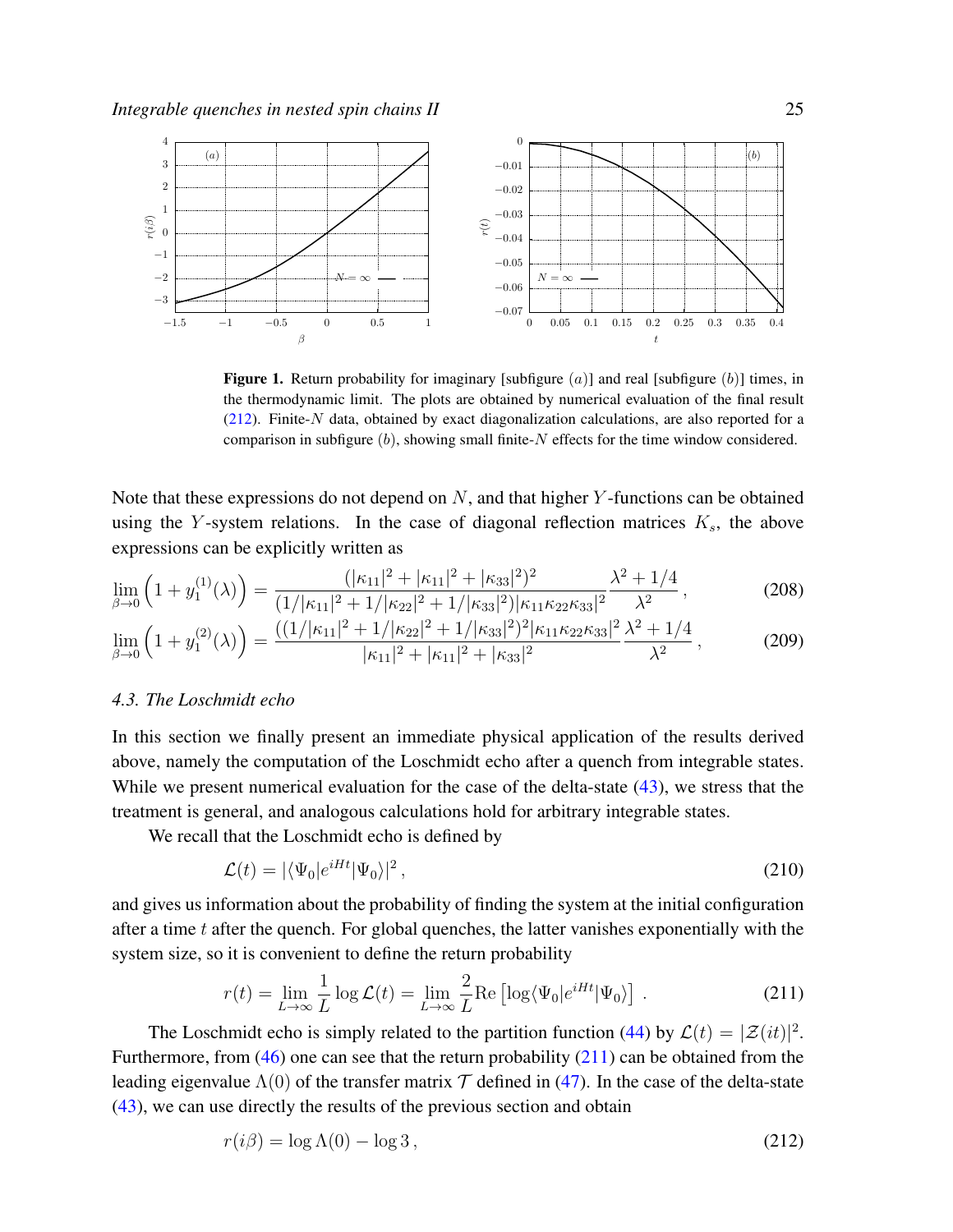where the term  $log(3)$  comes from the normalization of the delta-state. The leading eigenvalue  $\Lambda(0)$  can be computed using the formula [\(183\)](#page-21-0), where the Y-functions are obtained by solving the integral equations [\(181\)](#page-21-1), [\(182\)](#page-21-1). We evaluated numerically these formulas, and reported our results in Fig[.1.](#page-24-3) In particular, the return probability [\(212\)](#page-24-1) at imaginary times is displayed in subfigure  $(a)$  of Fig. [1.](#page-24-3) We see that the behavior is the expected one: the curve is monotonic and for large values of  $\beta$  we have a linear growth. The slope of the curve for large  $\beta$  can in principle be computed along the lines of [\[36\]](#page-29-5), and is expected to be expressed in terms of both the ground-state energy of the Hamiltonian [\(1\)](#page-1-1) and the overlap between the ground state and the initial state.

Next, following the same steps outlined in the previous section, it is also possible to compute the return probability for real times. This problem was tackled for the spin- $1/2$ XXZ chain in [\[50\]](#page-29-17), where it was shown that several complications arise. In particular, in this case the spectrum of the boundary transfer matrix  $\tau_N^s(\lambda)$  might display level crossings, which are responsible for the emergence of non-analytic points in the real-time dynamics of the return probability. In order to locate these crossings, one may examine the finite-N spectrum of the QTM from exact diagonalization. In the present case, we checked that the first crossing occurs at a time  $t \sim 1.5$ , which guarantees in particular that the return probability remains analytic in the time window considered in Figure [1](#page-24-3) (b). This approach has to be compared with that of [\[62\]](#page-29-21), where the QTM is diagonalized numerically directly in the  $N \to \infty$  limit. Furthermore, following the dynamics of a single eigenvalue, one finds that the analytic properties of the corresponding  $Y$ -functions might change in time, so that one is forced to employ an "excited-state" thermodynamic Bethe ansatz approach [\[101–](#page-30-17)[104\]](#page-31-0). We mention that while non-analytic points in the Loschmidt echo have been extensively studied in the context of dynamical quantum phase transitions [\[52–](#page-29-19)[77\]](#page-30-0) the QTM approach provided one of the few analytical studies of the latter in the presence of interactions [\[50\]](#page-29-17).

It follows from the above discussion that for real times the expression [\(212\)](#page-24-1) (after substitution  $i\beta \rightarrow t$ ) will be correct only up to a time  $t^*$ , after which the correct formula must be modified using some "excited-state" thermodynamic Bethe ansatz techniques [\[101–](#page-30-17)[104\]](#page-31-0). In the  $SU(3)$ -invariant spin chain, this can be done in the same way explained in [\[50\]](#page-29-17) for the  $XXZ$  spin-1/2 model. The implementation of the method goes beyond the scope of the present paper; here we simply evaluated the real-time return probability for small times, for which Eq.  $(212)$  can be used. The result is plotted in subfigure (b) of Fig. [1.](#page-24-3) We explicitly checked the latter against numerical calculations based on exact diagonalization for small system sizes L, finding perfect agreement.

## <span id="page-25-0"></span>5. Conclusions

This is the second one of two papers devoted to the study of quantum quenches in the nested  $SU(3)$ -invariant spin chain [\(1\)](#page-1-1). In this and in the previous work [\[32\]](#page-29-1), we have generalized the QTM approach, initially developed for XXZ Heisenberg chains [\[35,](#page-29-4)[37\]](#page-29-6), to quantum quenches in nested systems. In particular, we have shown how it is possible to define a class of product integrable states, and how to compute exactly several quantities after the quench.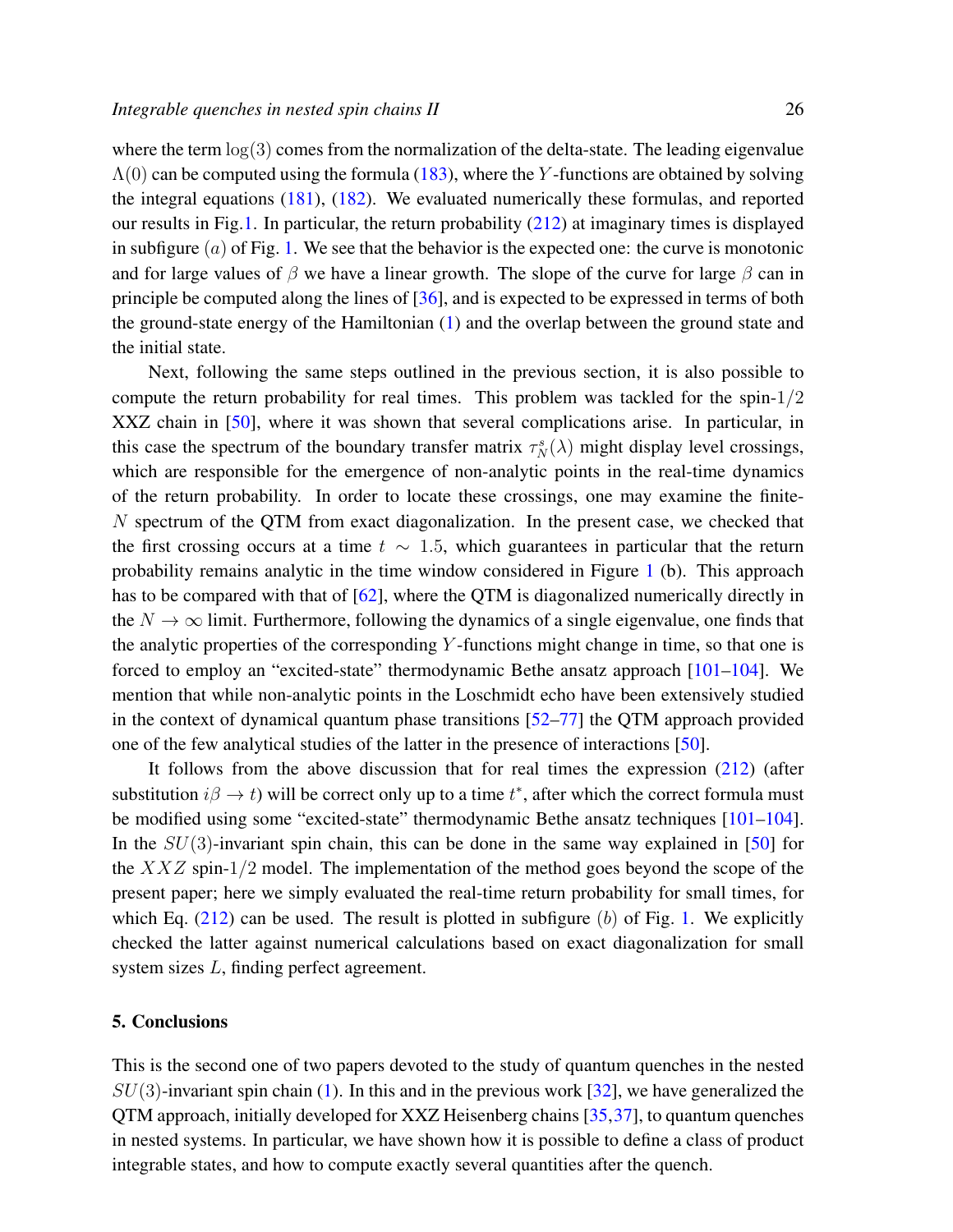In this technical work we have focused on the derivation of some fusion relations of integrable boundary transfer matrices, which were required in order to derive the results of [\[32\]](#page-29-1), and which are an important ingredient in the application of the QTM approach to quantum quenches. In particular, in this work we have explicitly exploited them to obtain exact formulas for the real- and imaginary-time Loschmidt echo after a quench from integrable states. We believe that the technical tools derived in this paper are interesting per se, and might find applications in other problems, possibly related to equilibrium physics in the presence of open boundary conditions.

This work, together with [\[32\]](#page-29-1), provides a comprehensive picture for quantum quenches from integrable states, complementing the works [\[35,](#page-29-4) [37\]](#page-29-6) where this formalism was initially developed. Furthermore, the successful application of these methods to the complicated nested models shows that integrable states are indeed ideal probes to explore quite generally the quench-dynamics in integrable systems. Finally, these works also open several directions to be investigated. Among these, one of the most fascinating questions pertains the study of quantum quenches in nested, multi-component Fermi and Bose gases, which are of great relevance for cold-atom realizations [\[80–](#page-30-3)[82\]](#page-30-4).

# Acknowledgments

PC acknowledges support from ERC under Consolidator grant number 771536 (NEMO). EV acknowledges support by the EPSRC under grant EP/N01930X. BP was supported by the BME-Nanotechnology FIKP grant of EMMI (BME FIKP-NAT), by the National Research Development and Innovation Office (NKFIH) (K-2016 grant no. 119204 and KH-17 grant no. 125567), and by the Premium Postdoctoral Program of the Hungarian Academy of Sciences. Part of this work has been carried out during a visit of BP and EV to SISSA whose hospitality is kindly acknowledged.

## <span id="page-26-0"></span>Appendix A. Inversion relations of transfer matrices

In this section we will prove

<span id="page-26-1"></span> $\overline{\phantom{a}}$ I  $\mid$  $\vert$ 

 $\overline{\phantom{a}}$  $\overline{\phantom{a}}$ I  $\vert$ 

$$
\left| \frac{t_{\lambda,-\lambda}(0)\bar{t}_{\lambda,-\lambda}(0)}{\left[ (\lambda+i)(\lambda-i) \right]^L} - 1 \right| \Big|_{\text{HS}} \sim e^{-\alpha L},\tag{A.1}
$$

$$
\left| \frac{\bar{t}_{\lambda,-\lambda}(3i/2)t_{\lambda,-\lambda}(-3i/2)}{\left[ (\lambda+3i/2)(\lambda-3i/2) \right]^L} - 1 \right|_{\text{HS}} \sim e^{-\beta L},\tag{A.2}
$$

where we introduced the Hilbert-Schmidt norm of an operator as

$$
||A||_{\text{HS}} = \frac{1}{3^L} \text{tr}\left[A^\dagger A\right] \,,\tag{A.3}
$$

and  $\alpha$ ,  $\beta > 0$  are real numbers. We follow analogous calculations carried out for example in [\[105\]](#page-31-1). We derive in particular  $(A.1)$ , as  $(A.2)$  can be established completely analogously.

We define  $L(x)$ ,  $M(x)$  via

$$
R(x) = \sum_{a,b=1}^{3} L_{a,b}(x) \otimes E^{a,b}, \qquad (A.4)
$$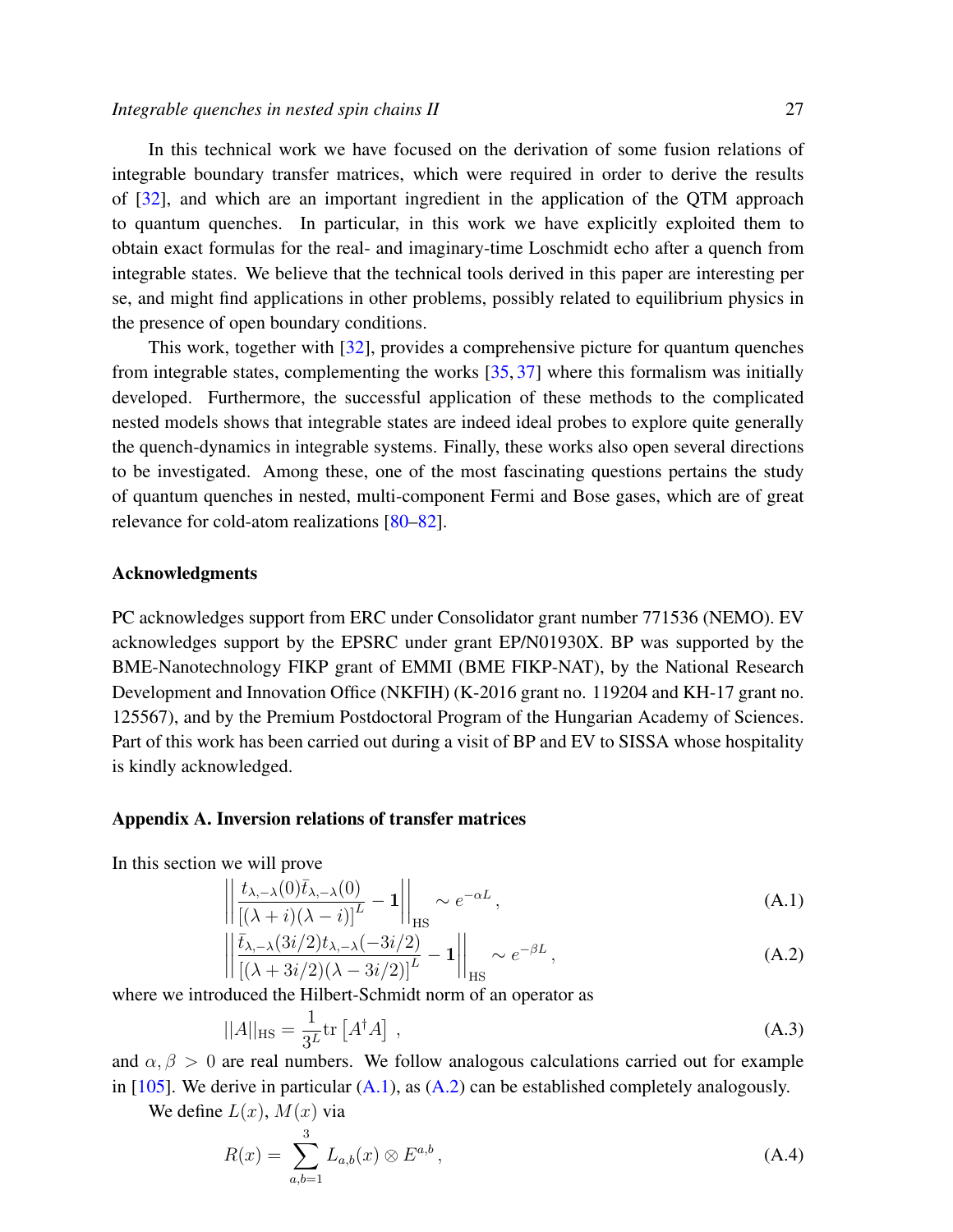$$
\bar{R}(x) = \sum_{a,b=1}^{3} M_{a,b}(x) \otimes E^{a,b}, \qquad (A.5)
$$

where we introduced the matrices  $E^{a,b}$  whose matrix elements are given by

$$
(E^{a,b})_{c,d} = \delta_{a,c}\delta_{b,d} \,. \tag{A.6}
$$

From the definitions, we have

$$
\bar{t}_{\lambda,-\lambda}(0) = \sum_{\{a\},\{b\}} \text{tr}\left[M_{a_L,b_L}(\lambda - 3i/2)M_{a_{L-1},b_{L-1}}(-\lambda - 3i/2)\ldots\right] E_L^{a_L,b_L}\ldots E_1^{a_1,b_1}, \quad (A.7)
$$

$$
t_{\lambda,-\lambda}(0) = \sum_{\{a\},\{b\}} \text{tr}\left[L_{a_L,b_L}(\lambda) L_{a_{L-1},b_{L-1}}(-\lambda) \ldots\right] E_L^{a_L,b_L} \ldots E_1^{a_1,b_1}, \quad (A.8)
$$

so that it is easy to compute

$$
\bar{t}_{\lambda,-\lambda}(0)t_{\lambda,-\lambda}(0) = \sum_{\{a\},\{d\}} \text{tr}\left[X_{a_L,d_L}(\lambda)X_{a_{L-1},d_{L-1}}(-\lambda)\ldots\right] E_L^{a_L,d_L}\ldots E_1^{a_1,d_1},\tag{A.9}
$$

$$
\left[\bar{t}_{\lambda,-\lambda}(0)t_{\lambda,-\lambda}(0)\right]^{\dagger} = \sum_{\{a\},\{d\}} \text{tr}\left[X_{a_L,d_L}^*(\lambda)X_{a_{L-1},d_{L-1}}^*(-\lambda)\ldots\right] E_L^{d_L,a_L}\ldots E_1^{d_1,a_1},\tag{A.10}
$$

where

$$
X_{a,d}(\lambda) = \sum_{b=1}^{3} M_{a,b}(\lambda - 3i/2) \otimes L_{b,d}(\lambda).
$$
 (A.11)

The leading eigenvalue  $\Gamma_0(\lambda)$  of  $[\sum_d X_{dd}(\lambda)] [\sum_d X_{dd}(-\lambda)]$  can be easily found to be

$$
\Gamma_0(\lambda) = 9(\lambda + i)^2 (\lambda - i)^2.
$$
 (A.12)

Furthermore, it can be argued that  $\Gamma_0(\lambda)$  has a finite gap with respect to the next to leading eigenvalues in a neighborhood of  $\lambda = 0$ . Finally, we can compute

$$
\begin{split} & [\bar{t}_{\lambda,-\lambda}(0)t_{\lambda,-\lambda}(0)]^{\dagger} \, \bar{t}_{\lambda,-\lambda}(0)t_{\lambda,-\lambda}(0) \\ &= \sum_{\{d\},\{d'\}} \text{tr} \left[ Z_{d'_{L},d_{L}}(\lambda) Z_{d'_{L},d_{L}}(-\lambda) \ldots \right] E_{L}^{d'_{L},d_{L}} \ldots E_{1}^{d'_{1},d_{1}}, \end{split} \tag{A.13}
$$

and so

$$
\operatorname{tr}\left\{ \left[ \bar{t}_{\lambda,-\lambda}(0)t_{\lambda,-\lambda}(0) \right]^{\dagger} \bar{t}_{\lambda,-\lambda}(0)t_{\lambda,-\lambda}(0) \right\}
$$
\n
$$
= \operatorname{tr}\left\{ \left[ \left( \sum_{d=1}^{3} Z_{dd}(\lambda) \right) \left( \sum_{d=1}^{3} Z_{dd}(-\lambda) \right) \right]^{L/2} \right\}, \tag{A.14}
$$

where

$$
Z_{d',d}(\lambda) = \sum_{a,b,b'=1}^{3} M_{a,b}^*(\lambda - 3i/2) \otimes L_{b,d}^*(\lambda) M_{a,b}(\lambda - 3i/2) \otimes L_{b,d}(\lambda).
$$
 (A.15)

Similar to the previous case, we find that the leading eigenvalue  $\Omega_0(\lambda)$  of

$$
\left[\sum_{d} Z_{dd}(\lambda)\right] \left[\sum_{d} Z_{dd}(-\lambda)\right]
$$
\n(A.16)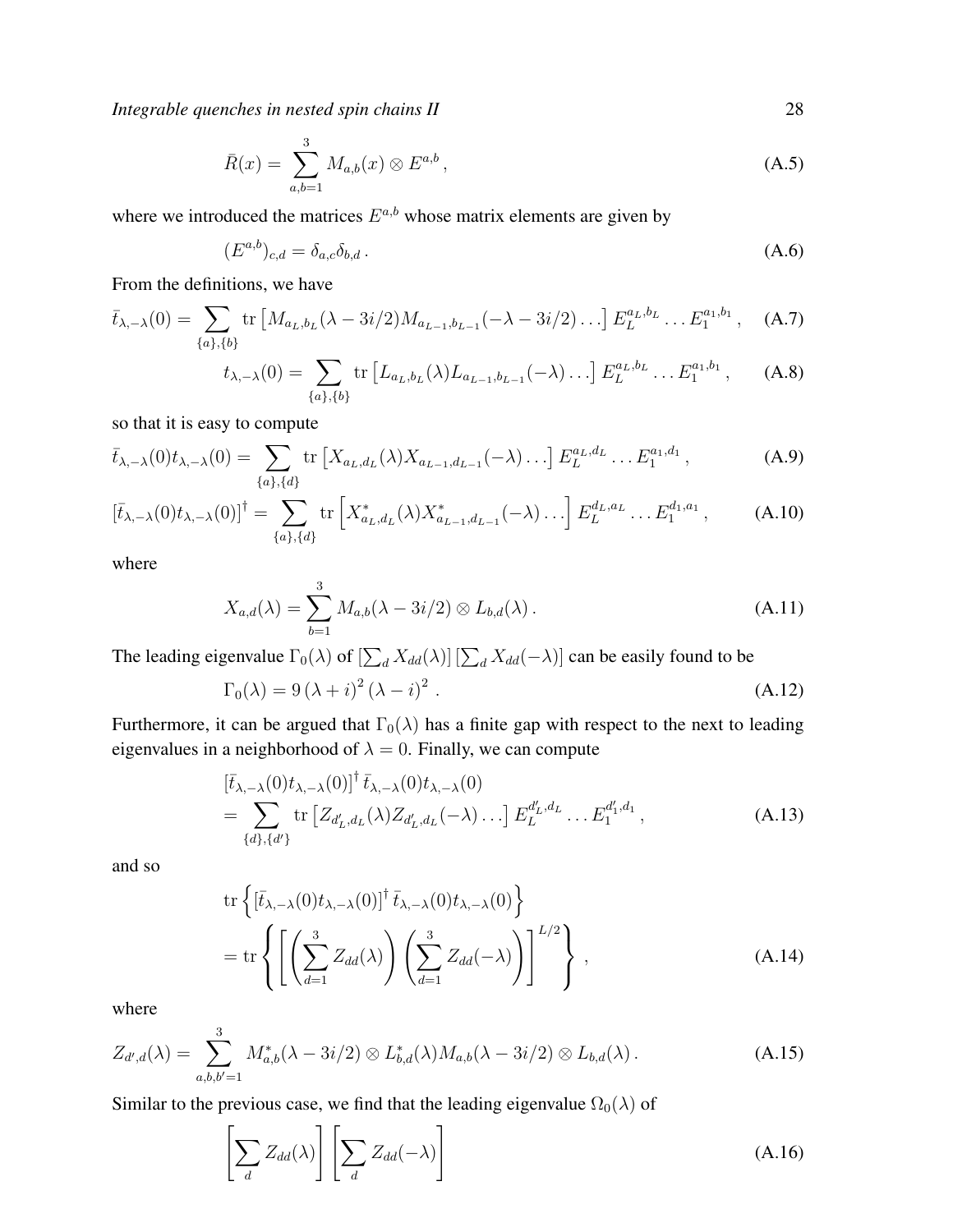has a finite gap with respect to the next to leading ones, in a neighborhood of  $\lambda = 0$  and it reads

$$
\Omega_0(\lambda) = 9(\lambda + i)^4 (\lambda - i)^4.
$$
\n(A.17)

Putting everything together, it is straightforward to compute

$$
\left\| \frac{\bar{t}_{\lambda,-\lambda}(0)t_{\lambda,-\lambda}(0)}{(\lambda+i)^{L}(\lambda-i)^{L}} - 1 \right\|_{\text{HS}} = \frac{1}{[9(\lambda+i)^{4}(\lambda-i)^{4}]^{L/2}} \Omega_{0}(\lambda)
$$

$$
-\frac{1}{[9(\lambda+i)^{2}(\lambda-i)^{2}]^{L/2}} \Gamma_{0}(\lambda) + O(e^{-\alpha L}) = O(e^{-\alpha L}), \tag{A.18}
$$

with  $\alpha > 0$  in a neighborhood of  $\lambda = 0$ . This proves [\(A.1\)](#page-26-1).

The other relation [\(A.2\)](#page-26-1) can be proven in a similar way, by making use of the local inversion relation [\(9\)](#page-3-2).

## <span id="page-28-0"></span>References

- <span id="page-28-1"></span>[1] C. K. Lai, [J. Math. Phys.](http://dx.doi.org/10.1063/1.1666522) **15**, 1675 (1974).
- <span id="page-28-2"></span>[2] B. Sutherland, Phys. Rev. B 12[, 3795 \(1975\).](https://doi.org/10.1103/PhysRevB.12.3795)
- <span id="page-28-3"></span>[3] H. Johannesson, *[Physics Letters A](https://doi.org/10.1016/0375-9601(86)90300-2)* **116**, 133 (1986).
- [4] H. Johannesson, [Nucl. Phys. B](https://doi.org/10.1016/0550-3213(86)90554-7) 270, 235 (1986).
- [5] Y.-J. Jee, K.-J.-B. Lee, and P. Schlottmann, *Phys. Rev. B* 39[, 2815 \(1989\).](https://doi.org/10.1103/PhysRevB.39.2815)
- [6] L. Mezincescu, R. I. Nepomechie, P. K. Townsend, and A. M. Tsvelik, [Nucl. Phys. B](https://doi.org/10.1016/0550-3213(93)90006-B) 406, 681 (1993).
- <span id="page-28-15"></span>[7] A. Doikou and R. I. Nepomechie, [Nucl. Phys. B](https://doi.org/10.1016/S0550-3213(98)00239-9) **521**, 547 (1998).
- <span id="page-28-4"></span>[8] Z. Tsuboi, [J. Phys. A: Math. Gen.](http://dx.doi.org/10.1088/0305-4470/36/5/321) 36, 1493 (2003).
- <span id="page-28-5"></span>[9] A. Fujii and A. Klümper, [Nucl. Phys. B](http://dx.doi.org/10.1016/S0550-3213(99)00081-4) 546, 751 (1999).
- <span id="page-28-6"></span>[10] G. A. P. Ribeiro and A. Klümper, [J. Stat. Mech. \(2019\) 013103.](http://dx.doi.org/10.1088/1742-5468/aaf31e)
- <span id="page-28-7"></span>[11] P. P. Kulish and N. Y. Reshetikhin, Sov. Phys. JETP 53 (1981)
- <span id="page-28-8"></span>[12] F. H. L. Essler, H. Frahm, F. Göhmann, A. Klümper, and V. E. Korepin, *The One-Dimensional Hubbard Model*, Cambridge University Press (2005).
- <span id="page-28-9"></span>[13] P. Calabrese, F. H. L. Essler, and G. Mussardo, [J. Stat. Mech. \(2016\) 064001.](http://dx.doi.org/10.1088/1742-5468/2016/06/064001)
- <span id="page-28-10"></span>[14] E. Ilievski, J. De Nardis, B. Wouters, J.-S. Caux, F. H. L. Essler, and T. Prosen, [Phys. Rev. Lett.](http://dx.doi.org/10.1103/PhysRevLett.115.157201) 115, [157201 \(2015\).](http://dx.doi.org/10.1103/PhysRevLett.115.157201)
- [15] E. Ilievski, E. Quinn, J. De Nardis, and M. Brockmann, [J. Stat. Mech. \(2016\) 063101.](http://dx.doi.org/10.1088/1742-5468/2016/06/063101)
- [16] E. Ilievski, M. Medenjak, T. Prosen, and L. Zadnik, [J. Stat. Mech. \(2016\) 064008.](http://dx.doi.org/10.1088/1742-5468/2016/06/064008)
- [17] L. Piroli, E. Vernier, and P. Calabrese, *Phys. Rev. B* **94**[, 054313 \(2016\).](http://dx.doi.org/10.1103/PhysRevB.94.054313)
- <span id="page-28-11"></span>[18] E. Ilievski, E. Quinn, and J.-S. Caux, *Phys. Rev. B* 95[, 115128 \(2017\).](http://dx.doi.org/10.1103/PhysRevB.95.115128)
- <span id="page-28-12"></span>[19] J.-S. Caux and F. H. L. Essler, Phys. Rev. Lett. 110[, 257203 \(2013\).](http://dx.doi.org/10.1103/PhysRevLett.110.257203)
- [20] J.-S. Caux, [J. Stat. Mech. \(2016\) 064006.](http://dx.doi.org/10.1088/1742-5468/2016/06/064006)
- [21] J. De Nardis, B. Wouters, M. Brockmann, and J.-S. Caux, *Phys. Rev. A* 89[, 033601 \(2014\).](http://dx.doi.org/10.1103/PhysRevA.89.033601)
- [22] B. Wouters, J. De Nardis, M. Brockmann, D. Fioretto, M. Rigol, and J.-S. Caux, [Phys. Rev. Lett.](http://dx.doi.org/10.1103/PhysRevLett.113.117202) 113, [117202 \(2014\);](http://dx.doi.org/10.1103/PhysRevLett.113.117202)

M. Brockmann, B. Wouters, D. Fioretto, J. De Nardis, R. Vlijm, and J.-S. Caux, [J. Stat. Mech. \(2014\)](http://dx.doi.org/10.1088/1742-5468/2014/12/P12009) [P12009.](http://dx.doi.org/10.1088/1742-5468/2014/12/P12009)

- <span id="page-28-13"></span>[23] B. Pozsgay, M. Mestyán, M. A. Werner, M. Kormos, G. Zaránd, and G. Takács, *[Phys. Rev. Lett.](http://dx.doi.org/10.1103/PhysRevLett.113.117203)* 113, [117203 \(2014\);](http://dx.doi.org/10.1103/PhysRevLett.113.117203)
	- M. Mestyán, B. Pozsgay, G. Takács, and M. A. Werner, [J. Stat. Mech. \(2015\) P04001.](http://dx.doi.org/10.1088/1742-5468/2015/04/P04001)
- <span id="page-28-14"></span>[24] M. Rigol, V. Dunjko, V. Yurovsky, and M. Olshanii, Phys. Rev. Lett. 98[, 050405 \(2007\).](http://dx.doi.org/10.1103/PhysRevLett.98.050405)
- [25] L. Vidmar and M. Rigol, [J. Stat. Mech. \(2016\) 064007.](http://dx.doi.org/10.1088/1742-5468/2016/06/064007)
- [26] F. H. L. Essler and M. Fagotti, [J. Stat. Mech. \(2016\) 064002.](http://dx.doi.org/10.1088/1742-5468/2016/06/064002)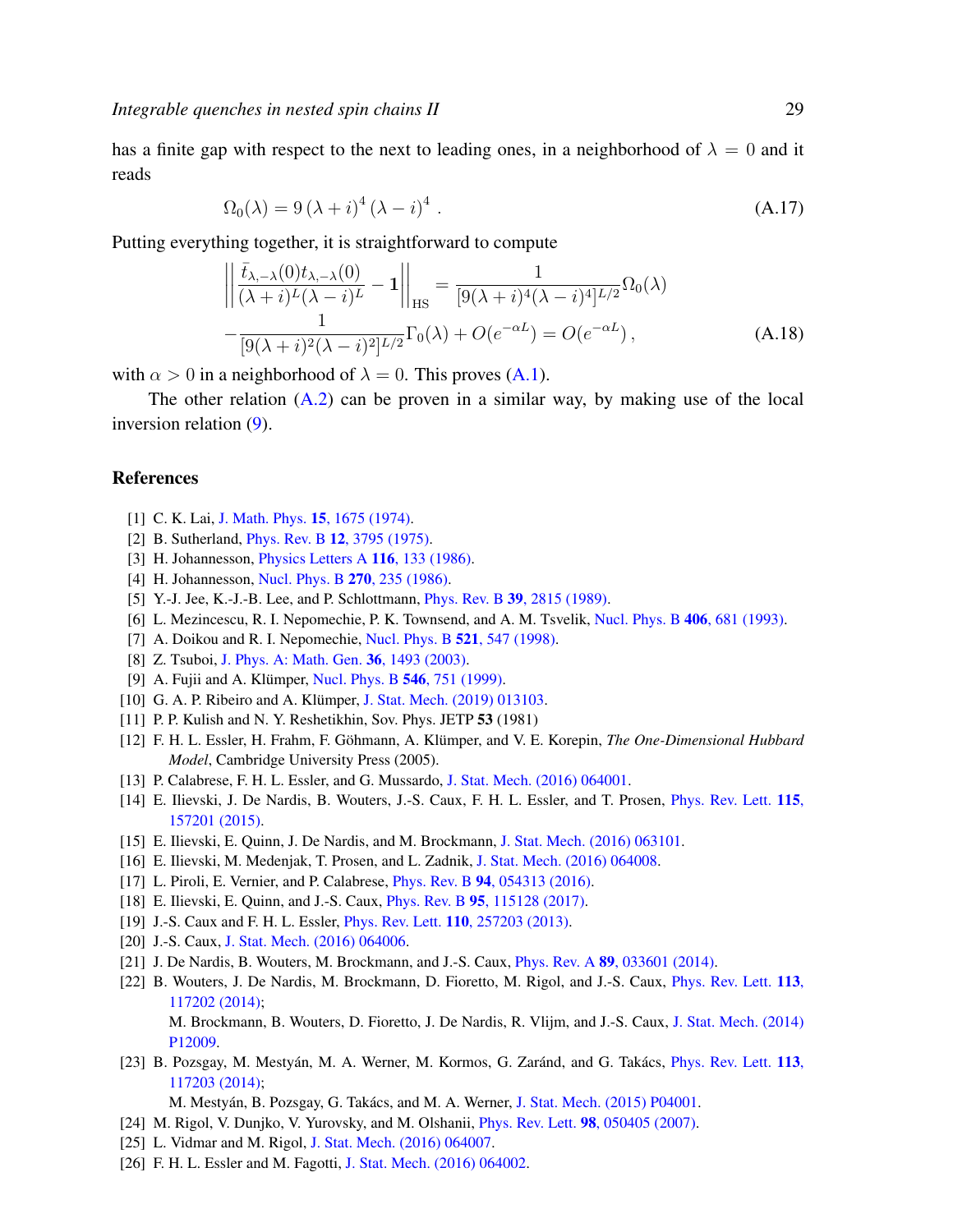- [27] M. Fagotti and F. H. L. Essler, [J. Stat. Mech. \(2013\) P07012.](http://dx.doi.org/10.1088/1742-5468/2013/07/P07012)
- [28] B. Pozsgay, [J. Stat. Mech. \(2013\) P07003.](http://dx.doi.org/10.1088/1742-5468/2013/07/P07003)
- [29] M. Fagotti, M. Collura, F. H. L. Essler, and P. Calabrese, Phys. Rev. B 89[, 125101 \(2014\).](http://dx.doi.org/10.1103/PhysRevB.89.125101)
- [30] L. Piroli, E. Vernier, P. Calabrese, and M. Rigol, Phys. Rev. B 95[, 054308 \(2017\).](http://dx.doi.org/10.1103/PhysRevB.95.054308)
- <span id="page-29-0"></span>[31] B. Pozsgay, E. Vernier, and M. A. Werner, [J. Stat. Mech. \(2017\) 093103.](http://dx.doi.org/10.1088/1742-5468/aa82c1)
- <span id="page-29-1"></span>[32] L. Piroli, E. Vernier, P. Calabrese, and B. Pozsgay, [arXiv 1811.00432 \(2018\).](https://arxiv.org/abs/1811.00432)
- <span id="page-29-2"></span>[33] A. Klümper, Ann. Phys.  $504$ [, 540 \(1992\);](http://dx.doi.org/10.1002/andp.19925040707) A. Klümper, Z. Phys. B 91[, 507 \(1993\).](http://dx.doi.org/10.1007/BF01316831)
- <span id="page-29-3"></span>[34] A. Klümper, in Quantum Magnetism, edited by U. Schollwöck, J. Richter, D. J. J. Farnell, and R. F. Bishop , [Springer Berlin Heidelberg, 349 \(2004\).](http://dx.doi.org/10.1007/BFb0119598)
- <span id="page-29-4"></span>[35] L. Piroli, B. Pozsgay, and E. Vernier, [J. Stat. Mech. \(2017\) 023106.](http://dx.doi.org/10.1088/1742-5468/aa5d1e)
- <span id="page-29-5"></span>[36] B. Pozsgay, [J. Stat. Mech. \(2013\) P10028](http://dx.doi.org/10.1088/1742-5468/2013/10/P10028)
- <span id="page-29-6"></span>[37] L. Piroli, B. Pozsgay, and E. Vernier, [Nucl. Phys. B](http://dx.doi.org/10.1016/j.nuclphysb.2017.10.012) 925, 362 (2017).
- <span id="page-29-7"></span>[38] S. Ghoshal and A. Zamolodchikov, [Int. J. Mod. Phys. A](http://dx.doi.org/10.1142/S0217751X94001552) 09, 3841 (1994).
- [39] G. Delfino, [J. Phys. A: Math. Theor.](http://dx.doi.org/10.1088/1751-8113/47/40/402001) **47**, 402001 (2014); G. Delfino and J. Viti, [J. Phys. A: Math. Theor.](http://dx.doi.org/10.1088/1751-8121/aa5660) 50, 084004 (2017).
- <span id="page-29-8"></span>[40] D. Schuricht, [J. Stat. Mech. \(2015\) P11004.](http://dx.doi.org/10.1088/1742-5468/2015/11/P11004)
- <span id="page-29-9"></span>[41] A. Doikou, [J. Phys. A: Math. Gen.](http://dx.doi.org/10.1088/0305-4470/33/48/315) 33, 8797 (2000).
- <span id="page-29-20"></span>[42] D. Arnaudon, J. Avan, N. Crampé, A. Doikou, L. Frappat, and E. Ragoucy, [J. Stat. Mech. \(2004\) P08005.](http://dx.doi.org/10.1088/1742-5468/2004/08/P08005)
- <span id="page-29-10"></span>[43] D. Arnaudon, J. Avan, N. Crampé, A. Doikou, L. Frappat, and E. Ragoucy,  $\arXiv:math-ph/0409078$  $\arXiv:math-ph/0409078$ [\(2004\).](http://arxiv.org/abs/math-ph/0409078)
- <span id="page-29-11"></span>[44] M. de Leeuw, C. Kristjansen, and S. Mori, *[Phys. Lett. B](http://dx.doi.org/10.1016/j.physletb.2016.10.044)* **763**, 197 (2016).
- <span id="page-29-12"></span>[45] M. de Leeuw, C. Kristjansen, and G. Linardopoulos, *[Phys. Lett. B](http://dx.doi.org/10.1016/j.physletb.2018.03.083)* **781**, 238 (2018).
- <span id="page-29-13"></span>[46] M. Mestyán, B. Bertini, L. Piroli, and P. Calabrese, [J. Stat. Mech. \(2017\) 083103.](http://dx.doi.org/10.1088/1742-5468/aa7df0)
- <span id="page-29-14"></span>[47] Y. Zhou, [Nucl. Phys. B](http://dx.doi.org/10.1016/0550-3213(95)00293-2) **453**, 619 (1995).
- <span id="page-29-15"></span>[48] Y. Zhou, [Nucl. Phys. B](http://dx.doi.org/10.1016/0550-3213(95)00553-6) **458**, 504 (1996).
- <span id="page-29-16"></span>[49] A. Kuniba, T. Nakanishi, and J. Suzuki, [J. Phys. A: Math. Theor.](http://dx.doi.org/10.1088/1751-8113/44/10/103001) 44, 103001 (2011).
- <span id="page-29-17"></span>[50] L. Piroli, B. Pozsgay, and E. Vernier, [Nucl. Phys. B](http://dx.doi.org/10.1016/j.nuclphysb.2018.06.015) 933, 454 (2018).
- <span id="page-29-18"></span>[51] H. T. Quan, Z. Song, X. F. Liu, P. Zanardi, and C. P. Sun, *Phys. Rev. Lett.* **96**[, 140604 \(2006\);](http://dx.doi.org/10.1103/PhysRevLett.96.140604) L. Campos Venuti, N. T. Jacobson, S. Santra, and P. Zanardi, Phys. Rev. Lett. 107[, 010403 \(2011\).](http://dx.doi.org/10.1103/PhysRevLett.107.010403)
- <span id="page-29-19"></span>[52] M. Heyl, A. Polkovnikov, and S. Kehrein, Phys. Rev. Lett. 110[, 135704 \(2013\).](http://dx.doi.org/10.1103/PhysRevLett.110.135704)
- [53] F. Pollmann, S. Mukerjee, A. G. Green, and J. E. Moore, *Phys. Rev. E* **81**[, 020101 \(2010\).](http://dx.doi.org/10.1103/PhysRevE.81.020101)
- [54] M. Fagotti, [arXiv:1308.0277 \(2013\).](http://arxiv.org/abs/1308.0277)
- [55] B. Dóra, F. Pollmann, J. Fortágh, and G. Zaránd, *Phys. Rev. Lett.* 111[, 046402 \(2013\).](http://dx.doi.org/10.1103/PhysRevLett.111.046402)
- [56] C. Karrasch and D. Schuricht, *Phys. Rev. B* **87**[, 195104 \(2013\).](http://dx.doi.org/10.1103/PhysRevB.87.195104)
- [57] C. Karrasch and D. Schuricht, *Phys. Rev. B* 95[, 075143 \(2017\).](https://doi.org/10.1103/PhysRevB.95.075143)
- [58] D. M. Kennes, D. Schuricht and C. Karrasch, *Phys. Rev. B* 97[, 184302 \(2018\).](https://doi.org/10.1103/PhysRevB.95.075143)
- [59] E. Canovi, P. Werner, and M. Eckstein, Phys. Rev. Lett. 113[, 265702 \(2014\).](http://dx.doi.org/10.1103/PhysRevLett.113.265702)
- [60] M. Heyl, *Phys. Rev. Lett.* **113**[, 205701 \(2014\).](http://dx.doi.org/10.1103/PhysRevLett.113.205701)
- [61] R. Vasseur, K. Trinh, S. Haas, and H. Saleur, Phys. Rev. Lett. 110[, 240601 \(2013\);](http://dx.doi.org/10.1103/PhysRevLett.110.240601) D. M. Kennes, V. Meden, and R. Vasseur, Phys. Rev. B 90[, 115101 \(2014\).](http://dx.doi.org/10.1103/PhysRevB.90.115101)
- <span id="page-29-21"></span>[62] F. Andraschko and J. Sirker, *Phys. Rev. B* **89**[, 125120 \(2014\).](http://dx.doi.org/10.1103/PhysRevB.89.125120)
- [63] A. De Luca, *Phys. Rev. B* **90**[, 081403 \(2014\).](http://dx.doi.org/10.1103/PhysRevB.90.081403)
- [64] M. Heyl, *Phys. Rev. Lett.* **115**[, 140602 \(2015\);](http://dx.doi.org/10.1103/PhysRevLett.115.140602) M. Heyl, [arXiv:1608.06659 \(2016\).](http://arxiv.org/abs/1608.06659)
- [65] J. N. Kriel, C. Karrasch, and S. Kehrein, *Phys. Rev. B* 90[, 125106 \(2014\).](http://dx.doi.org/10.1103/PhysRevB.90.125106)
- [66] S. Vajna and B. Dóra, *Phys. Rev. B* 89[, 161105 \(2014\);](http://dx.doi.org/10.1103/PhysRevB.89.161105) S. Vajna and B. Dóra, *Phys. Rev. B* 91[, 155127 \(2015\).](https://doi.org/10.1103/PhysRevB.91.155127)
- [67] S. Sharma, S. Suzuki, and A. Dutta, Phys. Rev. B 92[, 104306 \(2015\).](http://dx.doi.org/10.1103/PhysRevB.92.104306)
- [68] A. J. A. James and R. M. Konik, *Phys. Rev. B* 92, 161111(*R*) (2015).
- [69] N. O. Abeling and S. Kehrein, *Phys. Rev. B* 93[, 104302 \(2016\).](https://doi.org/10.1103/PhysRevB.93.104302)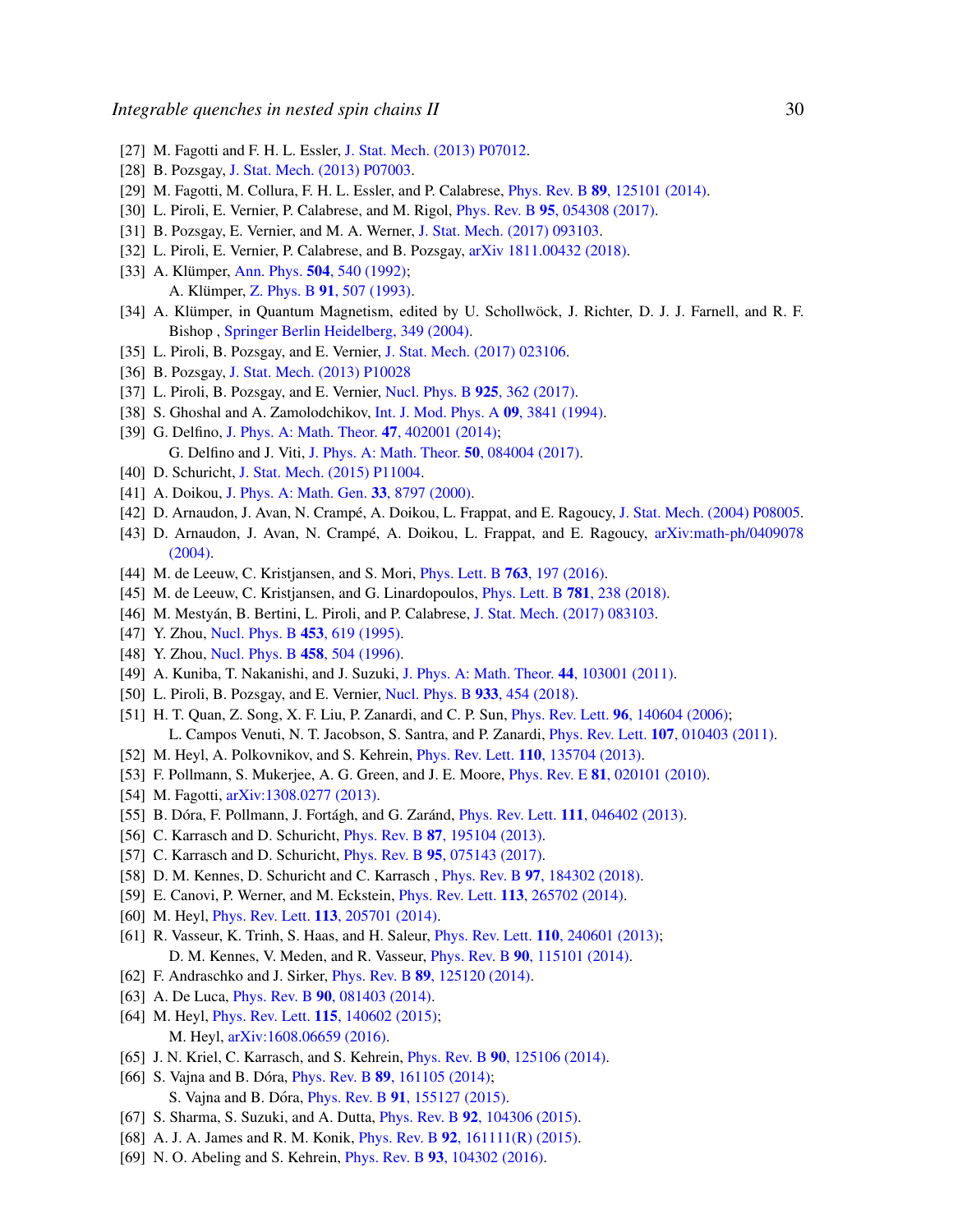- [70] U. Divakaran, S. Sharma, and A. Dutta, *Phys. Rev. E* 93[, 052133 \(2016\);](http://dx.doi.org/10.1103/PhysRevE.93.052133) S. Sharma, U. Divakaran, A. Polkovnikov, and A. Dutta, Phys. Rev. B 93[, 144306 \(2016\).](http://dx.doi.org/10.1103/PhysRevB.93.144306)
- [71] B. Zunkovic, A. Silva, and M. Fabrizio, *[Phil. Trans. R. Soc. A](http://dx.doi.org/10.1098/rsta.2015.0160)* 374, 20150160 (2016); B. Žunkovič, M. Heyl, M. Knap, and A. Silva, *Phys. Rev. Lett.* **120**[, 130601 \(2018\).](http://dx.doi.org/10.1103/PhysRevLett.120.130601)
- [72] J. M. Zhang and H.-T. Yang, EPL 114[, 60001 \(2016\);](http://dx.doi.org/10.1209/0295-5075/114/60001) J. M. Zhang and H.-T. Yang, EPL 116[, 10008 \(2016\).](http://dx.doi.org/10.1209/0295-5075/116/10008)
- [73] T. Puskarov and D. Schuricht, [SciPost Phys.](http://dx.doi.org/10.21468/SciPostPhys.1.1.003) 1, 003 (2016).
- [74] M. Heyl, [Rep. Prog. Phys.](http://dx.doi.org/10.1088/1361-6633/aaaf9a) **81**, 054001 (2018).
- [75] R. Jafari and H. Johannesson, *Phys. Rev. Lett.* **118**[, 015701 \(2017\).](http://dx.doi.org/10.1103/PhysRevLett.118.015701)
- [76] J. C. Halimeh and V. Zauner-Stauber, *Phys. Rev. B* 96[, 134427 \(2017\);](http://dx.doi.org/10.1103/PhysRevB.96.134427) I. Homrighausen, N. O. Abeling, V. Zauner-Stauber, and J. C. Halimeh, [Phys. Rev. B](http://dx.doi.org/10.1103/PhysRevB.96.104436) 96, 104436 [\(2017\).](http://dx.doi.org/10.1103/PhysRevB.96.104436)
- <span id="page-30-0"></span>[77] V. Zauner-Stauber and J. C. Halimeh, *Phys. Rev. E* **96**[, 062118 \(2017\);](http://dx.doi.org/10.1103/PhysRevE.96.062118) J. Lang, B. Frank, and J. C. Halimeh, Phys. Rev. B 97[, 174401 \(2018\).](http://dx.doi.org/10.1103/PhysRevB.97.174401)
- <span id="page-30-1"></span>[78] A. Silva, *Phys. Rev. Lett.* **101**[, 120603 \(2008\);](http://dx.doi.org/10.1103/PhysRevLett.101.120603) A. Gambassi and A. Silva, Phys. Rev. Lett. 109[, 250602 \(2012\);](http://dx.doi.org/10.1103/PhysRevLett.109.250602) S. Sotiriadis, A. Gambassi, and A. Silva, Phys. Rev. E 87[, 052129 \(2013\).](http://dx.doi.org/10.1103/PhysRevE.87.052129)
- <span id="page-30-2"></span>[79] T. Pálmai and S. Sotiriadis, *Phys. Rev. E*  $90$ [, 052102 \(2014\);](http://dx.doi.org/10.1103/PhysRevE.90.052102) T. Palmai, Phys. Rev. B 92[, 235433 \(2015\).](http://dx.doi.org/10.1103/PhysRevB.92.235433)
- <span id="page-30-3"></span>[80] I. Bloch, J. Dalibard, and W. Zwerger, [Rev. Mod. Phys.](http://dx.doi.org/10.1103/RevModPhys.80.885) **80**, 885 (2008).
- [81] X.-W. Guan, M. T. Batchelor, and C. Lee, [Rev. Mod. Phys.](http://dx.doi.org/10.1103/RevModPhys.85.1633) 85, 1633 (2013).
- <span id="page-30-4"></span>[82] G. Pagano, M. Mancini, G. Cappellini, P. Lombardi, F. Schfer, H. Hu, X.-J. Liu, J. Catani, C. Sias, M. Inguscio, and L. Fallani, [Nature Phys.](http://dx.doi.org/10.1038/nphys2878) 10, 198 (2014).
- <span id="page-30-5"></span>[83] H. J. de Vega and F. Woynarovich, [J. Phys. A: Math. Gen.](http://dx.doi.org/10.1088/0305-4470/25/17/012) 25, 4499 (1992).
- [84] J. Abad and M. Rios, *Phys. Rev. B* 53[, 14000 \(1996\);](http://dx.doi.org/10.1103/PhysRevB.53.14000) J. Abad and M. Rios, [J. Phys. A: Math. Gen.](http://dx.doi.org/10.1088/0305-4470/30/17/003) 30, 5887 (1997).
- <span id="page-30-6"></span>[85] A. Doikou, [J. Phys. A: Math. Gen.](http://dx.doi.org/10.1088/0305-4470/33/26/303) 33, 4755 (2000).
- <span id="page-30-7"></span>[86] E. K. Sklyanin, [J. Phys. A: Math. Gen.](http://dx.doi.org/10.1088/0305-4470/21/10/015) 21, 2375 (1988).
- <span id="page-30-8"></span>[87] D. Perez-Garcia, F. Verstraete, M. M. Wolf, and J. I. Cirac, Quantum Inf. Comput. 7, 401 (2007), [arXiv:Quant-Ph/0608197 \(2006\).](https://arxiv.org/abs/quant-ph/0608197)
- <span id="page-30-9"></span>[88] R. I. Nepomechie, [Nucl. Phys. B](http://dx.doi.org/10.1016/S0550-3213(01)00585-5) 622, 615 (2002); R. I. Nepomechie, [J. Phys. A: Math. Gen.](http://dx.doi.org/10.1088/0305-4470/37/2/012) 37, 433 (2004).
- [89] J. Cao, H.-Q. Lin, K.-J. Shi, and Y. Wang, [Nucl. Phys. B](http://dx.doi.org/10.1016/S0550-3213(03)00372-9) 663, 487 (2003).
- [90] H. Frahm, J. H. Grelik, A. Seel, and T. Wirth, [J. Phys. A: Math. Theor.](http://dx.doi.org/10.1088/1751-8113/44/1/015001) 44, 015001 (2011).
- [91] G. Niccoli, [J. Stat. Mech. \(2012\) P10025,](http://dx.doi.org/10.1088/1742-5468/2012/10/P10025)

S. Faldella, N. Kitanine, and G. Niccoli, [J. Stat. Mech. \(2014\) P01011.](http://dx.doi.org/10.1088/1742-5468/2014/01/P01011)

- [92] J. Cao, W.-L. Yang, K. Shi, and Y. Wang, *Phys. Rev. Lett.* **111**[, 137201 \(2013\);](http://dx.doi.org/10.1103/PhysRevLett.111.137201) J. Cao, W.-L. Yang, K. Shi, and Y. Wang, [Nucl. Phys. B](http://dx.doi.org/10.1016/j.nuclphysb.2013.10.001) 877, 152 (2013);
	-
	- J. Cao, W.-L. Yang, K. Shi, and Y. Wang, [Nucl. Phys. B](http://dx.doi.org/10.1016/j.nuclphysb.2013.06.022) 875, 152 (2013);
	- J. Cao, W.-L. Yang, K. Shi, and Y. Wang, [J. Phys. A: Math. Theor.](http://dx.doi.org/10.1088/1751-8113/48/44/444001) 48, 444001 (2015).
- [93] R. I. Nepomechie, [J. Phys. A: Math. Theor.](http://dx.doi.org/10.1088/1751-8113/46/44/442002) 46, 442002 (2013).
- <span id="page-30-10"></span>[94] R. I. Nepomechie, C. Wang, [J. Phys. A: Math. Theor.](http://dx.doi.org/10.1088/1751-8113/47/3/032001) 47 032001 (2014).
- <span id="page-30-11"></span>[95] P. P. Kulish, N. Y. Reshetikhin, and E. K. Sklyanin, [Lett. Math. Phys.](http://dx.doi.org/10.1007/BF02285311) 5, 393 (1981).
- <span id="page-30-12"></span>[96] V. V. Bazhanov and N. Reshetikhin, [J. Phys. A: Math. Gen.](http://dx.doi.org/10.1088/0305-4470/23/9/012) 23, 1477 (1990).
- <span id="page-30-13"></span>[97] A. Kuniba, T. Nakanishi, and J. Suzuki, [Int. J. Mod. Phys. A](http://dx.doi.org/10.1142/S0217751X94002119) 09, 5215 (1994).
- <span id="page-30-14"></span>[98] R. Slansky, *[Phys. Rep.](http://dx.doi.org/10.1016/0370-1573(81)90092-2)* **79**, 1 (1981).
- <span id="page-30-15"></span>[99] L. Mezincescu and R. I. Nepomechie, [J. Phys. A: Math. Gen.](http://dx.doi.org/10.1088/0305-4470/25/9/024) 25, 2533 (1992).
- <span id="page-30-16"></span>[100] N. Andrei, K. Furuya, and J. H. Lowenstein, [Rev. Mod. Phys.](http://dx.doi.org/10.1103/RevModPhys.55.331) 55, 331 (1983).
- <span id="page-30-17"></span>[101] A. Klümper and P. A. Pearce, [Physica A: Stat. Mech. Appl.](http://dx.doi.org/10.1016/0378-4371(93)90371-A)  $194$ ,  $397$  (1993).
- [102] G. Jüttner, A. Klümper, and J. Suzuki, [Nucl. Phys. B](http://dx.doi.org/10.1016/S0550-3213(97)00772-4) 512, 581 (1998).
- [103] P. Dorey and R. Tateo, [Nucl. Phys. B](http://dx.doi.org/10.1016/S0550-3213(96)00516-0) 482, 639 (1996).